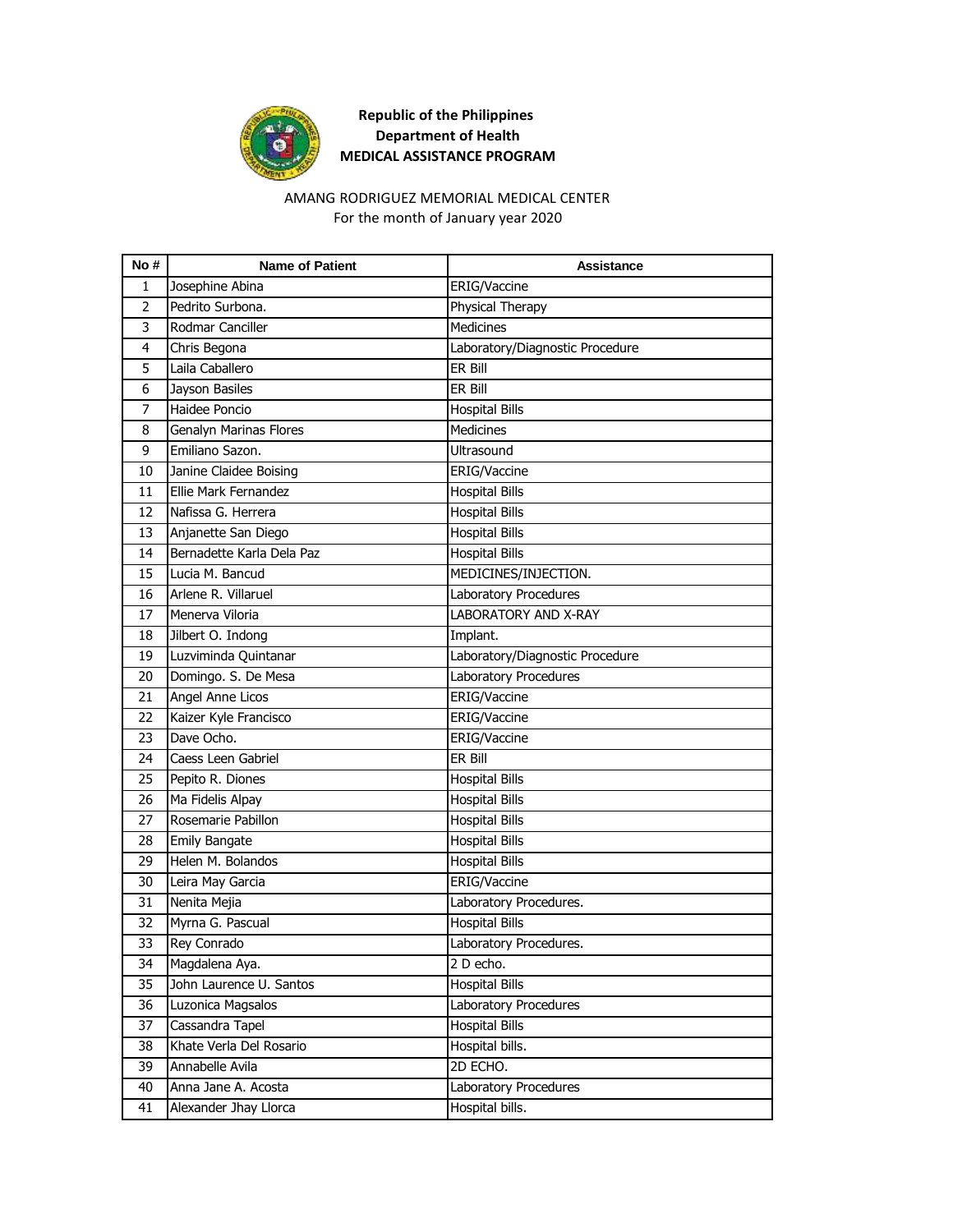| 42 | Daren T. Trance               | DUPLEX SCAN/LABORATORY PROCEDURES.                              |
|----|-------------------------------|-----------------------------------------------------------------|
| 43 | Fe L. Tumala.                 | WAB CT SCAN/XRAY/LAB.PROCEDURES.                                |
| 44 | Josephine Lozada Osorio.      | Hospital bills.                                                 |
| 45 | Ismael Broa                   | Whole Abdominal Ultrasound                                      |
| 46 | Rodolfo Nuque                 | Laboratory Procedures                                           |
| 47 | Antonio Torres.               | <b>Hospital Bills</b>                                           |
| 48 | Ma Armmie Losloso             | ERIG/Vaccine                                                    |
| 49 | Carmencita Montas             | Physical Therapy                                                |
| 50 | Leony Guarino                 | Laboratory Test                                                 |
| 51 | Gliceria Rodriguez            | Laboratory Test                                                 |
| 52 | Christopher Santos            | Laboratory Procedures.                                          |
| 53 | Marina Capillan               | ERIG/Vaccine                                                    |
| 54 | Aquilino Tolibas              | Diagnostic Procedures                                           |
| 55 | Enrico Hipolito               | <b>Laboratory Test</b>                                          |
| 56 | Rolando T. Reyes              | <b>UTZ</b>                                                      |
| 57 | Jamaima Soriano               | X-ray and Laboratory                                            |
| 58 | Pedrito Garcia                | UTZ / Laboratory.                                               |
| 59 | <b>Adoracion Francisco</b>    | ERIG/Vaccine                                                    |
| 60 | Riza Valeriano                | Diagnostic procedures/Medicines                                 |
| 61 | Julie Anne Edora              | Laboratory Test                                                 |
| 62 | Ivan Borromeo                 | X-Ray                                                           |
| 63 | Myra L. Enriquez              | Operation / Hospital Bill / Medicine / Laboratory<br>Procedure. |
| 64 | Susan Daileg                  | Laboratory Procedures                                           |
| 65 | Christopher Ando Santos,.     | Laboratory Procedures.                                          |
| 66 | Trisha Kendra Dela Paz Santos | Hospital bills.                                                 |
| 67 | <b>Irene Lupig Reyes</b>      | Laboratory Procedures.                                          |
| 68 | Federico Amago Guevara        | Laboratory Procedures.                                          |
| 69 | Keysa Colin Obaña             | <b>Hospital Bills</b>                                           |
| 70 | Maria Delia Castro            | ER Bill                                                         |
| 71 | Hermina Gullaba               | Laboratory Test                                                 |
| 72 | Lois Lane Ano-os              | <b>Laboratory Test</b>                                          |
| 73 | Dhennan Jake Ano-os           | Laboratory Test                                                 |
| 74 | Vince Morandante              | ER Bill                                                         |
| 75 | <b>Emily Agnes</b>            | X-ray / ECG / Laboratory Procedures                             |
| 76 | Socorro Manlangit             | X-ray / ECG / Laboratory Procedures                             |
| 77 | Gerald Avenion                | ER Bill                                                         |
| 78 | Thelma Germese                | Laboratory Test                                                 |
| 79 | Eduardo S. Montero            | <b>Hospital Bills</b>                                           |
| 80 | Mark Angelo Diosay            | <b>OPD Procedures</b>                                           |
| 81 | Romeo Eduarte                 | Medicines                                                       |
| 82 | Ma. Edna Magboo               | Physical Therapy                                                |
| 83 | Lizabeth S.d Ibarbia          | LABORATORY AND X-RAY                                            |
| 84 | Oscar Tabirara                | Laboratory Procedures                                           |
| 85 | Ben Lopez                     | Laboratory Procedures                                           |
| 86 | Sherwin Moreno                | 2 D echo.                                                       |
| 87 | Alfredo Santiago.             | 2 D echo.                                                       |
| 88 | Josephine S. Gellanga         | Hospital bills.                                                 |
| 89 | Edgar S. Bacurin              | <b>KUB UTZ</b>                                                  |
| 90 | Ma. Nelma D. Abayon           | WAB UTZ.                                                        |
| 91 | Mamerto Y. Lauron             | Physical Therapy                                                |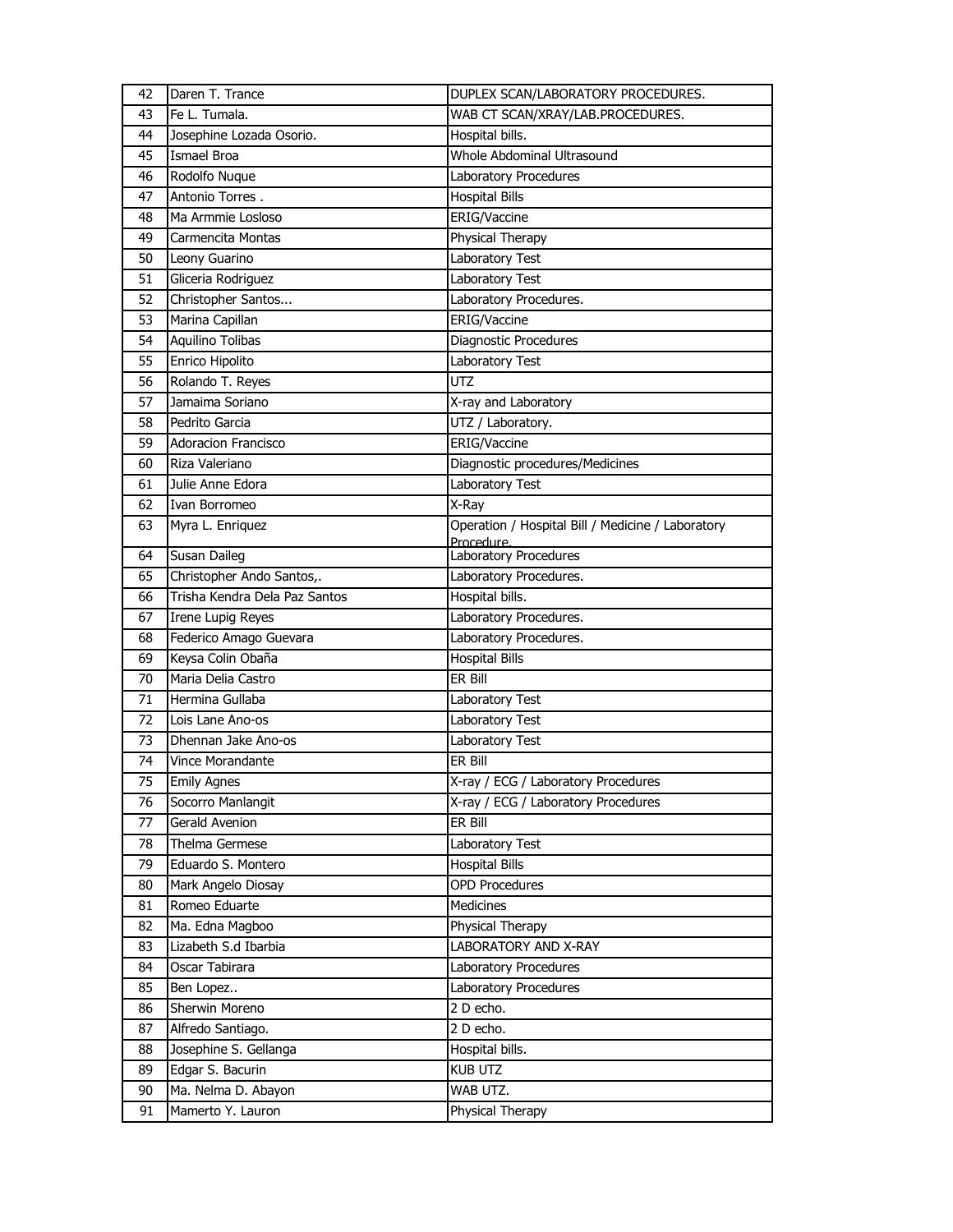| 92  | Merlinda C. Amante             | Hospital bills.                 |
|-----|--------------------------------|---------------------------------|
| 93  | Christine Manila               | <b>Hospital Bills</b>           |
| 94  | Nicole Aira Misa               | ER Bill                         |
| 95  | Marlon Santos                  | <b>Hospital Bills</b>           |
| 96  | Nimfa B. Villanueva            | <b>Ultrasound</b>               |
| 97  | Ernesto Z. Ronabio             | <b>OPD Procedures</b>           |
| 98  | Genalyn Flores.                | ERIG/Vaccine                    |
| 99  | Irma Magracia                  | Laboratory/Diagnostic Procedure |
| 100 | Jovita Cabreros                | Physical Therapy                |
| 101 | Leticia M. Remigio             | Laboratory Procedures.          |
| 102 | Michelle E. Rosario,           | Hospital bills.                 |
| 103 | Keith Chester Martinez         | <b>Hospital Bills</b>           |
| 104 | Mark Aaron Oliquino            | Physical Therapy                |
| 105 | Amanio Denila                  | ER Bill                         |
| 106 | Larry Serbise                  | X-RAY.                          |
| 107 | Annabelle Daquil               | <b>Hospital Bills</b>           |
| 108 | Jean Holgado                   | Mammogram.                      |
| 109 | Ivan Philip Panlinis           | <b>Hospital Bills</b>           |
| 110 | Jemilyn Poyaoan                | <b>Hospital Bills</b>           |
| 111 | Elizabeth Principe.            | ERIG/Vaccine                    |
| 112 | Geoffrey Pasaraba              | <b>Hospital Bills</b>           |
| 113 | Rosendo Esteves                | <b>Hospital Bills</b>           |
| 114 | Rol Macalagim                  | <b>Hospital Bills</b>           |
| 115 | Michael John Bacor             | <b>Hospital Bills</b>           |
| 116 | Kathryna Mae Bongay            | <b>Hospital Bills</b>           |
| 117 | Athena Molina                  | <b>Hospital Bills</b>           |
| 118 | Keith Shiela Villanueva        | Laboratory/Diagnostic Procedure |
| 119 | Mary Ann Alog                  | Laboratory Procedures           |
| 120 | Ruben Angeles                  | Laboratory Procedures           |
| 121 | Nancy Acay                     | Dental Procedure                |
| 122 | Mary Ann Alcaide               | Dental Procedure                |
| 123 | Margarita Braza                | Laboratory Test                 |
| 124 | <b>Brignoly Abrillo</b>        | X-RAY/LABORATORY PROCEDURE.     |
| 125 | Joyce Bolante                  | Erig/Medicine                   |
| 126 | Nathaniel Gallardo             | Laboratory Procedures           |
| 127 | Sergio Capillan                | X-ray and Laboratory            |
| 128 | Damian Mendoza                 | Laboratory Procedures           |
| 129 | Juanita Ebonia                 | Laboratory Procedures           |
| 130 | Vivian Angeles                 | Laboratory Procedures/ECG.      |
| 131 | Brianna Ysabel C. Junio        | Newborn Screening               |
| 132 | Renjie R. Bojocan              | Hospital bills.                 |
| 133 | Stephanie Lorraine L. Ross     | Hospital bills.                 |
| 134 | Girlie Shie F. Alita           | Hospital bills.                 |
| 135 | Pepito R. Diones               | Hospital bills.                 |
| 136 | Eloi France Gabrentina         | <b>Hospital Bills</b>           |
| 137 | Maribel Moguer                 | Laboratory Procedures           |
| 138 | Niel John Vitto                | Dialysis/Medicines/injection    |
| 139 | Virgilio Austria Jr.           | UTZ, ECG, Laboratory.           |
| 140 | Ma.vanda Rochildiana Palaganas | LABORATORY AND X-RAY            |
| 141 | Rosario Montesclaros           | Physical Therapy                |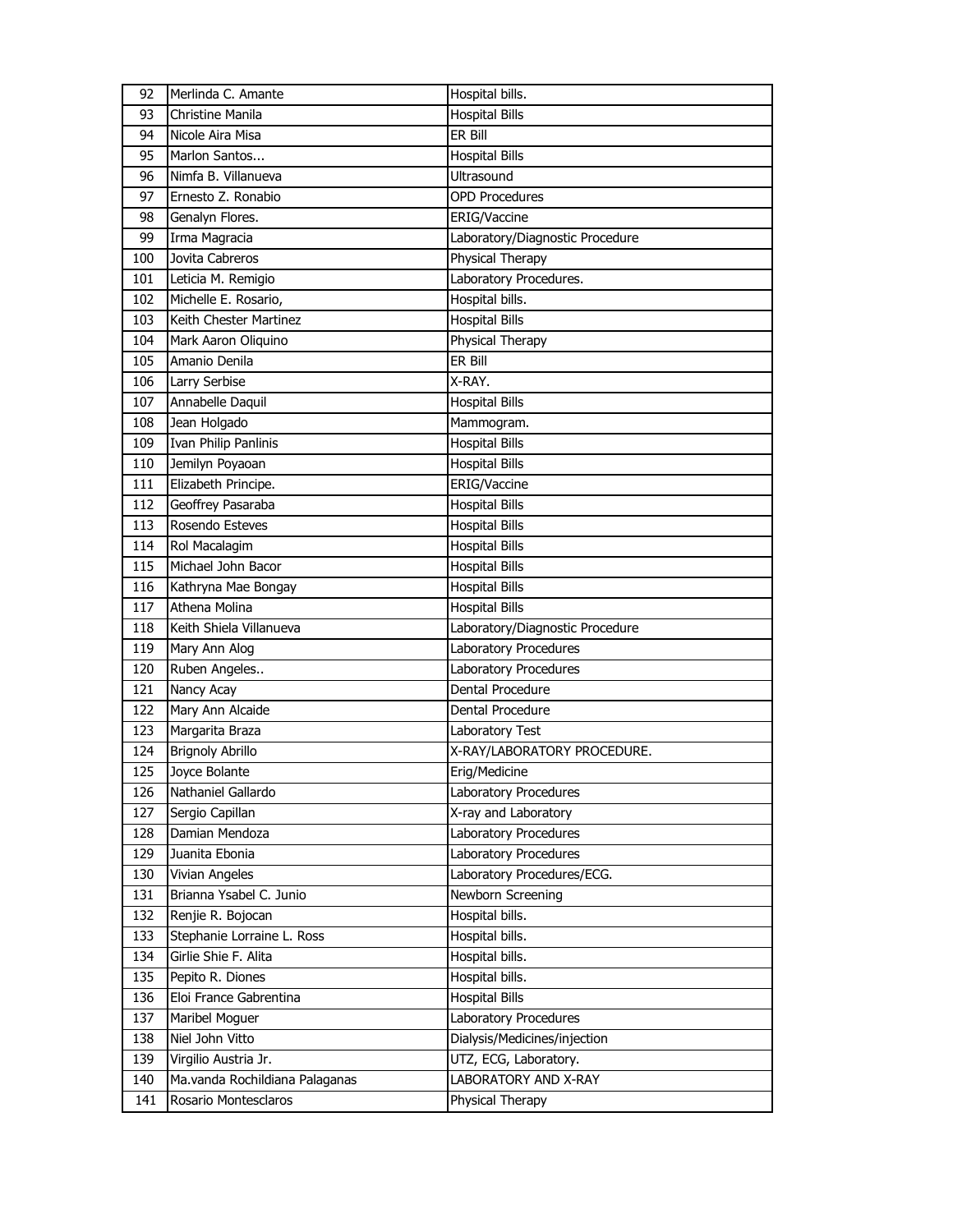| 142 | Chona U. Casupang               | ORAL PROPHYLAXIS/COMPOSITE FILLING/WAB UTZ.                  |
|-----|---------------------------------|--------------------------------------------------------------|
| 143 | Mark Randolf Marquez            | Physical Therapy                                             |
| 144 | Leny P. Pacamo                  | Physical Therapy                                             |
| 145 | Muxx Jarvis Escobido            | Laboratory/Diagnostic Procedure                              |
| 146 | Mary Jane Gacita                | Laboratory/Diagnostic Procedure                              |
| 147 | Christian James Reyes.          | X-ray and Laboratory                                         |
| 148 | Gilbert S. Gutierrez.           | <b>KUB UTZ</b>                                               |
| 149 | Reynaldo Antonio Sr.            | Hospital bills.                                              |
| 150 | Teodora S. Lanon                | Physical Therapy                                             |
| 151 | Clemente H. Pontilla            | <b>Laboratory Procedures</b>                                 |
| 152 | John Reio Bonita                | Medicines                                                    |
| 153 | Nafissa G. Herrera              | <b>Hospital Bills</b>                                        |
| 154 | <b>Erauso Torres</b>            | Whole Abdominal Ultrasound                                   |
| 155 | Franchisca Buena                | Laboratory Procedures                                        |
| 156 | Almario Santos.                 | Laboratory/Diagnostic Procedure                              |
| 157 | Prince Ghimber Teogalbo         | ER Bill                                                      |
| 158 | Teofilo Caingat Jr.             | <b>Hospital Bills</b>                                        |
| 159 | Norma S. Balagasay              | Hospital bills.                                              |
| 160 | John Malagueno Jr.              | Hospital bills.                                              |
| 161 | Rusela Escober                  | Hospital bills.                                              |
| 162 | Rofu Seanio Canila Jr.          | Hospital bills.                                              |
| 163 | Leni Macalindong                | Hospital bills.                                              |
| 164 | Stephen Florentino              | Hospital bills.                                              |
| 165 | Enorgena Federis                | Hospital bills.                                              |
| 166 | Marilyn Graida                  | Hospital bills.                                              |
| 167 | Jeany Guiriba                   | Laboratory Procedures                                        |
| 168 | Ferlomer Fernandez              | Hospital bills.                                              |
| 169 | Marietta Umayam                 | Hospital bills.                                              |
| 170 | Reynaldo Nostares               | Laboratory Procedures / Ultrasound / Chest Xray / 2D<br>Echo |
| 171 | Gerelyn Nolasco                 | 2 D echo.                                                    |
| 172 | Romeo Cuesta                    | Hospital bills.                                              |
| 173 | Reshel Dispo                    | Hospital bills.                                              |
| 174 | Freggie Bacha                   | ERIG/Vaccine                                                 |
| 175 | Allan Sumalinog                 | Hospital bills.                                              |
| 176 | Joselito Balasan                | Hospital bills.                                              |
| 177 | Ana Geneva Oriola Atienza       | Hospital bills.                                              |
| 178 | Unna Isabella De Leon Pantaleon | Hospital bills.                                              |
| 179 | Pablo Bragas                    | Hospital bills.                                              |
| 180 | Jhon Arman Hernandez Sales      | Hospital bills.                                              |
| 181 | Jay Recto                       | Hospital bills.                                              |
| 182 | Renato J. Brobio                | Hospital bills.                                              |
| 183 | Nenita Fulgencio                | Laboratory/Diagnostic Procedure                              |
| 184 | Dario O. Martinez               | Laboratory/Procedures.                                       |
| 185 | Gregoria G. Aquino,             | Laboratory/Procedures.                                       |
| 186 | Mary Jean C. Gutierrez,         | Laboratory/Procedures.                                       |
| 187 | Mary Jane B. Bernardino         | Flexible Endoscopy                                           |
| 188 | Carmelita Manalo                | Chemotherapy & Medicines                                     |
| 189 | Ma. Teresa Landeza Bodegas      | Chemotherapy & Medicines                                     |
| 190 | Jamiaca Garcia                  | Laboratory Procedures                                        |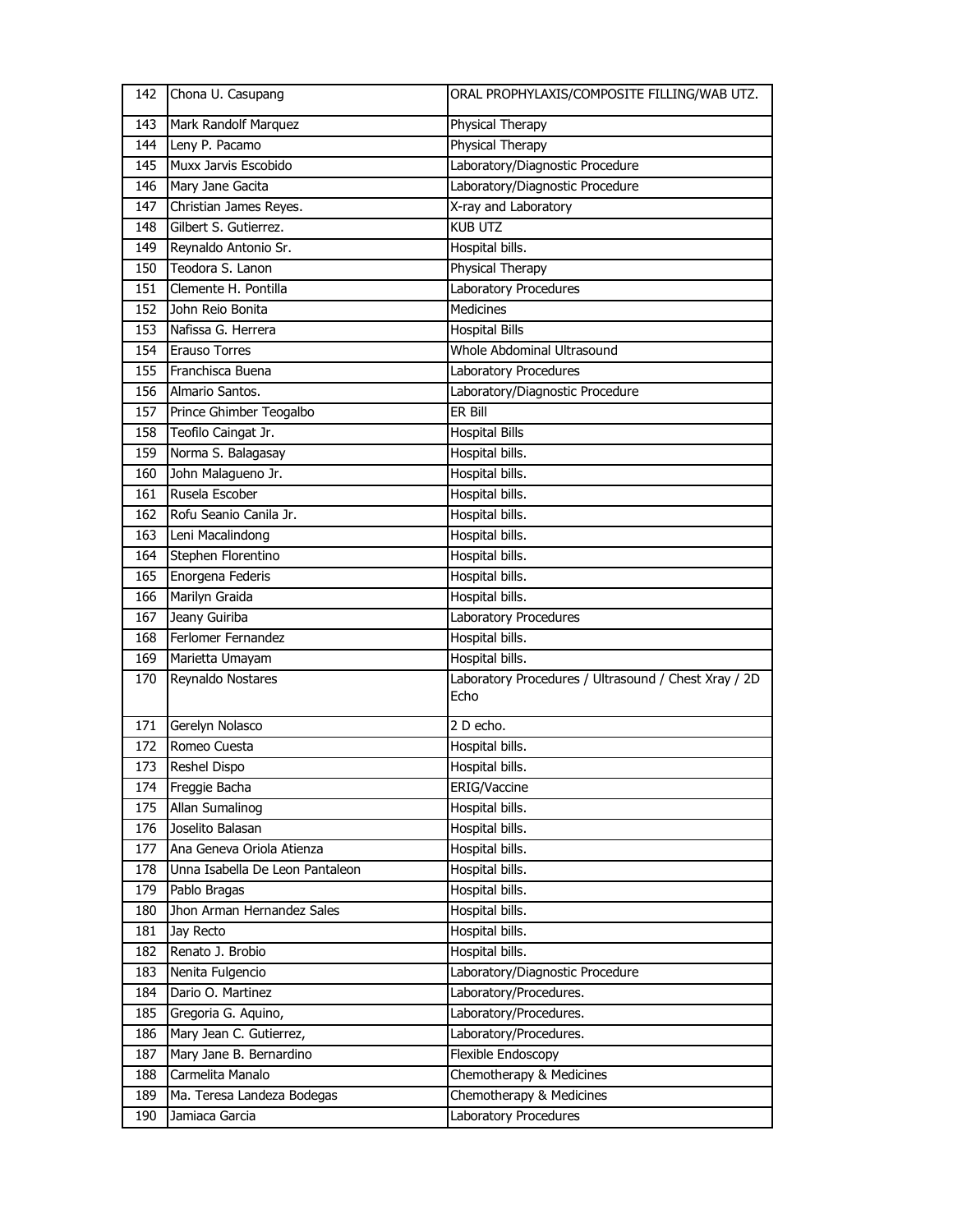| 191 | Jamia Gonzaga              | Physical Therapy                                                        |
|-----|----------------------------|-------------------------------------------------------------------------|
| 192 | <b>Adriel Carl Manuel</b>  | Laboratory Procedures                                                   |
| 193 | Gabriel Anunciacion        | Laboratory Procedures                                                   |
| 194 | Reymar Tuazon              | <b>LABORATORY AND ECG</b>                                               |
| 195 | Nelia Quimio               | <b>Medicines</b>                                                        |
| 196 | Maribel I. De Guzman       | UTZ / Laboratory.                                                       |
| 197 | Larry Rollon               | Laboratory Procedures                                                   |
| 198 | Irene Baliwagan            | <b>Hospital Bills</b>                                                   |
| 199 | Lucille Esmale             | <b>Hospital Bills</b>                                                   |
| 200 | <b>Clint Manaois</b>       | <b>Hospital Bills</b>                                                   |
| 201 | Eduardo Rol.               | ERIG/Vaccine                                                            |
| 202 | Krysthel Merdigia          | ERIG/Vaccine                                                            |
| 203 | Jane Claudine Nazareth     | <b>DRUGS &amp; MEDICINES</b>                                            |
| 204 | Rose Agudo                 | <b>Ultrasound</b>                                                       |
| 205 | Ermelita Raper             | <b>Hospital Bills</b>                                                   |
| 206 | Cesar Bautista             | Hospital bills / Medicines.                                             |
| 207 | Cesar Bautista             | Laboratory/Procedures/Medicines.                                        |
| 208 | Ruth Marquez.              | 2 D echo.                                                               |
| 209 | Michael Jusay              | 2 D echo.                                                               |
| 210 | Myrna Nicol                | Laboratory Procedures                                                   |
| 211 | Gina Marie Cervales        | <b>Medicines</b>                                                        |
| 212 | Meshel Candano             | <b>Hospital Bills</b>                                                   |
| 213 | Lolita Asuncion            | X-Ray                                                                   |
| 214 | Angelo S. Sorono           | Laboratory/Diagnostic Procedure                                         |
| 215 | Valentine Xavier Mariano   | Laboratory Test                                                         |
| 216 | Emilda A. Labarro          | ER Bill                                                                 |
|     |                            |                                                                         |
| 217 | Sebastian Danielle Ausa    |                                                                         |
| 218 | Crhiz Matthew Bengona      | Physical Therapy<br><b>OPD Procedures</b>                               |
| 219 | Rosalia De Guzman          | <b>Medicines</b>                                                        |
| 220 | Christian Fernan A. Alviza | Laboratory/Procedures.                                                  |
| 221 | Raymark Tabotabo           | Ultrasound                                                              |
| 222 | Sally F. Bardaje           |                                                                         |
| 223 | Jake Balla                 | Laboratory/Procedures.<br>ER Bill                                       |
| 224 | Mary Belle Peralta         | Whole Abdominal Ultrasound                                              |
| 225 | Natividad Magdaraog        | ER Bill                                                                 |
| 226 | Nora Calaberia             | Laboratory Procedures                                                   |
| 227 | Inocencia Andaya Banquil   | <b>Hospital Bills</b>                                                   |
| 228 | Jesus Andrei Batag         |                                                                         |
| 229 | Roderick Ocampo            | Hospital Bill / Laboratory / Procedures / Medicine.<br>Physical Therapy |
| 230 | Richmond B. Santiago       | Hospital bills.                                                         |
| 231 | Ricardo C. Marinas Sr      | KUB UTZ/XRAY.                                                           |
| 232 | Angelo L. Alfanta          | ARV/ERIG.                                                               |
| 233 | Roxanne G. Mendizabal      | Laboratory Procedures                                                   |
| 234 | Maria Theresa L. Ladimo    | <b>PVRV</b>                                                             |
| 235 | Ma. Victoria F/ Umalay     | 2D ECHO.                                                                |
| 236 | Enrico R. Moaje            | Laboratory Procedures                                                   |
| 237 | Sarah Mae C. Tocmo         | Hospital bills.                                                         |
| 238 | Bonifacio Belarmino        | PHACOEMULSIFICATION.                                                    |
| 239 | Gladys Capillan            | Laboratory Test                                                         |
| 240 | John Laurence U. Santos    | Hospital bills.                                                         |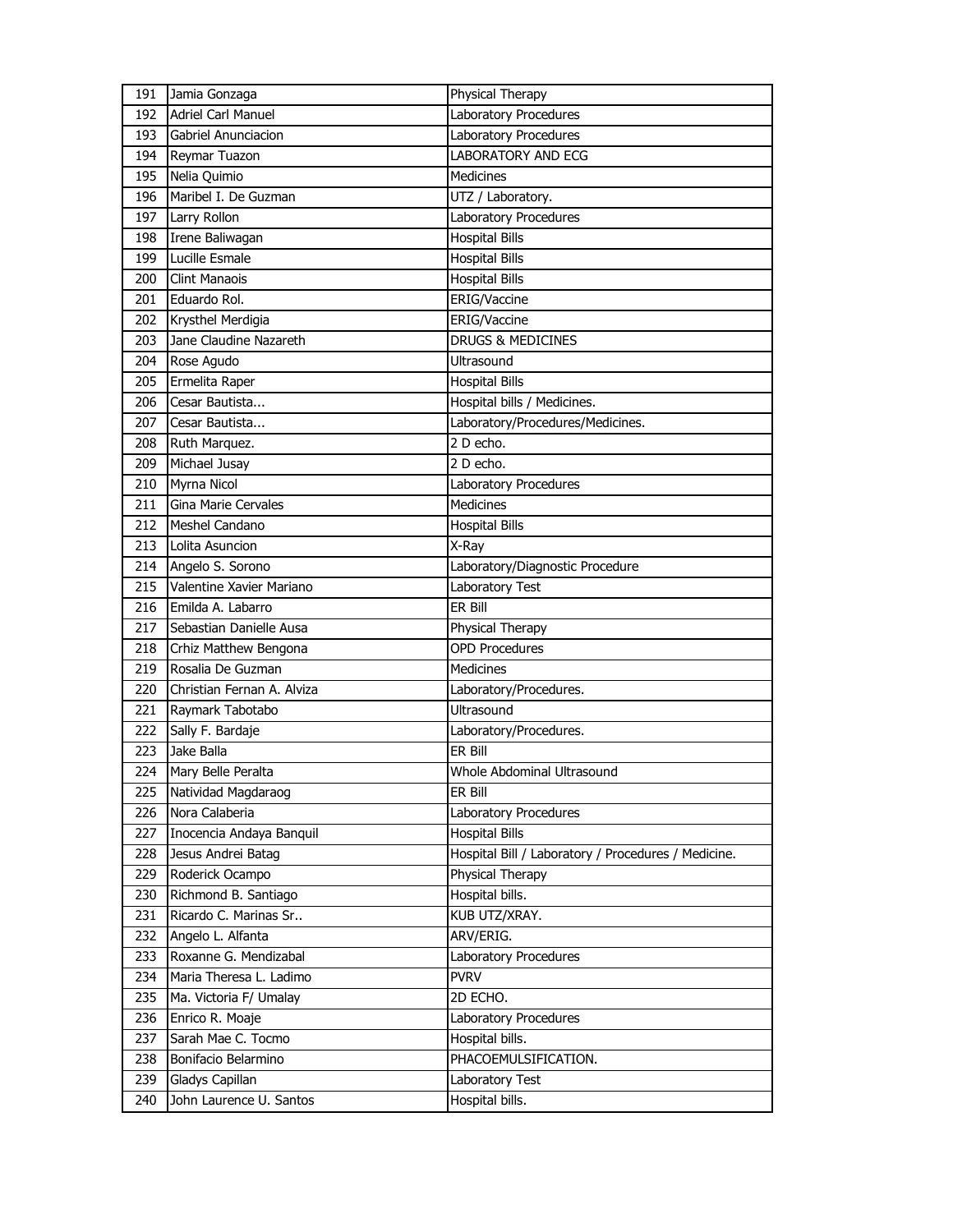| 241 | Jenny Eustaquio Lacostales | Dialysis.                                                   |
|-----|----------------------------|-------------------------------------------------------------|
| 242 | Almario Legaspi            | LABORATORY.                                                 |
| 243 | Robby C. Rito              | WAB Ultrasound.                                             |
| 244 | Jayvee Dj. Estanislao      | Laboratory Procedures                                       |
| 245 | Abrahim Abarientos         | Physical Therapy                                            |
| 246 | Leonida Ponce              | <b>Hospital Bills</b>                                       |
| 247 | Jeffrey Ileto              | <b>Hospital Bills</b>                                       |
| 248 | Merlita Abitria            | <b>Hospital Bills</b>                                       |
| 249 | Lina Tambaoan              | Laboratory and Therapy                                      |
| 250 | Bernardo Lagmay            | ER Bill                                                     |
| 251 | Edwin D. Martinez          | Hospital bills.                                             |
| 252 | Edna A. Borja              | 2d Echo/Laboratory Procedures.                              |
| 253 | Joey Peter Sioson          | Ultrasound                                                  |
| 254 | Nathaniel Quimba           | ER Bill                                                     |
| 255 | Leonora P. Monsanto        | LAB.PROCEDURES/WAB KUB PROSTATE.                            |
| 256 | Renato Gensaya             | <b>Hospital Bills</b>                                       |
| 257 | Alberto R. Monsanto.       | LAB.PROCEDURES/ECG/KUB UTZ.                                 |
| 258 | Rommel Perdigones          | Implant/Hospital Bill.                                      |
| 259 | Josefina Almiñe            | Medicines                                                   |
| 260 | <b>Encarnacion Naco</b>    | Laboratory/Diagnostic Procedure                             |
| 261 | Angelo Vallejos            | Laboratory/Diagnostic Procedure                             |
| 262 | Maria Lyn Mallari          | <b>Medicines</b>                                            |
| 263 | Marilou C. Bernardo,       | <b>Hospital Bills</b>                                       |
| 264 | Benedicto C. Ragas         | Hospital Bill / Laboratory / Procedures / Medicine.         |
| 265 | Nida Bulay Bulay           | Hospital bills.                                             |
| 266 | Emily Q. Cortez.           | 2D ECHO.                                                    |
| 267 | Samuel S. Sampayan         | Physical Therapy                                            |
| 268 | Jimmy M. Supranes          | AV DUPLEX SCAN/XRAY FOOT/XRAY                               |
|     |                            | LEG/LAB.PROCEDURES.                                         |
| 269 | Anita A. Salamanes         | Laboratory Procedures                                       |
| 270 | Rosalino P. Dela Cruz,     | Laboratory/Procedures.                                      |
| 271 | Rodelio M. Pascual,        | Laboratory/Procedures.                                      |
| 272 | Loricinda Eustaquio        | Laboratory/Procedures.                                      |
| 273 | Armando L. Milanes         | Laboratory/Procedures.                                      |
| 274 | Ronel R. Santos            | Laboratory/Procedures.                                      |
| 275 | Ma. Theresa G. Santos.,    | Laboratory/Procedures.                                      |
| 276 | Rodelio M. Pascual,        | Laboratory/Procedures.                                      |
| 277 | Reynaldo N. Pabilonia      | Medicines                                                   |
| 278 | Ryan B. Mangampo           | Hospital bills.                                             |
| 279 | Jessie Minimo              | X-Ray                                                       |
| 280 | Teresita Santos            | Laboratory/Diagnostic Procedure                             |
| 281 | Robert Handig              | ER Bill                                                     |
| 282 | Jenilo G. Barrios          | AV Duplex Scan.                                             |
| 283 | Aria Madison D. Amaro      | Hospital bills.                                             |
| 284 | Maria Lynette A. De Guzman | Dialysis, Dialyzer, PD Solution, Procedures, Medicines<br>& |
|     |                            | Lahoratory                                                  |
| 285 | Luzviminda B. Portillano   | Laboratory/Procedures.                                      |
| 286 | Teresita Lafrades          | Laboratory and Ultrasound                                   |
| 287 | Rafael Santos              | Medicines                                                   |
| 288 | Johanna Marie A. Lor       | Laboratory/Procedures/Medicines.                            |
| 289 | Paulina F. Tolentino       | Hospital bills.                                             |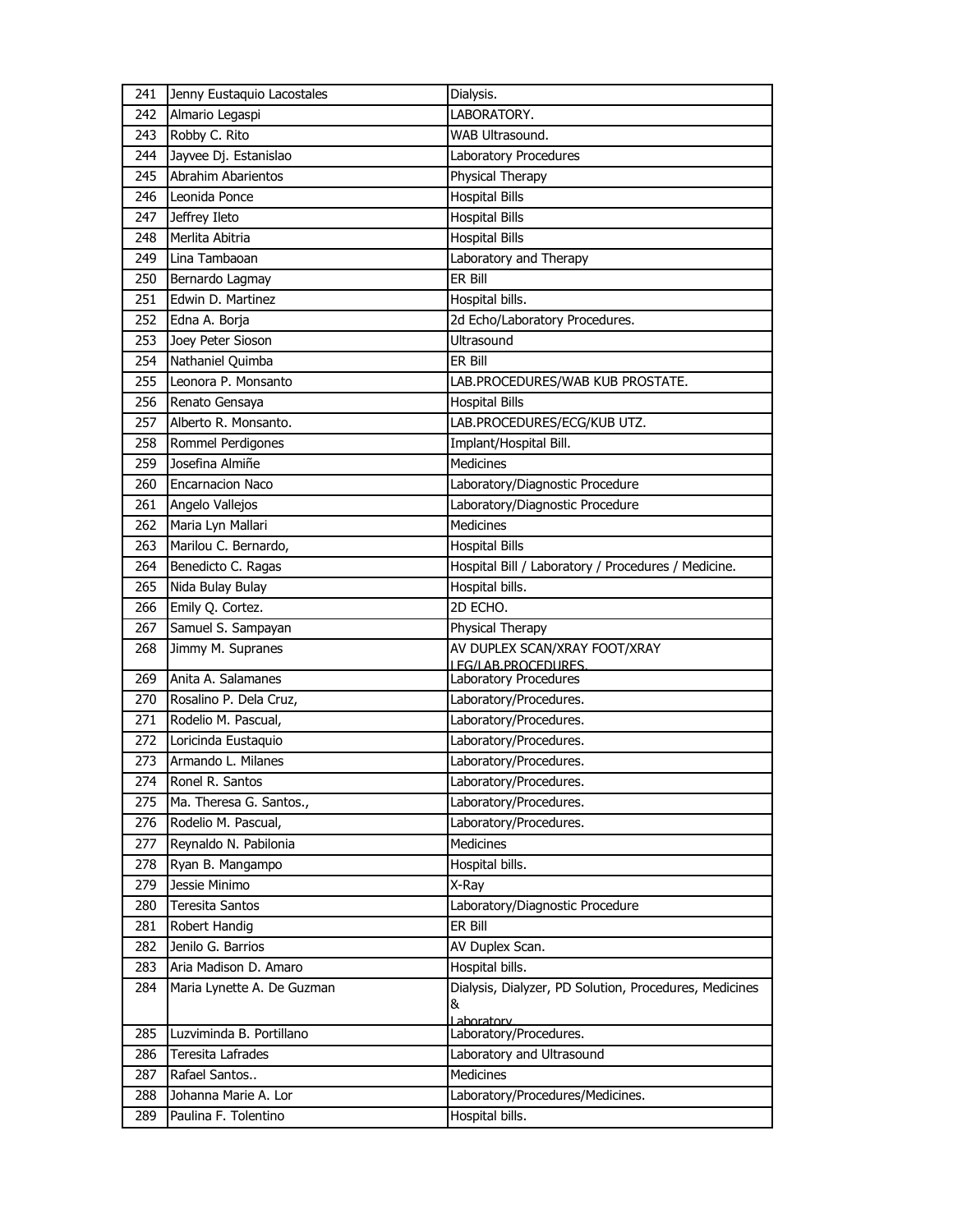|     | 290 Norberto D. Lapindez   | <b>WAB CT-SCAN</b>                                  |
|-----|----------------------------|-----------------------------------------------------|
| 291 | Alberto R. Monsanto.       | ECG/KUB UTZ/LAB.PROCEDURES.                         |
|     | 292 Teresita San Luis Luna | Hospital Bill / Laboratory / Procedures / Medicine. |
| 293 | Henry V. Nipa              | PHYSICAL THERAPY/XRAY.                              |
| 294 | Fernando Parane            | <b>Medicines</b>                                    |
| 295 | Russel T. Donaire          | Hospital bills.                                     |
| 296 | Danilo E. Santos           | Hospital Bill / Laboratory / Procedures / Medicine. |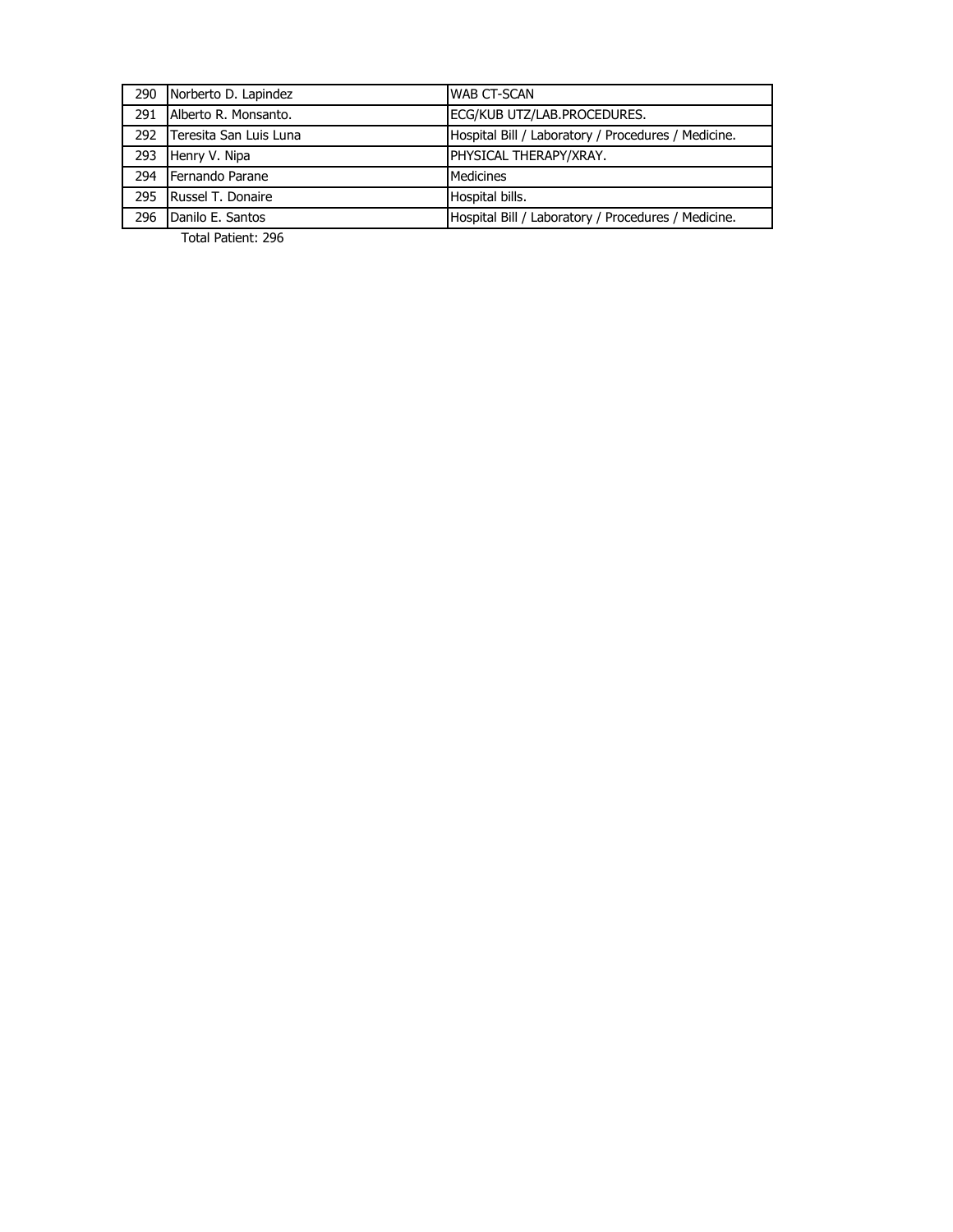

#### AMANG RODRIGUEZ MEMORIAL MEDICAL CENTER For the month of February year 2020

| No #           | <b>Name of Patient</b>       | <b>Assistance</b>                                               |
|----------------|------------------------------|-----------------------------------------------------------------|
| 1              | Cornelio Cruz                | Hospital bills.                                                 |
| $\overline{2}$ | Arnaldo S. Solomon.          | Physical Therapy.                                               |
| 3              | Marlon Noblejas              | Hemodialysis/Medicines/Lab. Procedures.                         |
| 4              | Victoria R. Paguntalan       | Hospital bills.                                                 |
| 5              | Luis P. Dela Roca Jr         | Hospital bills.                                                 |
| 6              | Elena G. Corporal.           | 2D Echo / Laboratory / Medicines.                               |
| $\overline{7}$ | Luis P. Dela Roca Jr         | Hospital bills.                                                 |
| 8              | Joeffrey S. Biron            | Laboratory Procedures                                           |
| 9              | Jeremy Dante                 | Physical Therapy.                                               |
| 10             | Chemm Christian Fagtanan     | Laboratory Procedures/ECG.                                      |
| 11             | Destiny Ann B. Montemayor    | Medicines / Dialysis.                                           |
| 12             | Bina F. Lusanta              | Laboratory Procedures                                           |
| 13             | Emily Villafuerte            | Dialysis, Dialyzer, PD Solution, Procedures, Medicines<br>&     |
|                |                              | Laboratory                                                      |
| 14             | Myra L. Enriquez             | Dialysis, Dialyzer, PD Solution, Procedures, Medicines<br>&     |
|                |                              | Laboratory                                                      |
| 15             | Neil Francis Ramos           | Dialysis, Dialyzer, PD Solution, Procedures, Medicines          |
|                |                              | &<br>Laboratory                                                 |
| 16             | Jessie P. Matulac            | Physical Therapy.                                               |
| 17             | Ada Sumagaygay San Pedro     | Dialysis, Dialyzer, PD Solution, Procedures, Medicines          |
|                |                              | &                                                               |
| 18             | Ma. Cristina P. Sibuyo       | Laboratory<br>Laboratory Procedures/X-RAY                       |
| 19             | Derone C. Villasquez         | Physical Therapy.                                               |
| 20             | Victoria R. Paguntalan       | Hospital bills.                                                 |
| 21             | Marilou C. Bernardo,         | Hospital bills.                                                 |
| 22             | Eduardo M. Mabana            | Laboratory/Procedures.                                          |
| 23             | Paulina F. Tolentino         | Hospital bills.                                                 |
| 24             | Alfredo DI. Pancipani        | <b>Medicines</b>                                                |
| 25             | Dario O. Martinez            | Laboratory/Procedures/Medicines.                                |
| 26             | Nadeia S. Sarte              | KNEE X-RAY.                                                     |
| 27             | Destiny Ann B. Montemayor    | Operation / Hospital Bill / Medicine / Laboratory<br>Procedure. |
| 28             | Pedro T. Gualberto           | Hospital Bills/Medicines.                                       |
| 29             | Gemma Laureano               | Hospital bills.                                                 |
| 30             | Crisanta Cristina N. Bucasas | Laboratory/Procedures.                                          |
| 31             | Joselito B. Tagarro          | Physical Therapy.                                               |
| 32             | Jaymart R. Ubina             | Hospital bills.                                                 |
| 33             | Joselito V. Pobadora         | Physical Therapy.                                               |
| 34             | Imelda R. Reyes              | ER Bill                                                         |
| 35             | Destiny Ann B. Montemayor    | Hospital bills.                                                 |
| 36             | Destiny Ann B. Montemayor    | Hospital bills.                                                 |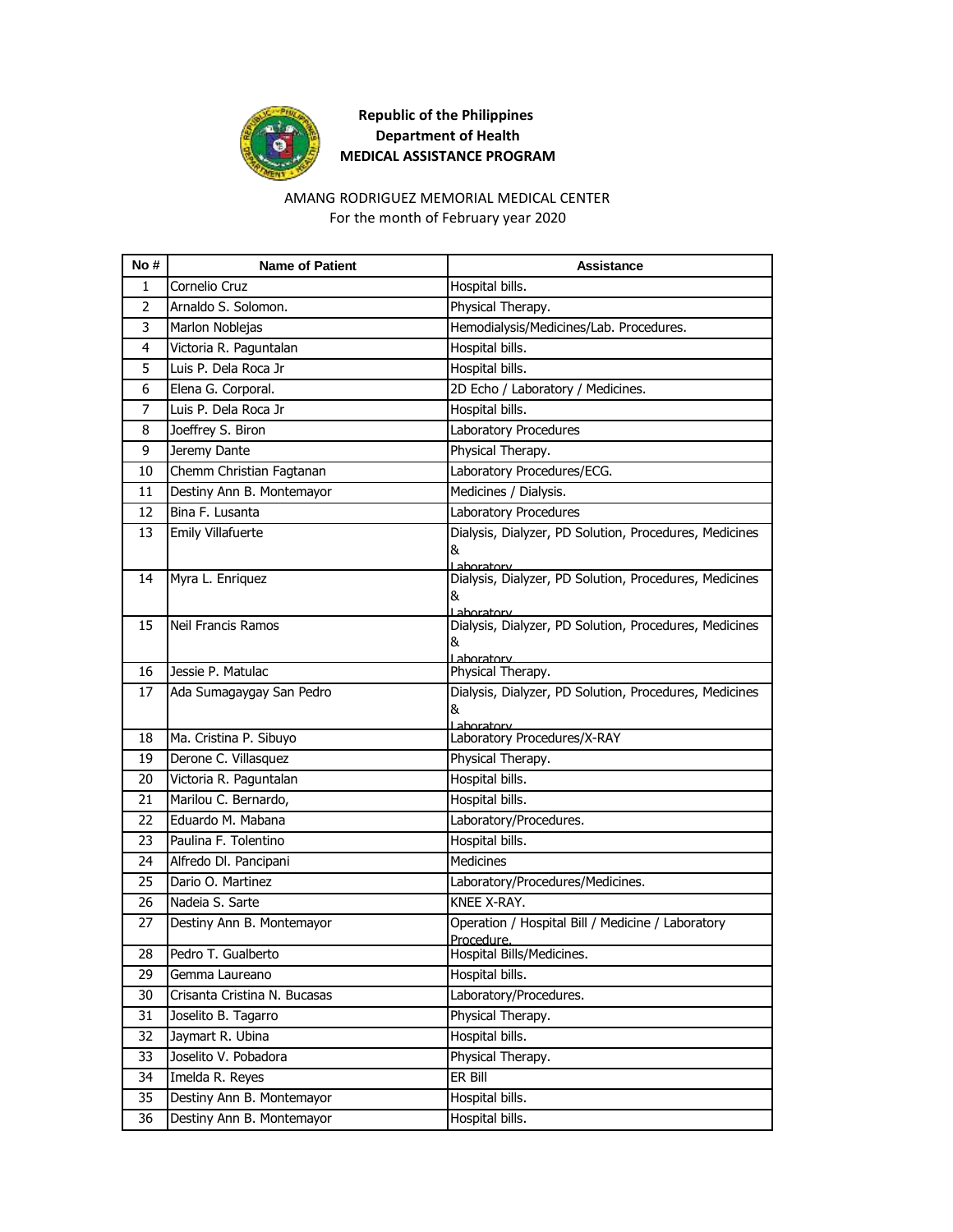| 37 | Pinky M. Nanoy              | Laboratory/Procedures.                                 |
|----|-----------------------------|--------------------------------------------------------|
| 38 | Delfin S. Santos,.          | Physical Therapy.                                      |
| 39 | Ofelia Centeno              | Hospital bills.                                        |
| 40 | Paulina F. Tolentino        | Hospital bills.                                        |
| 41 | Raiden Alondres             | Medicines                                              |
| 42 | Lolita Delos Santos         | Chemotherapy                                           |
| 43 | Andrew Paterakis            | Hospital Bill / Laboratory / Procedures / Medicine.    |
| 44 | Rhanz Lester S. Agustin     | Hospital bills.                                        |
| 45 | Criselda G. Briguera        | Knee X-ray/Laboratory/Medicines.                       |
| 46 | Salome N. Habla             | Laboratory Procedures.                                 |
| 47 | Rosita N. Chavez,.          | Hospital bills.                                        |
| 48 | Orlando A. Tabuena          | RADITION, CHEMOTHERAPHY.                               |
| 49 | Lolita Delos Santos,        | Laboratory/Procedures/Medicines.                       |
| 50 | Vicroria R. Paguntalan      | Hospital bills / Medicines.                            |
| 51 | Anabelle Dc. Sual           | Laboratory/Procedures.                                 |
| 52 | Rocelie L. Del Rosario      | PT/SCOLIOTIC SERIES                                    |
| 53 | Angelica Abejar             | Physical Therapy                                       |
| 54 | Teresita B. Bien.           | Laboratory Procedures                                  |
| 55 | Nancy G. Monterde           | Laboratory Procedures                                  |
| 56 | Nardo E. Cortan             | OT/PT                                                  |
| 57 | Helen R. Cabiles            | Laboratory Procedures                                  |
| 58 | Mercelina J. Mata           | Laboratory/Procedures.                                 |
| 59 | Paulina F. Tolentino        | Hospital Bill / Laboratory / Procedures / Medicine.    |
| 60 | Arjay B. Lovendino          | Hospital bills.                                        |
| 61 | Richard Gultiano            | Dialysis, Dialyzer, PD Solution, Procedures, Medicines |
|    |                             | &                                                      |
| 62 | Paulina F. Tolentino        | Laboratory<br>Hospital bills / Medicines.              |
| 63 | Maria Soledad Calicdan      | ORAL PROPHYLAXIS SEVERE/RESTORATION.                   |
| 64 | Elsa Alleria Almase         | Hospital bills.                                        |
| 65 | Kristine Guban Guerrero     | Hospital bills.                                        |
| 66 | Greg Anthony Barco Ballaran | Hospital bills.                                        |
| 67 | James C. Mabunga            | Hospital bills.                                        |
| 68 |                             |                                                        |
|    | Evelyn Panuga Cabolit       | Hospital bills.                                        |
| 69 | Mark Jerald Maudo Micoleta  | Hospital bills.                                        |
| 70 | Danilo Montano Pranisa      | Hospital bills.                                        |
| 71 | Arnel Mista Garcia          | Hospital bills.                                        |
| 72 | John Franz Peniro Clemente  | Hospital bills.                                        |
| 73 | Roberto Rodriguez Sanchez   | Hospital bills.                                        |
| 74 | Neil Francis Pidot Ramos    | Dietary/HB/Lab/Diagnostic/Procedure/Dialysis/Medicine  |
| 75 | Nina Angela Blanco          | dietary/hospital bill/meds/lab.                        |
| 76 | Geoffrey Pasaraba           | dietary/hospital bill/meds/lab.                        |
| 77 | Genie Lyne Manuel           | Physical Therapy.                                      |
| 78 | Benjamin J. Lawig           | Laboratory/Procedures.                                 |
| 79 | Elizalde M. Monterde        | Laboratory Procedures                                  |
| 80 | Lian James Solivarez        | Hospital bills.                                        |
| 81 | Anita Dela Cruz             | <b>Hospital Bills</b>                                  |
| 82 | John Malagueno Jr.          | <b>Hospital Bills</b>                                  |
| 83 | Antonio Torres.             | <b>Hospital Bills</b>                                  |
| 84 | Victoria R. Paguntalan      | Hospital Bill / Laboratory / Procedures / Medicine.    |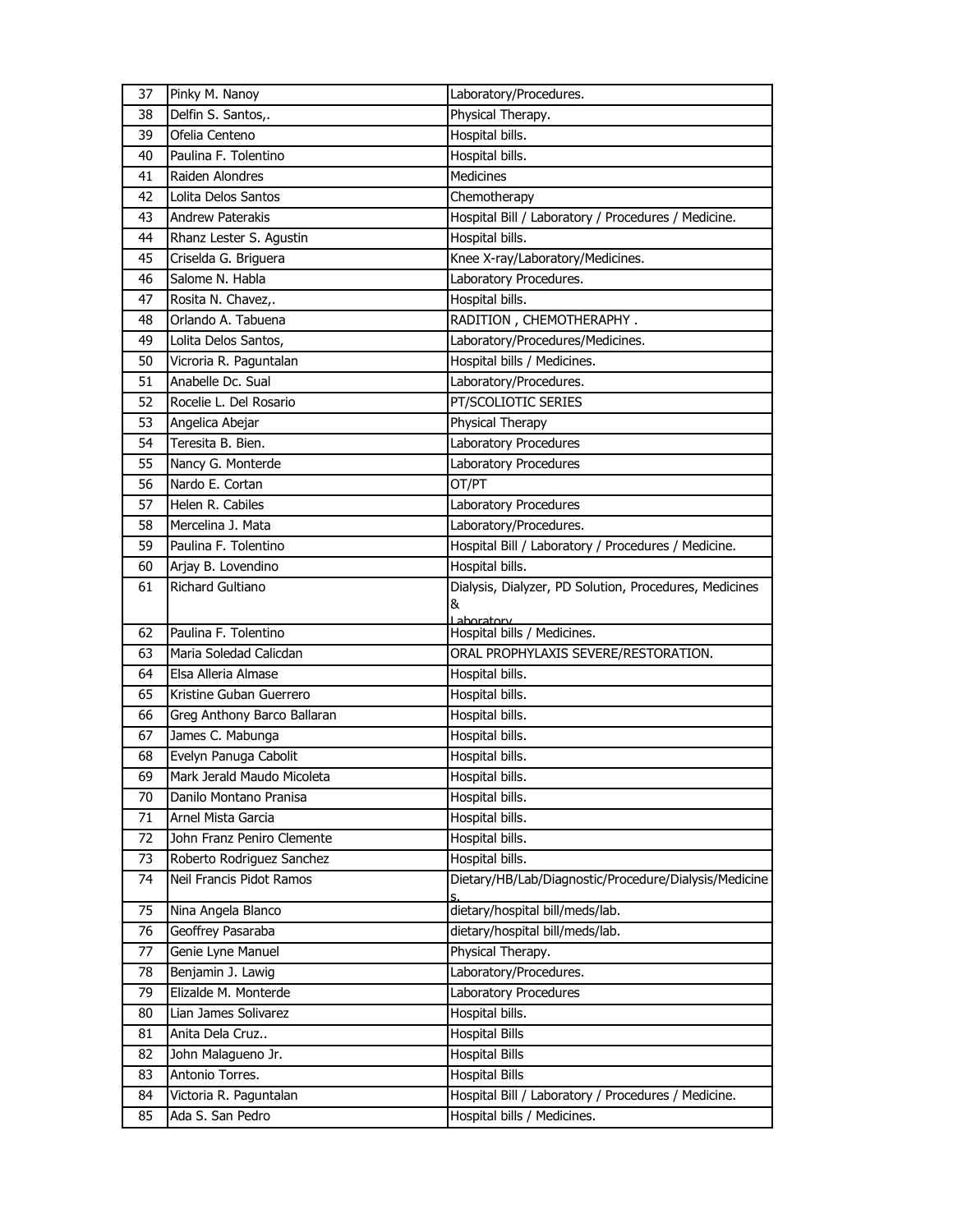| 86  | Danilo Subido Vitalicio    | Laboratory/Procedures/Medicines.                                                   |
|-----|----------------------------|------------------------------------------------------------------------------------|
| 87  | Emily S. Villafuerte       | Laboratory/Procedures/Medicines.                                                   |
| 88  | Feliciana L. Ramos         | Laboratory/Procedures/Medicines.                                                   |
| 89  | Leo A. Bermundo            | Laboratory/Procedures/Medicines.                                                   |
| 90  | , gina E. Gonzales         | Hospital Bill / Laboratory / Procedures / Medicine.                                |
| 91  | Maria Lynette A. De Guzman | Laboratory/Procedures/Medicines.                                                   |
| 92  | Victoria R. Paguntalan     | Hospital bills.                                                                    |
| 93  | Michell Alfante Cabria     | Hospital bills.                                                                    |
| 94  | Nurhama Asari              | Laboratory Procedures                                                              |
| 95  | Richard De Leon Dionson    | Laboratory/Procedures/Medicines.                                                   |
| 96  | Mark A. Ayuson             | Hospital bills / Medicines.                                                        |
| 97  | Myra L. Enriquez           | Laboratory/Procedures/Medicines.                                                   |
| 98  | Victoria R. Paguntalan     | Hospital bills / Medicines.                                                        |
| 99  | Virginia P. Lagunilla      | Physical Therapy.                                                                  |
| 100 | Kemilyn Ventures           | Diagnostic & Lab. Procedures, Dialysis, Medicines &                                |
|     |                            | Hospital Bills.                                                                    |
| 101 | Mary Cheryl S. Requilman   | LABORATORY/OCT/PROCEDURE/HOSPITAL BILL.                                            |
| 102 | Arnold Magalona            | Hospital bills / Medicines.                                                        |
| 103 | Marita Suclan              | Laboratory Test                                                                    |
| 104 | Adelina C. Cadalin         | Diagnostic & Lab. Procedures, Dialysis, Medicines &                                |
|     |                            | Hospital Bills.                                                                    |
|     | Orlando A. Tabuena         |                                                                                    |
| 105 |                            | Diagnostic Procedures / Chemotherapy / Hospital bills /<br>Laboratory / Medicines. |
|     |                            |                                                                                    |
| 106 | Dominador J. Solayao       | Hospital bills.                                                                    |
| 107 | Leandro A. Rinon           | Hospital bills / Medicines.                                                        |
| 108 | Victoria R. Paguntalan     | Diagnostic & Lab. Procedures, Dialysis, Medicines &<br>Hospital Bills.             |
| 109 | <b>Emily Villafuerte</b>   | Diagnostic & Lab. Procedures, Dialysis, Medicines &<br>Hospital Bills.             |
| 110 | Aila Mae Delgado           | Hospital Bill / Laboratory / Procedures / Medicine.                                |
| 111 | Aila Mae Delgado           | Hospital Bill / Laboratory / Procedures / Medicine.                                |
| 112 | Magadalena C. Baluran      | Blood Chem/Laboratory.                                                             |
| 113 | Frederico Dimen            | Hospital Bill / Laboratory / Procedures / Medicine.                                |
| 114 | Delia Sibaruten            | Laboratory Test                                                                    |
| 115 | Frederico Dimen            | Hospital Bill / Laboratory / Procedures / Medicine.                                |
| 116 | Ann Loraine R. Fabricante  | Hospital bills.                                                                    |
| 117 | Marivic F. Alcantara       | <b>Laboratory Procedures</b>                                                       |
| 118 | Jagime P. Se               | X-Ray                                                                              |
| 119 | Anita Cuadra Dela Cruz.    | Laboratory/Procedures/Medicines.                                                   |
| 120 | Geoffrey U. Pasaraba.      | Laboratory/Procedures/Medicines.                                                   |
| 121 | Jonathan Boising           | ERIG/Vaccine                                                                       |
| 122 | Jimboy E. Ramos            | Hospital Bill / Laboratory / Procedures / Medicine.                                |
| 123 | Rosario M. Evaristo        | Hospital Bill / Laboratory / Procedures / Medicine.                                |
| 124 | Enorgena I. Federis        | Laboratory/Procedures/Medicines.                                                   |
| 125 | Edilberto Villafuerte      | Diagnostic & Lab. Procedures, Dialysis, Medicines &<br>Hospital Bills.             |
| 126 | Vic Eustaquio              | Laboratory/Diagnostic Procedure                                                    |
| 127 | Argie C. Loyola            | AV Duplex Scan.                                                                    |
| 128 | Wilfredo A. Pantilgone     | Hospital bills.                                                                    |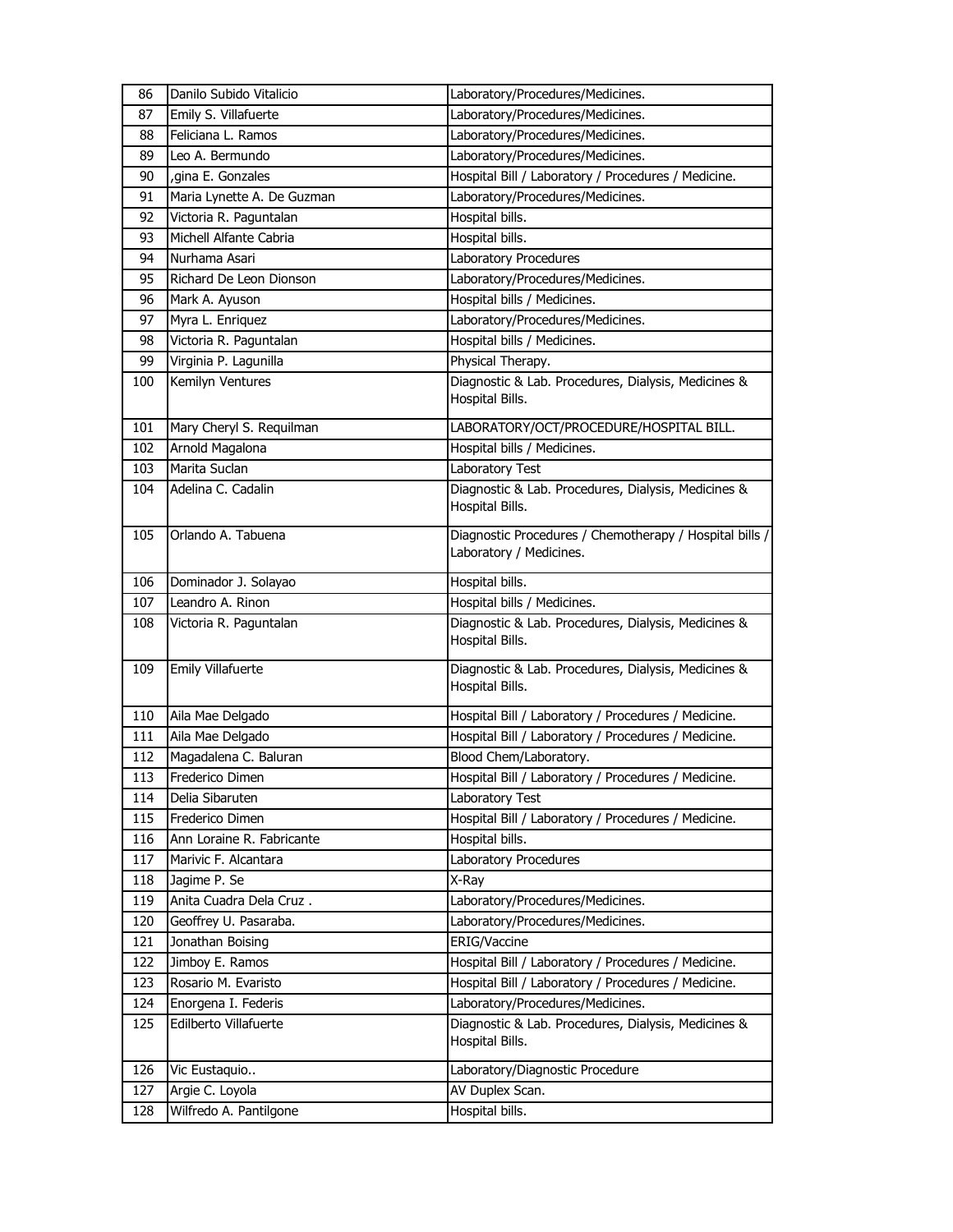| 129 | Nardo E. Cortan           | Physical Therapy/Occupational Therapy                                     |
|-----|---------------------------|---------------------------------------------------------------------------|
| 130 | Paulina F. Tolentino      | Hospital bills.                                                           |
| 131 | <b>Andrew Paterakis</b>   | Hospital bills.                                                           |
| 132 | Jose Ortiz                | Laboratory/Diagnostic Procedure                                           |
| 133 | Danilo Subido Vitalicio   | Dialysis, Dialyzer, PD Solution, Procedures, Medicines<br>&<br>Laboratory |
| 134 | Marylou Asuncion Santos   | Dialysis, Dialyzer, PD Solution, Procedures, Medicines<br>&<br>Laboratory |
| 135 | Niel John Unlayao Santos  | Dialysis, Dialyzer, PD Solution, Procedures, Medicines<br>&<br>Laboratory |
| 136 | <b>Neil Francis Ramos</b> | Dialysis, Dialyzer, PD Solution, Procedures, Medicines<br>&<br>Laboratory |
| 137 | Geoffrey Pasaraba         | Dialysis, Dialyzer, PD Solution, Procedures, Medicines<br>&<br>Laboratory |
| 138 | Victoria R. Paguntalan    | Hospital bills / Medicines.                                               |
| 139 | Danilo Eugenio Santos     | Dialysis, Dialyzer, PD Solution, Procedures, Medicines<br>&<br>Laboratory |
| 140 | Mark Alperez Ayuson       | Dialysis, Dialyzer, PD Solution, Procedures, Medicines<br>&<br>Laboratory |
| 141 | Emily S. Villafuerte      | Dialysis, Dialyzer, PD Solution, Procedures, Medicines<br>&<br>Laboratory |
| 142 | Christopher Reyes,.,      | Hospital Bill / Laboratory / Procedures / Medicine.                       |
| 143 | Jerald Bangalao           | Hospital Bill / Laboratory / Procedures / Medicine.                       |
| 144 | Johanna Marie A. Lor      | <b>Medicines</b>                                                          |
| 145 | Johanna Marie A. Lor      | Medicines                                                                 |
| 146 | <b>Tito Vinluan</b>       | <b>Hospital Bills</b>                                                     |
| 147 | Belen L. Malabanan        | Laboratory Procedures                                                     |
| 148 | Elizabeth Calingasan      | Hospital bills.                                                           |
| 149 | Hannah Grace Calingasan   | Hospital bills.                                                           |
| 150 | Ernesto C. Loper          | Laboratory Procedures                                                     |
| 151 | Gregorio C. De Guzman,    | PHYSICAL THERAPY/LABORATORY PROCEDURES.                                   |
| 152 | Mechel T. Ramonida        | HOSPITAL BILLS/UTZ/LAB.PROCEDURES.                                        |
| 153 | Elmarie B. Espejo         | Occupational Therapy                                                      |
|     |                           |                                                                           |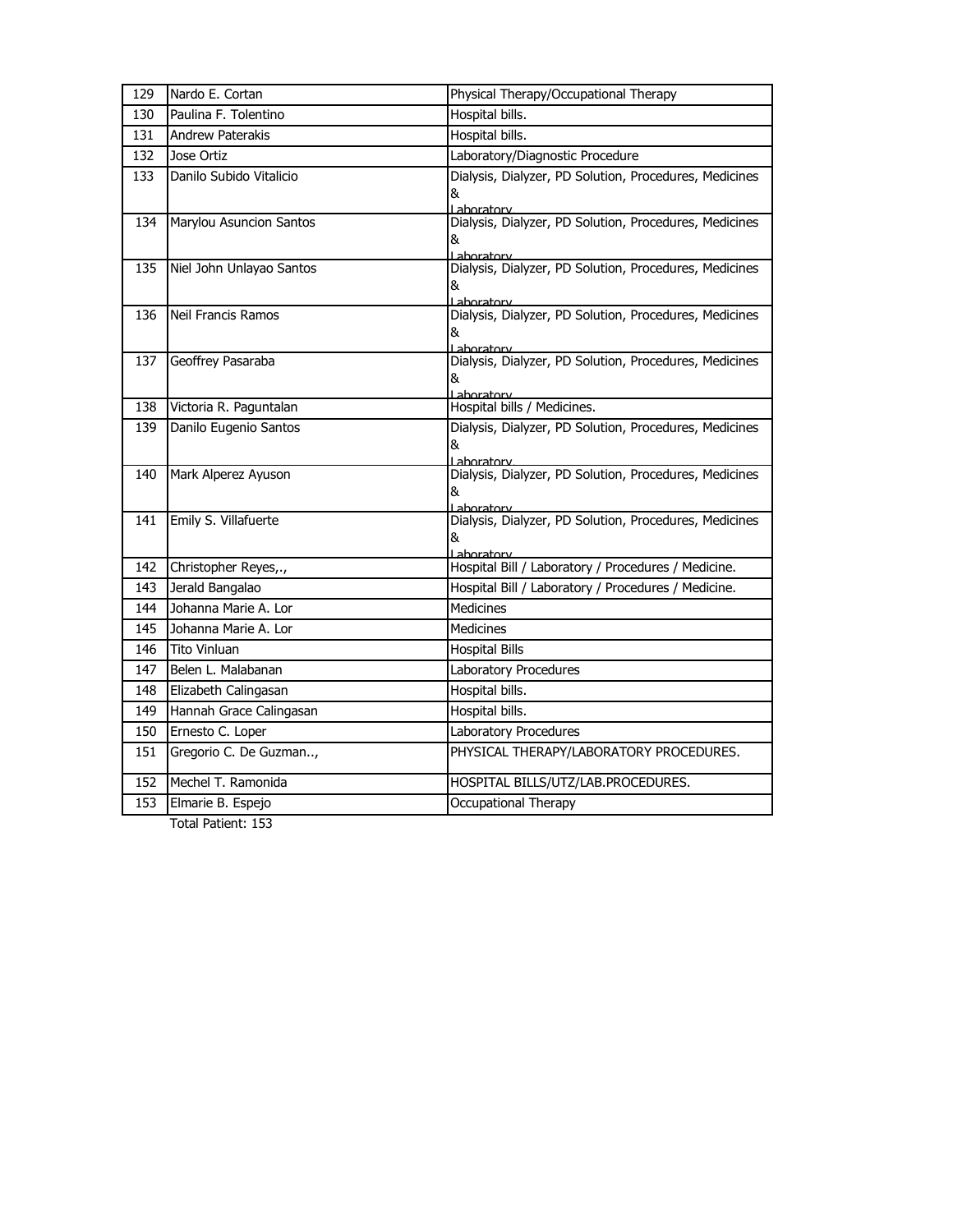

#### AMANG RODRIGUEZ MEMORIAL MEDICAL CENTER For the month of March year 2020

| No# | <b>Name of Patient</b>       | <b>Assistance</b>                                    |
|-----|------------------------------|------------------------------------------------------|
| 1   | <b>Eldric Delos Reyes</b>    | <b>Hospital Bills</b>                                |
| 2   | Camille Pellejera            | Laboratory/Procedures/Medicines.                     |
| 3   | Rowena Tolledo               | Laboratory/Procedures/Medicines.                     |
| 4   | Andrei Miguel P. Rivas       | Hospital bills.                                      |
| 5   | Mark T. Vargas,              | Occupational Therapy                                 |
| 6   | Joanna Marie B. Salupado     | ECG/Laboratory.                                      |
| 7   | Maureen C. Longa             | Laboratory/Procedures.                               |
| 8   | Maxima B. Franco             | Hospital Bill / Laboratory / Procedures / Medicine.  |
| 9   | Carlito N. Pangilinan        | Laboratory/Procedures.                               |
| 10  | Mercy Tipuno                 | Laboratory/Procedures/Medicines.                     |
| 11  | Ronnie Galleon Jr            | <b>Hospital Bills</b>                                |
| 12  | Jamaica Mallari.             | <b>Hospital Bills</b>                                |
| 13  | Manuel Carvajal              | Laboratory/Procedures/Medicines.                     |
| 14  | Josephine Evangelista.       | Laboratory/Procedures/Medicines.                     |
| 15  | Marivic Templo               | Laboratory/Procedures/Medicines.                     |
| 16  | <b>Francis Carl Sandoval</b> | <b>Hospital Bills</b>                                |
| 17  | Clouie Jane Vergara          | Medicines                                            |
| 18  | Michelle Maceda              | <b>Medicines</b>                                     |
| 19  | Edemar Pilapil Dilao         | Laboratory/Procedures/Medicines.                     |
| 20  | Marienel Mebalo              | <b>Medicines</b>                                     |
| 21  | Rogelio A. Pascua            | Laboratory/Procedures/Medicines.                     |
| 22  | Romeo Hermoso                | <b>Hospital Bills</b>                                |
| 23  | Susan S. Daepo               | Laboratory/Procedures/Medicines.                     |
| 24  | Nilda Sagarino               | Laboratory/Procedures/Medicines.                     |
| 25  | <b>Tito Vinluan</b>          | <b>Hospital Bills</b>                                |
| 26  | Carlito Nicolas Pangilinan   | Laboratory/Procedures/Medicines.                     |
| 27  | Antonio Alamag Jr            | Laboratory/Procedures/Medicines.                     |
| 28  | Antonio Alamag Sr            | Laboratory/Procedures/Medicines.                     |
| 29  | Ramon Raro                   | Laboratory/Procedures/Medicines.                     |
| 30  | Salome Melendez              | Medicines                                            |
| 31  | Maureen C. Longa             | Laboratory/Procedures/Medicines.                     |
| 32  | Joanna Marie B. Salupado     | Laboratory Procedures/ECG                            |
| 33  | Fredie Fabrroa               | Laboratory/Procedures/Medicines.                     |
| 34  | Jennifer Ebuenga             | Diagnostic Procedures, Laboratory Test and Medicines |
| 35  | Carmelita Maralit            | Medicines                                            |
| 36  | Irene Delatado               | <b>Hospital Bills</b>                                |
| 37  | Rechelle Sustento            | Medicines                                            |
| 38  | Paul Borromeo                | Xray/ECG                                             |
| 39  | Abraham Arevalo              | UTZ/LABORATORY/DIAGNOSTIC PROCEDURE                  |
| 40  | Lorrie Abando                | Laboratory Procedures                                |
| 41  | Josephine Sotto              | Xray / Laboratory / Medicines                        |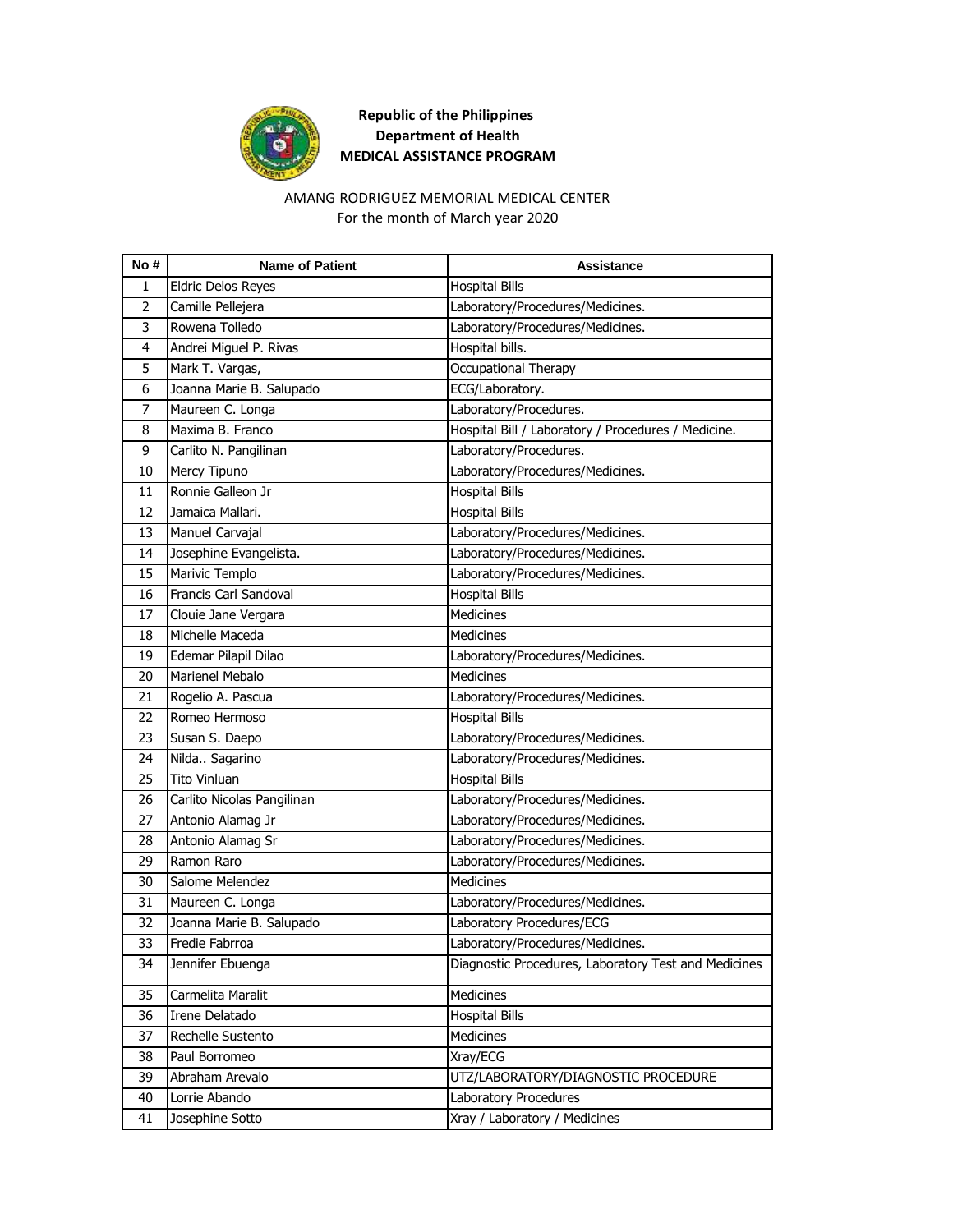| 42       | Victoria R. Paguntalan            | Hospital bills.                                                        |
|----------|-----------------------------------|------------------------------------------------------------------------|
| 43       | Fairy R. Villaruel                | Physical Therapy                                                       |
| 44       | Thelma Germese                    | Laboratory/Procedures/Medicines.                                       |
| 45       | Eusebio Reglos                    | <b>Hospital Bills</b>                                                  |
| 46       | Marlon Lleda                      | DRUGS AND MEDICINES.                                                   |
| 47       | Susan Balingit Labanon            | Laboratory/Procedures/Medicines.                                       |
| 48       | Francis Serapion                  | <b>Hospital Bills</b>                                                  |
| 49       | John Lexus Barlaan                | Laboratory/Procedures/Medicines.                                       |
| 50       | Jerald Bangalo                    | Hospital Bill / Laboratory / Procedures / Medicine.                    |
| 51       | Erlinda C. Benalon                | Laboratory/Procedures/Medicines.                                       |
| 52       | Samson Raymundo                   | <b>Medicines</b>                                                       |
| 53       | Jade Letigar                      | <b>Hospital Bills</b>                                                  |
| 54       | Lina Tambaoan                     | Physical Therapy                                                       |
| 55       | Elizalde M. Monterde              | Laboratory Procedures                                                  |
| 56       | Rico Efondo                       | Hospital bills.                                                        |
| 57       | Nina Angelita B. Caro             | Laboratory Procedures                                                  |
| 58       | Eva Paglinawan                    | X-Ray                                                                  |
| 59       | Miguel Broniola                   | Physical Therapy                                                       |
| 60       | Manuel C. Miras                   | Laboratory Procedures                                                  |
| 61       | Nelia Eugenio                     | Theraphy/Procedures/Medicines/Supplies.                                |
| 62       | David Fajutag                     | Hospital bills.                                                        |
| 63       | Domingo B. Quides Sr.             | OT/PT                                                                  |
| 64       | Concepcion B. Dargo               | Physical Therapy                                                       |
| 65       | Amelita M. Lanaja                 | Laboratory Procedures                                                  |
| 66       | Emily S. Villafuerte              | Dialysis/Medicine.                                                     |
| 67       | Nenita Valencia.                  | Laboratory Procedures                                                  |
| 68       | Edwin Bejemino                    | Hospital bills.                                                        |
| 69       | Purita Ebabacol                   | Laboratory Procedures/ECG.                                             |
| 70       | Vince Miguel Japon                | Hospital bills.                                                        |
| 71       | Emily S. Villafuerte              | Dialysis/Medicine.                                                     |
| 72       | Destiny Ann B. Montemayor         | Hospital Bill / Laboratory / Procedures / Medicine.                    |
| 73       | Leo A. Bermundo                   | Dialysis/Medicine.                                                     |
| 74       | Myra L. Enriquez                  | Dialysis / Medicine                                                    |
| 75       | Jerome M. Lopez                   | Diagnostic & Lab. Procedures, Dialysis, Medicines &                    |
|          |                                   | Hospital Bills.                                                        |
| 76       | Severino L. Mejos                 | Hospital Bill / Laboratory / Procedures / Medicine.                    |
| 77       | Mark Oliver V. Astorga            | <b>Medicines</b>                                                       |
| 78       | Liza R. Reyes                     | Hospital bills / Medicines.                                            |
| 79       | Quisha Ordan                      | therapy/laboratory/medicine.                                           |
| 80       | Ma. Lourdes Caseria Tuazon        | Hospital Bill / Laboratory / Procedures / Medicine.                    |
|          | Emily S. Villafuerte              | Laboratory and Medicines                                               |
| 81       |                                   |                                                                        |
| 82<br>83 | Jimmy S. Aquitan,<br>Quisha Ordan | CT Scan / Hospital Bill / Laboratories.<br>Implants and Hospital bills |
|          |                                   |                                                                        |
| 84       | Jerome M. Lopez                   | Dialysis, Dialyzer, PD Solution, Procedures, Medicines<br>&            |
|          |                                   | Lahoratory                                                             |
| 85       | Danilo Santos Dela Cruz           | Medicines                                                              |
| 86       | Lucas Matteo Daang Rivera         | Hospital bills / Medicines.                                            |
| 87       | Rosalinda R. Lavarez              | Laboratory/Procedures/Medicines.                                       |
| 88       | Melody De Leon                    | Hospital Bill / Laboratory Procedures / Medicines                      |
| 89       | Adelina Cadalin                   | Hospital Bill / Laboratory Procedures / Medicines                      |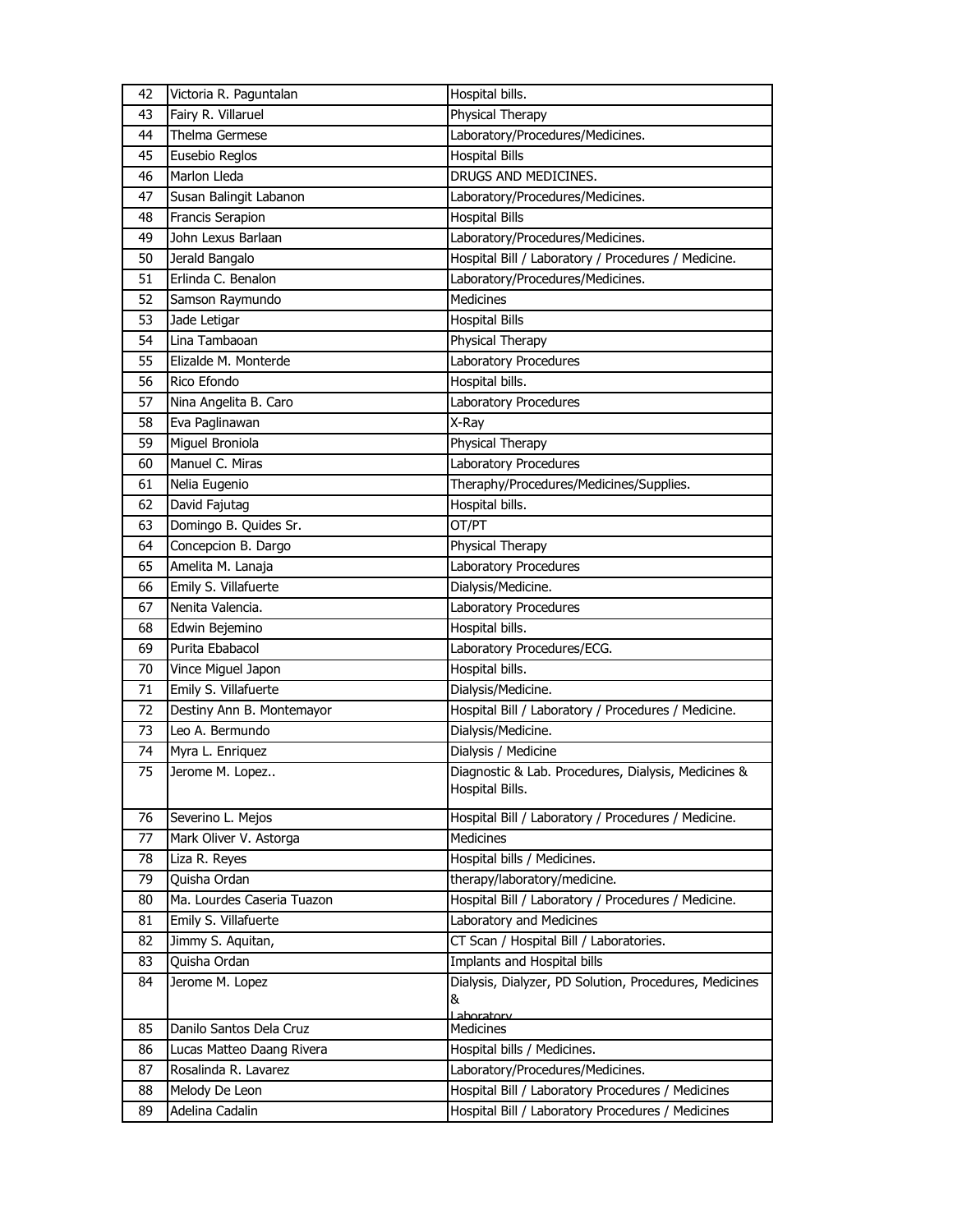| 90  | Leo A. Bermundo                  | Diagnostic & Lab. Procedures, Dialysis, Medicines &<br>Hospital Bills.          |
|-----|----------------------------------|---------------------------------------------------------------------------------|
| 91  | Jerald Bangalao                  | Laboratory/Procedures/Medicines.                                                |
| 92  | Vicky Masagca                    | Laboratory Procedures                                                           |
| 93  | Purificacion Parayno             | Laboratory Procedures                                                           |
| 94  | Clyde Keith Edward C. Guerrero   | Laboratory Procedures                                                           |
| 95  | Prince Robin Vicentino           | 2D ECHO.                                                                        |
| 96  | John Paul Villareal Delos Santos | Hospital bills.                                                                 |
| 97  | Kriseth Bustamante               | <b>INGUINO- SCROTAL UTZ.</b>                                                    |
| 98  | Maria Leilani Samson             | UTZ GUIDED BIOPSY, PROTHROMBIN TIME,<br><b>ACTIVATED</b><br><b>PARTIAL TIME</b> |
| 99  | Danilo Santos Dela Cruz          | <b>Medicines</b>                                                                |
| 100 | Cesar G. Bautista                | Dialysis, Dialyzer, PD Solution, Procedures, Medicines<br>&<br>Laboratory       |
| 101 | Emily S. Villafuerte             | Hospital Bill / Laboratory / Procedures / Medicine.                             |
| 102 | Jessie P. Matulac                | Physical Therapy                                                                |
| 103 | Jenny E. Lacostales              | Dialysis, Dialyzer, PD Solution, Procedures, Medicines<br>&<br>I aboratory      |
| 104 | Leo A. Bermundo                  | Dialysis / Hospital Bill / Procedures / Medicines /<br>Laboratory.              |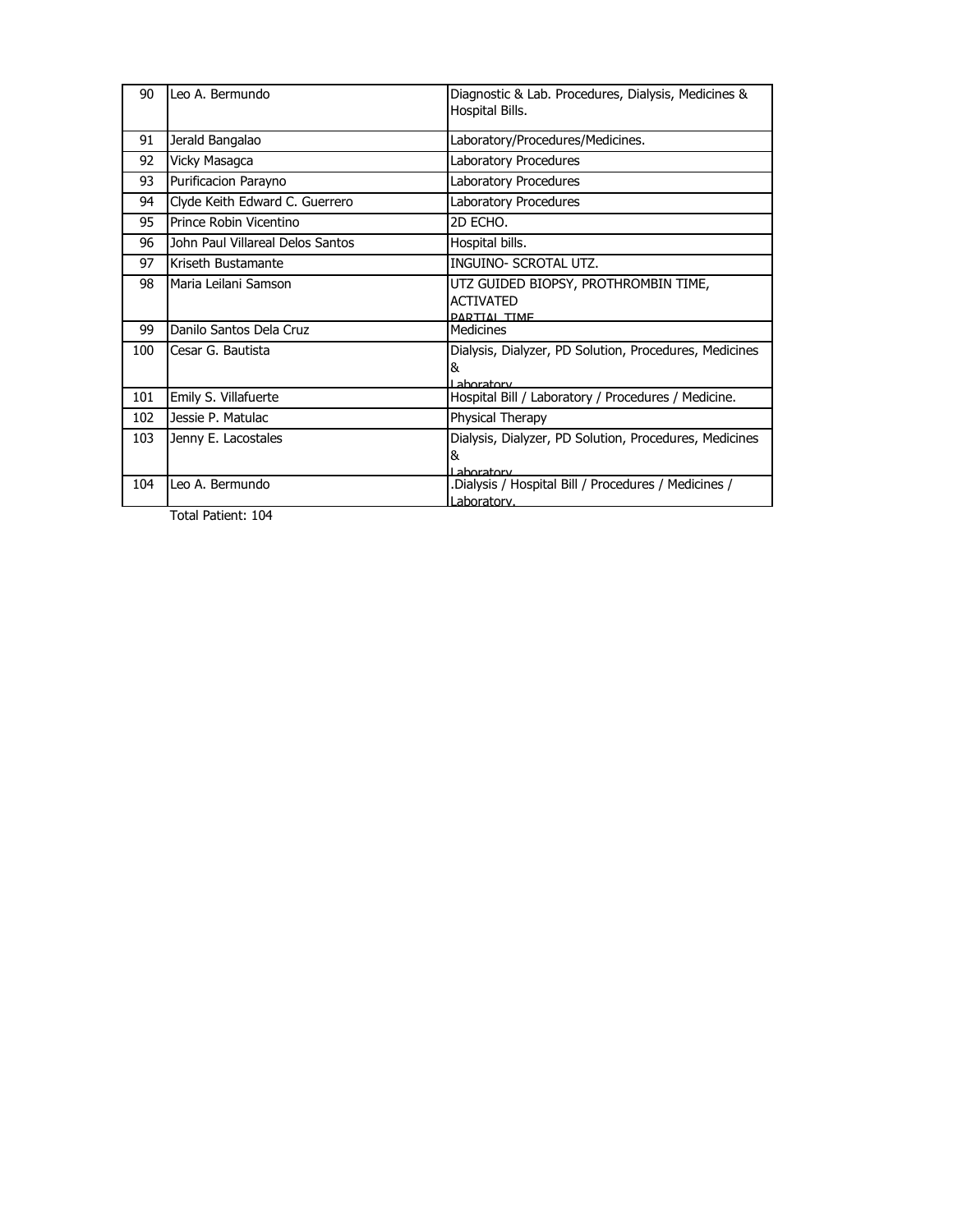

#### AMANG RODRIGUEZ MEMORIAL MEDICAL CENTER For the month of April year 2020

| No# | <b>Name of Patient</b>     | Assistance                                         |
|-----|----------------------------|----------------------------------------------------|
|     | Victoria R. Paguntalan     | <b>HOSPITAL BILL.</b>                              |
| າ   | Fe S. Veraces              | <b>Medicines</b>                                   |
| 3   | Jenny Eustaquio Lacostales | <b>Medicines</b>                                   |
| 4   | Leo A. Bermundo            | Injectables/Medicines/Laboratory/Dialysis/Dialyzer |
| 5   | Emily S. Villafuerte       | Injectables/Medicines/Laboratory/Dialysis/Dialyzer |
| 6   | Niel John U. Vitto         | Injectables/Medicines/Laboratory/Dialysis/Dialyzer |
|     | Enorgena Federis           | <b>Medicines</b>                                   |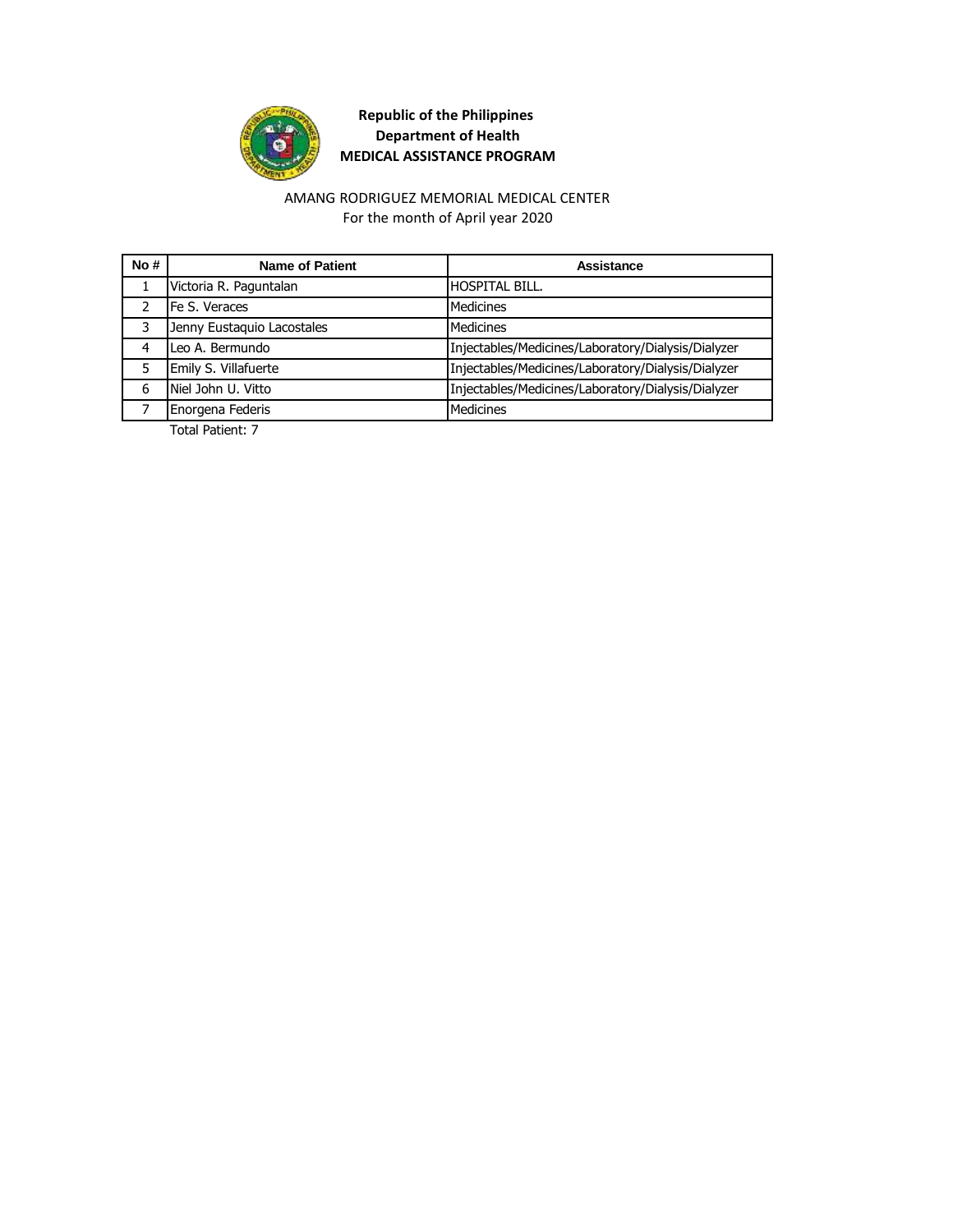

#### For the month of May year 2020 AMANG RODRIGUEZ MEMORIAL MEDICAL CENTER

| No#            | <b>Name of Patient</b>       | <b>Assistance</b>                                                       |
|----------------|------------------------------|-------------------------------------------------------------------------|
| $\mathbf{1}$   | Jojo T. Daclan               | <b>Hospital Bills</b>                                                   |
| $\overline{2}$ | Yunah Mikhail Leonardo       | <b>Hospital Bills</b>                                                   |
| 3              | Shiloh Brianna Perez         | <b>Hospital Bills</b>                                                   |
| 4              | <b>Fhonty Segarra</b>        | ER Bill                                                                 |
| 5              | Danilo Santos Dela Cruz      | <b>Medicines</b>                                                        |
| 6              | Martin Faburada              | ER Bill                                                                 |
| $\overline{7}$ | Wennie T. Aguinaldo          | Laboratory/Procedures/Medicines.                                        |
| 8              | Rosita Orbong                | <b>Hospital Bills</b>                                                   |
| 9              | Niel John U. Vitto           | Laboratory/Procedures/Medicines.                                        |
| 10             | Emily S. Villafuerte         | Laboratory/Procedures/Medicines.                                        |
| 11             | Leo Aquino Bermundo          | Laboratory/Procedures/Medicines.                                        |
| 12             | Johanna Marie A. Lor         | Injectables/Medicines/Laboratory/Dialyzer/Dialysis.                     |
| 13             | Eldon Magallon               | Laboratory & Diagnostic procedure/Medicines/Hospital<br>Bill.           |
| 14             | Ma. Cristina Busa            | <b>Hospital Bills</b>                                                   |
| 15             | Danilo Eugenio Santos        | Dialysis, Dialyzer, PD Solution, Procedures, Medicines<br>& Laboratory. |
| 16             | Cherry Rose R. Dela Cruz     | <b>Medicines</b>                                                        |
| 17             | Leo A. Bermundo              | Diagnostic & Lab. Procedures, Dialysis, Medicines &<br>Hospital Bills.  |
| 18             | Romeo Ferreras               | <b>Hospital Bills</b>                                                   |
| 19             | Johanna Marie A. Lor         | <b>Medicines</b>                                                        |
| 20             | Lolita Robles                | Dialysis, Dialyzer, PD Solution, Procedures, Medicines<br>& Laboratory. |
| 21             | Cherry Rose R. Dela Cruz     | Dialysis, Dialyzer, PD Solution, Procedures, Medicines<br>& Laboratory. |
| 22             | Lilybeth Lopez Mascarinas    | CHEMOTHRAPY/MEDICINE/LABORATORY.                                        |
| 23             | Lolita Robles                | <b>Medicines</b>                                                        |
| 24             | Nina Esmeralda Reyes Abergas | Hospital Bill / Laboratory / Procedures / Medicine.                     |
| 25             | Nanela Edar                  | Laboratory Procedures                                                   |
| 26             | Aaron James Valencia         | Hospital Bill / Laboratory / Procedures / Medicine.                     |
| 27             | Ramil A. Villareal           | <b>Hospital Bills</b>                                                   |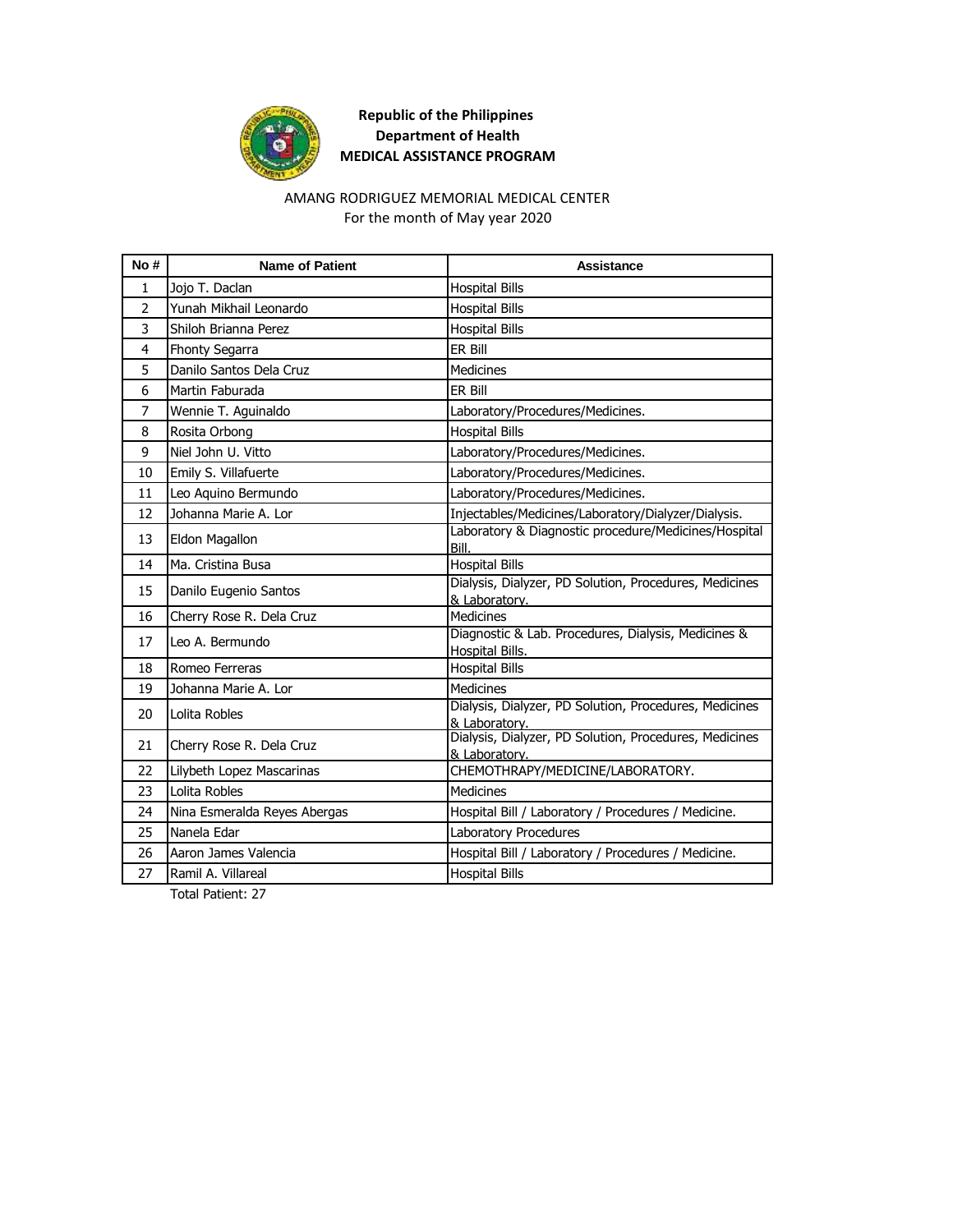

#### AMANG RODRIGUEZ MEMORIAL MEDICAL CENTER For the month of June year 2020

| No# | <b>Name of Patient</b>   | <b>Assistance</b>                                                               |
|-----|--------------------------|---------------------------------------------------------------------------------|
| 1   | Rodrigo Emalay Diaz Jr.  | Dialysis, Dialyzer, PD Solution, Procedures, Medicines                          |
|     |                          | & Laboratory.<br>Dialysis, Dialyzer, PD Solution, Procedures, Medicines         |
| 2   | Rodrigo Emalay Diaz Jr.  | & Laboratory.                                                                   |
| 3   | Ramilo Nabua.            | <b>Hospital Bills</b>                                                           |
| 4   | Ramilo Nabua.            | <b>Hospital Bills</b>                                                           |
| 5   | Bryan Perez.             | Ultrasound                                                                      |
| 6   | Jeffrey Enaje            | <b>Hospital Bills</b>                                                           |
| 7   | Ruben Igagamao           | Laboratory Procedures                                                           |
|     |                          | Dialysis, Dialyzer, PD Solution, Procedures, Medicines                          |
| 8   | Feliciano E. Lacambra    | & Laboratory.                                                                   |
| 9   | Ada Sumagaygay San Pedro | Dialysis, Dialyzer, PD Solution, Procedures, Medicines                          |
| 10  | Rodel M. Ongonion        | & Laboratory.<br>Hospital Bill / Laboratory / Procedures / Medicine.            |
|     |                          | Dialysis, Dialyzer, PD Solution, Procedures, Medicines                          |
| 11  | Leo A. Bermundo          | & Laboratory.                                                                   |
| 12  | Danilo Eugenio Santos    | Medicines / Dialysis.                                                           |
| 13  | Eunice Belen             | ER Bill                                                                         |
| 14  | Editha Rusiana           | Diagnostic / Laboratory Procedures                                              |
| 15  | Ramon Felipe             | <b>Hospital Bills</b>                                                           |
| 16  | Emily S. Villafuerte     | Dialysis, Dialyzer, PD Solution, Procedures, Medicines                          |
|     |                          | & Laboratory.                                                                   |
| 17  | Norma S. Balagasay       | <b>Hospital Bills</b><br>Dialysis, Dialyzer, PD Solution, Procedures, Medicines |
| 18  | Anita Cuadra Dela Cruz   | & Laboratory.                                                                   |
| 19  | Feliciano E. Lacambra    | Dialysis, Dialyzer, PD Solution, Procedures, Medicines                          |
|     |                          | & Laboratory.                                                                   |
| 20  | Anita P. Dela Cruz       | Dialysis/Medicine.                                                              |
| 21  | Elenor Falculan          | ER Bill                                                                         |
| 22  | Roderick Dimson          | Diagnostic / Laboratory Procedures                                              |
| 23  | Joanna Marie N. Dagatan  | Hospital Bill / Laboratory / Procedures / Medicine.                             |
| 24  | Anita Cuadra Dela Cruz   | Medicines                                                                       |
| 25  | Ada Sumagaygay San Pedro | <b>Medicines</b>                                                                |
| 26  | Michael Magleo           | Diagnostic Procedures                                                           |
| 27  | Allan Bustamante         | Ultasound/Laboratory                                                            |
| 28  | Evelyn Medina            | Laboratory Procedures                                                           |
| 29  | Nenita Capitle           | ER Bill                                                                         |
| 30  | Mark A. Ayuson           | Drug/Medicine.                                                                  |
| 31  | Rodrigo Emalay Diaz Jr.  | 2. Dialysis/Dialyzer/Medicines/Laboratory/Hospital Bill.                        |
| 32  | Feliciano E. Lacambra    | 2. Dialysis/Dialyzer/Medicines/Laboratory/Hospital Bill.                        |
| 33  | Kervi Acupido            | <b>Hospital Bills</b>                                                           |
| 34  | Jenalynne Habana         | <b>Hospital Bills</b>                                                           |
| 35  | Edna Miranda             | Laboratory / Ultrasound / Check up                                              |
| 36  | Norma S. Balagasay       | Medicines                                                                       |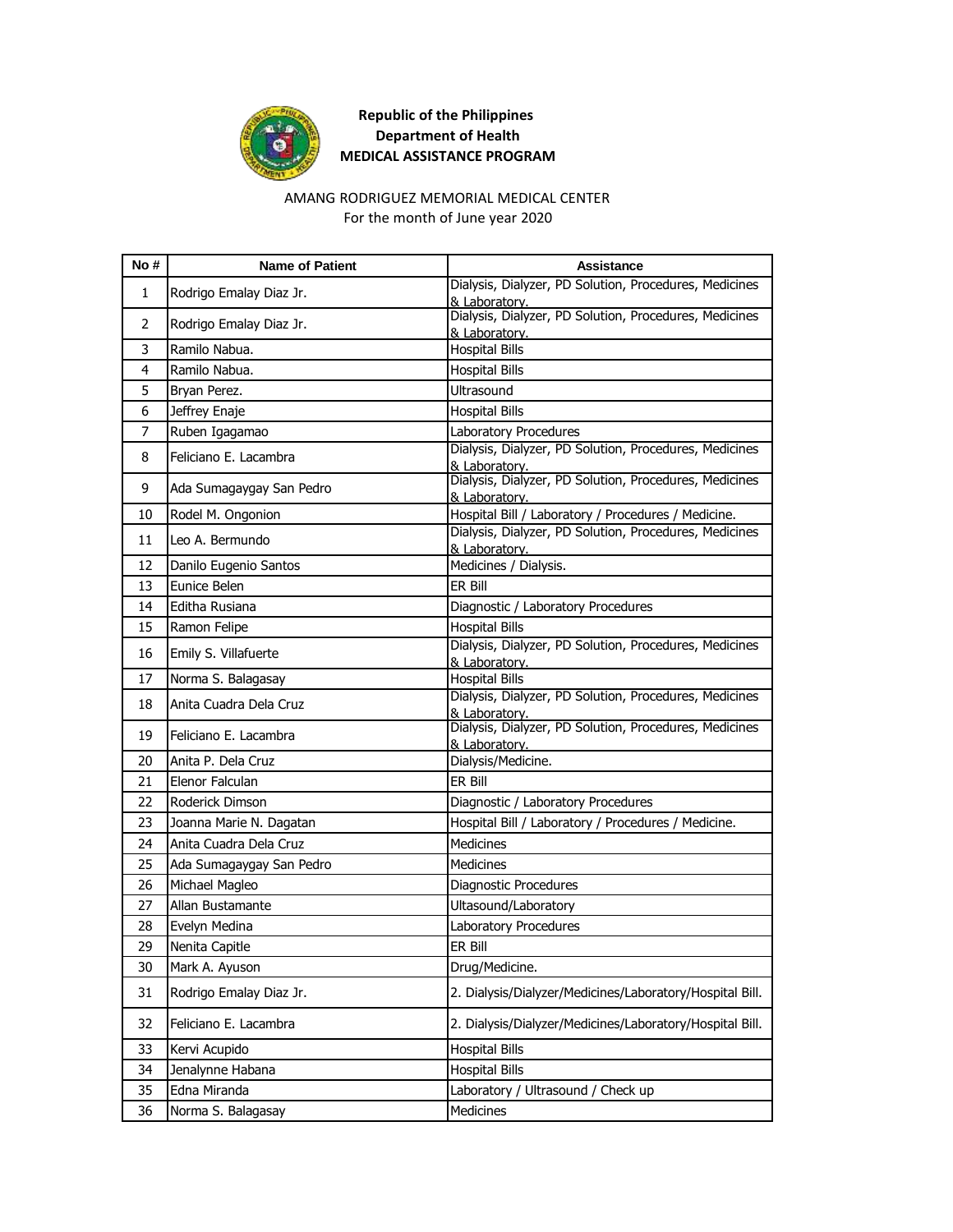| 37 | Aurora Bosquit            | Diagnostic / Laboratory Procedures                                      |
|----|---------------------------|-------------------------------------------------------------------------|
| 38 | Ronilo Tabo               | ER Bill                                                                 |
| 39 | <b>Reynald Causing</b>    | Diagnostic Procedures                                                   |
| 40 | Emily S. Villafuerte      | Diagnostic & Lab. Procedures, Dialysis, Medicines &<br>Hospital Bills.  |
| 41 | Darwin Ecal               | <b>Hospital Bills</b>                                                   |
| 42 | Johanna Marie Abasola Lor | <b>Hospital Bills</b>                                                   |
| 43 | Ivy P. Vitor              | Dialysis & Hospital Bill                                                |
| 44 | Wennie T. Aguinaldo       | Dialysis & Hospital Bill                                                |
| 45 | Mario Aquiat              | <b>Diagnostic Procedures</b>                                            |
| 46 | Claudine D. Lanugan       | <b>Hospital Bills</b>                                                   |
| 47 | Jerome M. Lopez           | Dialysis, Dialyzer, PD Solution, Procedures, Medicines<br>& Laboratory. |
| 48 | Kimberly Salumides        | Laboratory/Diagnostic Procedure                                         |
| 49 | Alvin Macale Balbalosa    | <b>Hospital Bills</b>                                                   |
| 50 | Amelix Keith Ortega       | .Physical Therapy / Medicines / Laboratory /<br>Procedures.             |
| 51 | Danilo Subido Vitalicio   | 2. Dialysis/Dialyzer/Medicines/Laboratory/Hospital Bill.                |
| 52 | Rio Amor Santiago         | <b>OCT Procedure</b>                                                    |
| 53 | Ernesto R. Embana         | Laboratory Procedures                                                   |
| 54 | Marlon Noblejas           | <b>Hospital Bills</b>                                                   |
| 55 | Danilo Vitalicio          | <b>Medicines</b>                                                        |
| 56 | Salvacion E. Gange        | Hospital bills / Medicines.                                             |
| 57 | Enzo Dominguiano          | ER Bill                                                                 |
| 58 | Eunelyn Flores            | <b>Hospital Bills</b>                                                   |
| 59 | Mark A. Ayuson            | Medicines / Dialysis.                                                   |
| 60 | Jerome M. Lopez           | <b>Medicines</b>                                                        |
| 61 | Feliciano E. Lacambra     | Diagnostic & Lab. Procedures, Dialysis, Medicines &<br>Hospital Bills.  |
| 62 | Mark A. Ayuson            | Dialysis, Dialyzer, PD Solution, Procedures, Medicines<br>& Laboratory. |
| 63 | Lilia Batula              | Hospital Bill / Laboratory / Procedures / Medicine.                     |
| 64 | Ada Sumagaygay San Pedro  | Dialysis, Dialyzer, PD Solution, Procedures, Medicines<br>& Laboratory. |
| 65 | Myrna Batengga Rivera     | Hospital Bill / Laboratory / Procedures / Medicine.                     |
| 66 | Jerome M. Lopez           | Dialysis, Dialyzer, PD Solution, Procedures, Medicines<br>& Laboratory. |
| 67 | Jerome M. Lopez           | Dialysis, Dialyzer, PD Solution, Procedures, Medicines<br>& Laboratory. |
| 68 | Emily S. Villafuerte      | Medicines                                                               |
| 69 | Wennie T. Aguinaldo       | Medicines                                                               |
| 70 | <b>Ivy Vitor</b>          | Medicines                                                               |
| 71 | Jerome M. Lopez           | <b>Medicines</b>                                                        |
| 72 | Danilo Eugenio Santos     | Dialysis, Dialyzer, PD Solution, Procedures, Medicines<br>& Laboratory. |
| 73 | Edna Miranda              | Dialysis, Dialyzer, PD Solution, Procedures, Medicines<br>& Laboratory. |
| 74 | Jerome M. Lopez           | Dialysis, Dialyzer, PD Solution, Procedures, Medicines<br>& Laboratory. |
| 75 | Feliciano E. Lacambra     | Medicines                                                               |
| 76 | Rodrigo Emalay Diaz Jr.   | Medicines                                                               |
| 77 | Ada Sumagaygay San Pedro  | Dialysis, Dialyzer, PD Solution, Procedures, Medicines                  |
|    |                           | & Laboratory.<br>Dialysis, Dialyzer, PD Solution, Procedures, Medicines |
| 78 | Wennie T. Aguinaldo       | & Laboratory.<br>Dialysis, Dialyzer, PD Solution, Procedures, Medicines |
| 79 | Danilo Subido Vitalicio   | & Laboratory.                                                           |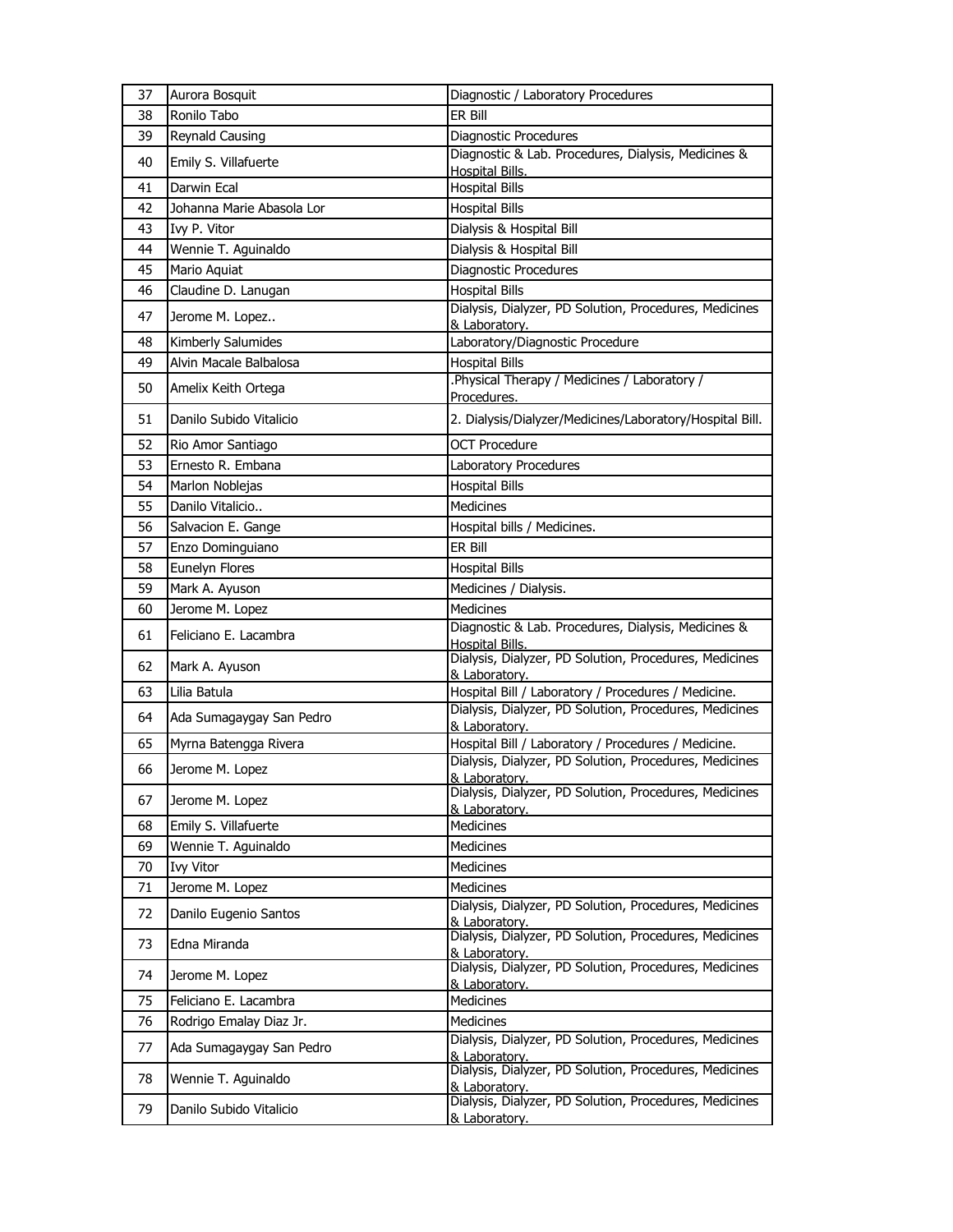| 80 | Ma. Teresa Landeza Bodegas | H.Bills/CT-                                            |
|----|----------------------------|--------------------------------------------------------|
|    |                            | SCAN/Laboratory/Medicines/Chemotheraphy.               |
| 81 | Feliciano E. Lacambra      | Dialysis, Dialyzer, PD Solution, Procedures, Medicines |
|    |                            | 8 Laboratory.                                          |
| 82 | Anita P. Dela Cruz         | Dialysis, Dialyzer, PD Solution, Procedures, Medicines |
|    |                            | & Laboratory.                                          |
| 83 | Rodrigo E. Diaz, Jr.       | Dialysis, Dialyzer, PD Solution, Procedures, Medicines |
|    |                            | & Laboratory.                                          |
|    | _ _  . _ _                 |                                                        |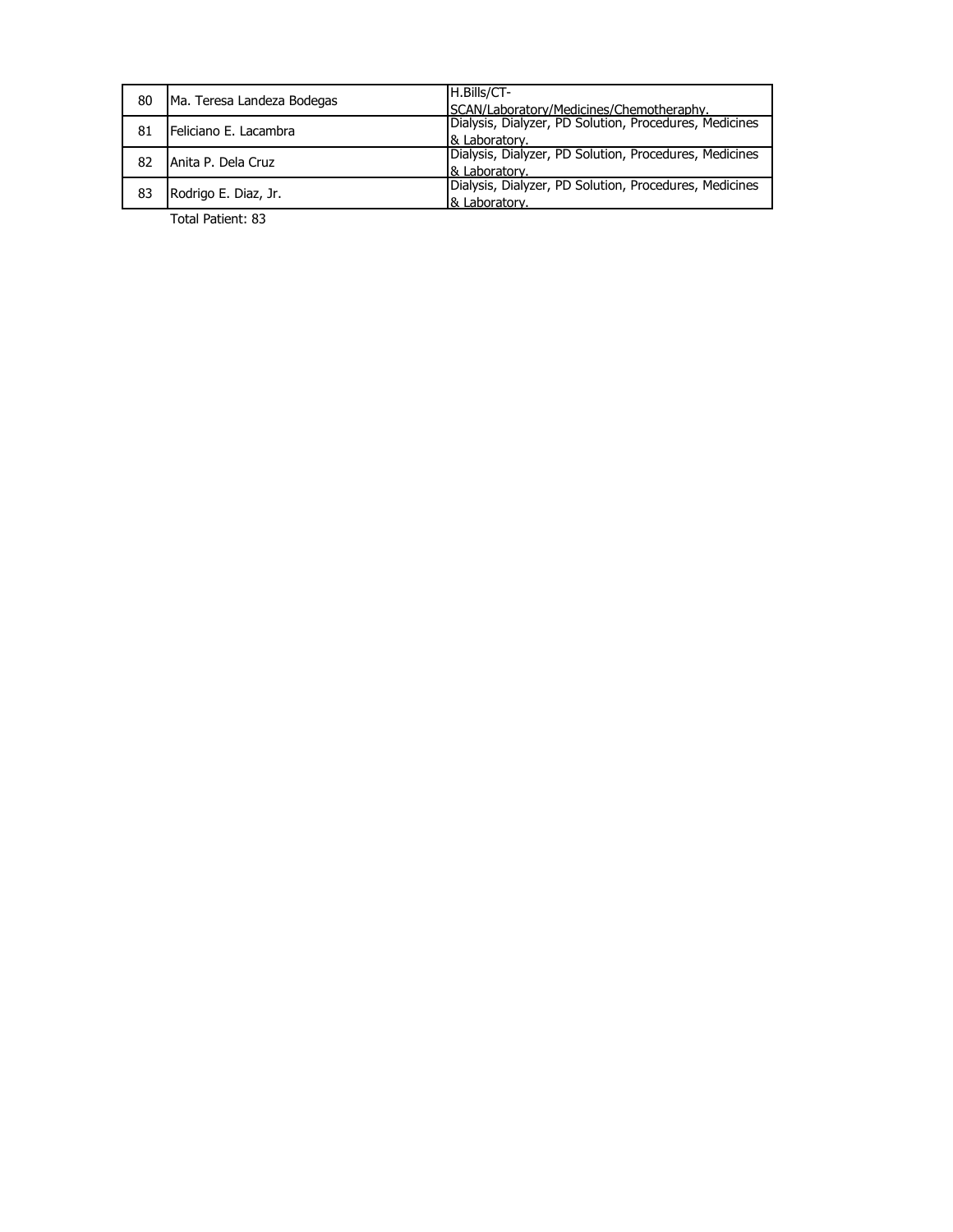

#### AMANG RODRIGUEZ MEMORIAL MEDICAL CENTER For the month of July year 2020

| No#            | <b>Name of Patient</b>     | <b>Assistance</b>                                                             |
|----------------|----------------------------|-------------------------------------------------------------------------------|
| 1              | Marina Villareal           | Chemotherapy & Medicines                                                      |
| $\overline{2}$ | Grace Diaz                 | Laboratory/Procedures/Medicines.                                              |
| 3              | Grace Diaz                 | Laboratory/Procedures/Medicines.                                              |
| 4              | Rodolfo Maravilla Abitan   | <b>Medicines</b>                                                              |
| 5              | Jenny Eustaquio Lacostales | Dialysis, Dialyzer, PD Solution, Procedures, Medicines<br>& Laboratory.       |
| 6              | Ivy P. Vitor               | Laboratory/Procedures/Medicines.                                              |
| 7              | Emily S. Villafuerte       | 2. Dialysis/Dialyzer/Medicines/Laboratory/Hospital Bill.                      |
| 8              | Edna Miranda               | 2. Dialysis/Dialyzer/Medicines/Laboratory/Hospital Bill.                      |
| 9              | Ruben Repuyan Jr           | Endoscopy                                                                     |
| 10             | Reymon Rigo.               | WAB UTZ Scan / Laboratories.                                                  |
| 11             | Neil John Vitto            | 2. Dialysis/Dialyzer/Medicines/Laboratory/Hospital Bill.                      |
| 12             | Felicisima Raymundo        | Laboratory/Procedures/Medicines.                                              |
| 13             | Niel John U. Vitto         | Hospital Bill/Laboratory Procedure/Diagnostic<br>Procedure/ Medicine.         |
| 14             | Norma S. Balagasay         | Diagnostic & Lab. Procedures, Dialysis, Medicines &<br>Hospital Bills.        |
| 15             | Jenny E. Lacostales        | Medicines                                                                     |
| 16             | Myra L. Enriquez           | <b>Medicines</b>                                                              |
| 17             | Danilo Eugenio Santos      | <b>Medicines</b>                                                              |
| 18             | Rodolfo Maravilla Abitan   | Diagnostic & Lab. Procedures, Dialysis, Medicines &<br>Hospital Bills.        |
| 19             | <b>Baby Boy Barrientos</b> | <b>Hospital Bills</b>                                                         |
| 20             | Emily S. Villafuerte       | Diagnostic & Lab. Procedures, Dialysis, Medicines &<br><b>Hospital Bills.</b> |
| 21             | Maribel Carlos Domondon    | <b>Hospital Bills</b>                                                         |
| 22             | Rowena Cuevas              | <b>Hospital Bills</b>                                                         |
| 23             | Nico James Cuevas          | <b>Hospital Bills</b>                                                         |
| 24             | Edwin Buena Soriano        | Laboratory/Procedures/Medicines.                                              |
| 25             | Jonathan Galo Panganiban   | Lumbar Spine MRI.                                                             |
| 26             | Mark A. Ayuson             | Dialysis, Dialyzer, PD Solution, Procedures, Medicines<br>& Laboratory.       |
| 27             | Maria Lynete A. De Guzman  | Dialysis, Dialyzer, PD Solution, Procedures, Medicines<br>& Laboratory.       |
| 28             | Niel John U. Vitto         | Dialysis, Dialyzer, PD Solution, Procedures, Medicines<br>& Laboratory.       |
| 29             | Emily S. Villafuerte       | Dialysis, Dialyzer, PD Solution, Procedures, Medicines<br>& Laboratory.       |
| 30             | Andrew Paterakis           | <b>Hospital Bills</b>                                                         |
| 31             | Lenny G. Dipad             | Laboratory/Procedures/Medicines.                                              |
| 32             | Danilo Santos Dela Cruz    | Medicines                                                                     |
| 33             | Maximo Catillano Rosete    | Laboratory/Procedures/Medicines.                                              |
| 34             | Christine Hesell Yap       | Hospital Bill / Laboratory / Procedures / Medicine.                           |
| 35             | Rodolfo Maravilla Abitan   | Medicines                                                                     |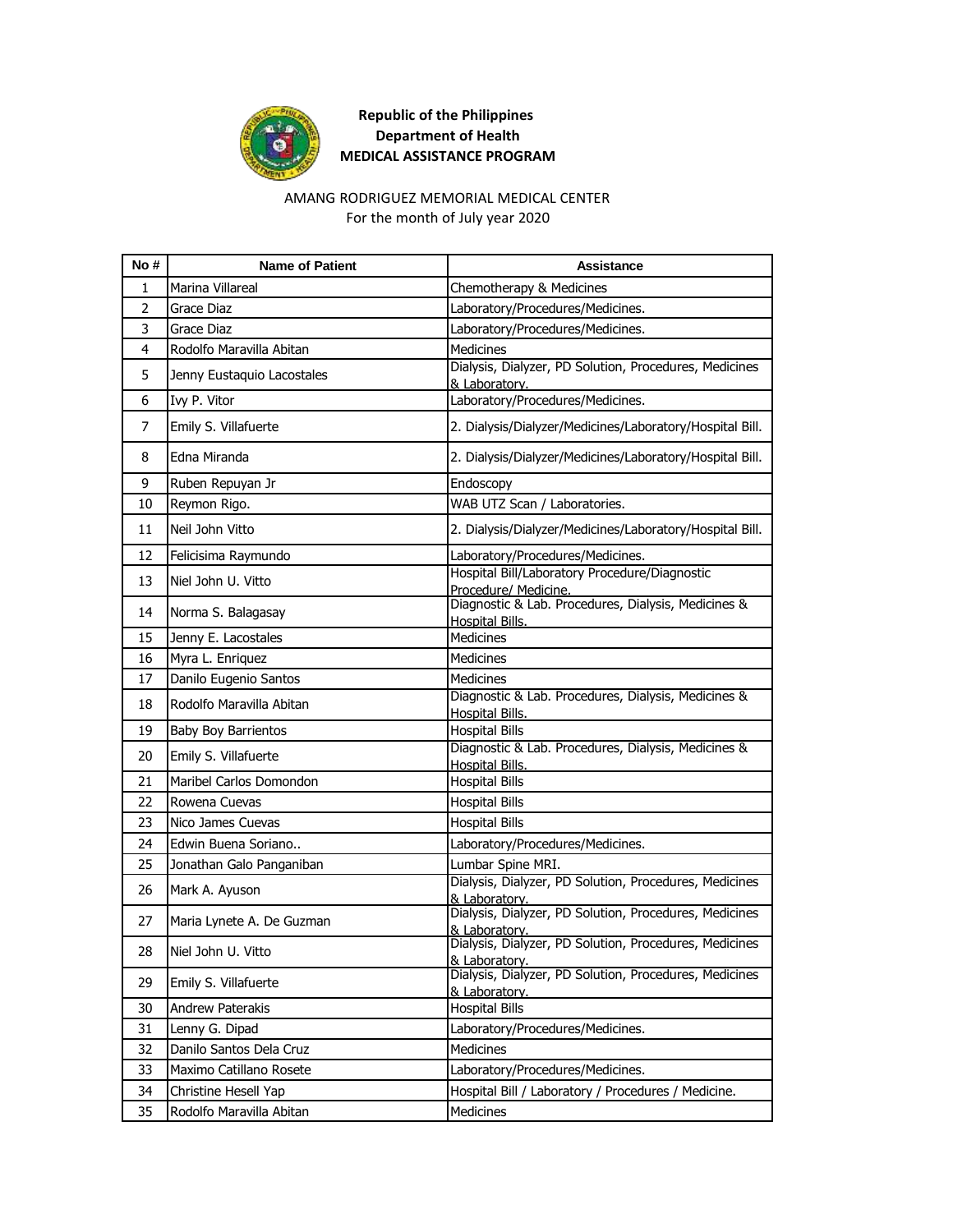| 36 | Jenny Eustaquio Lacostales     | Dialysis, Dialyzer, PD Solution, Procedures, Medicines<br>& Laboratory.     |
|----|--------------------------------|-----------------------------------------------------------------------------|
| 37 | Ivy P. Vitor                   | Laboratory/Procedures/Medicines.                                            |
| 38 | Michelle Aquilar Tabianan.     | X-Ray                                                                       |
| 39 | Zion Turqueza                  | <b>Medicines</b>                                                            |
| 40 | Cresencia Malipot              | Laboratory Procedures                                                       |
| 41 | Joel Santos                    | Physical Therapy                                                            |
| 42 | Nelia Quimio                   | Laboratory Procedures                                                       |
| 43 | Josephine Rosel.               | <b>Hospital Bills</b>                                                       |
| 44 | Shaine Paulene S Haz           | <b>Hospital Bills</b>                                                       |
| 45 | Reymart Sabado Barquen         | <b>Hospital Bills</b>                                                       |
| 46 | Wilson Calonge Dulos           | Hospital Bill / Laboratory / Procedures / Medicine.                         |
| 47 | Rodrigo Emalay Diaz Jr.        | Dialysis, Dialyzer, PD Solution, Procedures, Medicines<br>& Laboratory.     |
| 48 | Mark Alperez Ayuson            | Dialysis, Dialyzer, PD Solution, Procedures, Medicines<br>& Laboratory.     |
| 49 | Ada Sumagaygay San Pedro       | Dialysis, Dialyzer, PD Solution, Procedures, Medicines<br>& Laboratory.     |
| 50 | Anita Cuadra Dela Cruz         | Dialysis, Dialyzer, PD Solution, Procedures, Medicines<br>& Laboratory.     |
| 51 | Feliciano E. Lacambra          | Dialysis, Dialyzer, PD Solution, Procedures, Medicines<br>& Laboratory.     |
| 52 | Edwin Santos                   | Dialysis, Dialyzer, PD Solution, Procedures, Medicines<br>& Laboratory.     |
| 53 | Maria Lynnette De Guzman       | Dialysis, Dialyzer, PD Solution, Procedures, Medicines<br>& Laboratory.     |
| 54 | Domenick Bruno Trinidad        | <b>Hospital Bills</b>                                                       |
| 55 | Myra L. Enriquez               | Dialysis & Hospital Bill                                                    |
| 56 | Bb Girl Llanera Aure           | <b>Hospital Bills</b>                                                       |
| 57 | Norma S. Balagasay             | Dialysis & Hospital Bill                                                    |
| 58 | Vincent Ashley Congreso Cometa | Dialysis, Dialyzer, PD Solution, Procedures, Medicines<br>& Laboratory.     |
| 59 | Danilo Subido Vitalicio        | Dialysis, Dialyzer, PD Solution, Procedures, Medicines<br>& Laboratory.     |
| 60 | Cherry Alo Boncocan            | <b>Hospital Bills</b>                                                       |
| 61 | Emily Bantasan                 | 2D Echo/Laboratory Procedure/Ultrasound.                                    |
| 62 | Nathan Kyle Santillan          | Hospital Bill / Laboratory / Procedures / Medicine.                         |
| 63 | Ace Centeno.                   | ER Bill                                                                     |
| 64 | Imelda Doromal                 | ER Bill                                                                     |
| 65 | Shean Kennedy D. Rico          | Medicines                                                                   |
| 66 | Emily S. Villafuerte           | Dialysis & Hospital Bill                                                    |
| 67 | Mark A. Ayuson                 | <b>Medicines</b>                                                            |
| 68 | Maria Lynette A. De Guzman     | Medicines                                                                   |
| 69 | Ruben Cerda Repuyan.           | <b>MRI</b>                                                                  |
| 70 | Odysseus Bibat                 | Medicines                                                                   |
| 71 | Marienel Mebalo.               | DRUGS & MEDICINES                                                           |
| 72 | Christopher Omayan.            | Medicines                                                                   |
| 73 | Leira May Garcia               | Medicines                                                                   |
| 74 | Ram Joshua Bernal              | TOOTH EXTRACTION/RESTORATION/ORAL<br>PROPHYLAXIS/EXCISION OF CEBACIOUS CYST |
| 75 | <b>Ivy Vitor</b>               | Diagnostic & Lab. Procedures, Dialysis, Medicines &<br>Hospital Bills.      |
| 76 | Ivy P. Vitor                   | Diagnostic & Lab. Procedures, Dialysis, Medicines &<br>Hospital Bills.      |
| 77 | Lorna H. Gayola                | <b>Hospital Bills</b>                                                       |
| 78 | Florindo Rallonza              | <b>Hospital Bills</b>                                                       |
| 79 | Helen Beltran Sevillano        | <b>Hospital Bills</b>                                                       |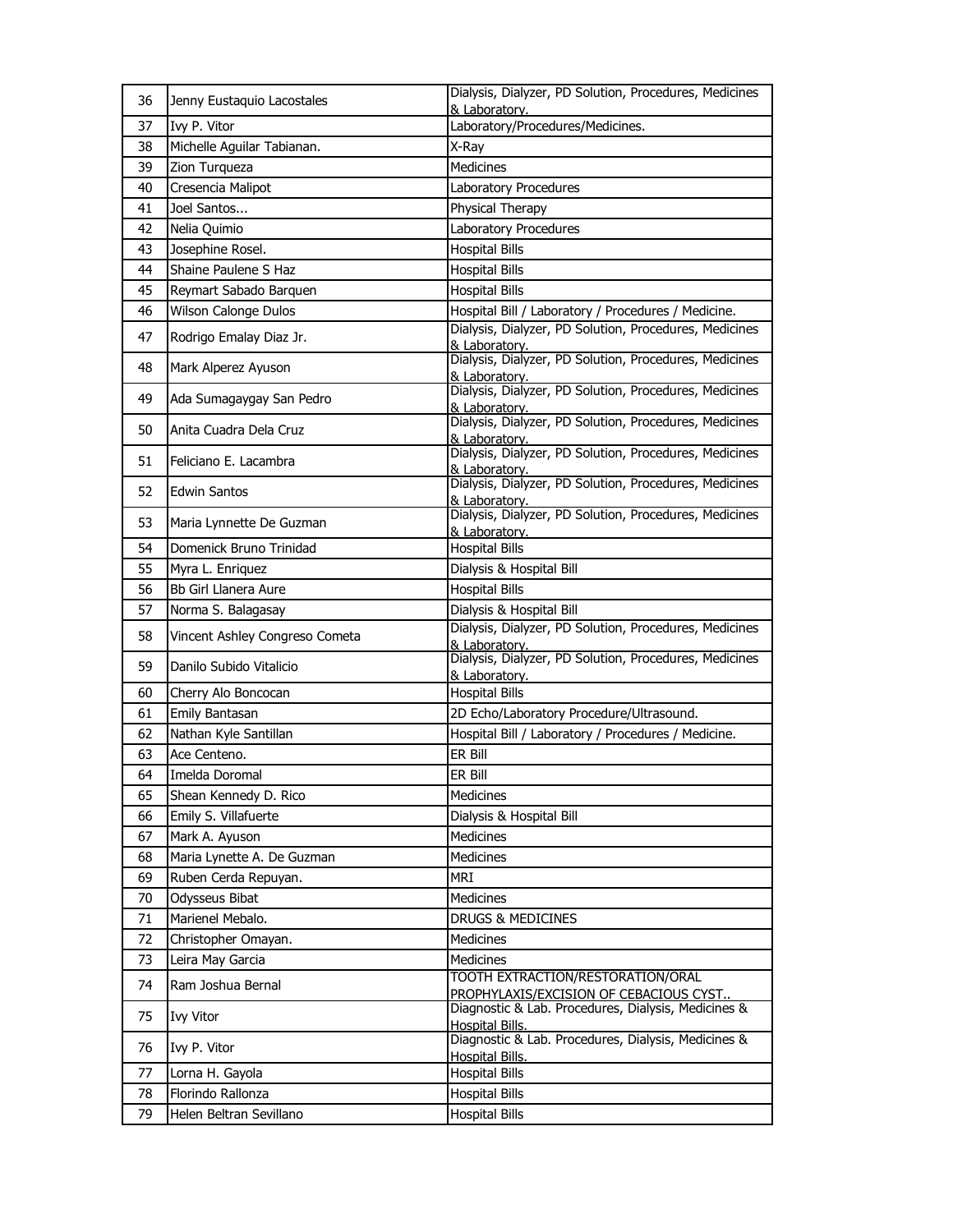| 80  | Carmen Paradero Llorens     | <b>Hospital Bills</b>                                                         |
|-----|-----------------------------|-------------------------------------------------------------------------------|
| 81  | <b>Edwin Santos</b>         | Dialysis, Dialyzer, PD Solution, Procedures, Medicines<br>& Laboratory.       |
| 82  | Maria Lynette A. De Guzman  | Dialysis, Dialyzer, PD Solution, Procedures, Medicines<br>& Laboratory.       |
| 83  | Nathalie Rose L. Wabe       | <b>Medicines</b>                                                              |
| 84  | Teresita Ramos,             | XRAY/ECG/Laboratory Procedures.                                               |
| 85  | Rabino Abner                | Laboratory Procedures                                                         |
| 86  | <b>Michiel Malto</b>        | Laboratory Procedures                                                         |
| 87  | Anita A. Salamanes          | Laboratory/Procedures/Medicines.                                              |
| 88  | Marilou Sison Tan           | Laboratory/Procedures/Medicines.                                              |
| 89  | Ena Agullana                | Hospital Bill / Laboratory / Procedures / Medicine.                           |
| 90  | Trishia Mae Pua             | Hospital Bill / Laboratory / Procedures / Medicine.                           |
| 91  | Orlando Cartujano Escandor  | <b>Hospital Bills</b>                                                         |
| 92  | Philgondema Alaan Dominador | Dialysis, Dialyzer, PD Solution, Procedures, Medicines<br>& Laboratory.       |
| 93  | Edna Miranda                | Dialysis, Dialyzer, PD Solution, Procedures, Medicines<br>& Laboratory.       |
| 94  | Emily Escobal Cinco         | <b>Hospital Bills</b>                                                         |
| 95  | Mario P. Mulas              | Laboratory/Procedures/Medicines.                                              |
| 96  | Ivy P. Vitor                | Medicines / Dialysis.                                                         |
| 97  | Niel John U. Vitto          | Dialysis, Dialyzer, PD Solution, Procedures, Medicines<br>& Laboratory.       |
| 98  | <b>Ivy Vitor</b>            | Dialysis, Dialyzer, PD Solution, Procedures, Medicines<br>& Laboratory.       |
| 99  | Maricor L. Fandialan        | Hospital Bill / Laboratory / Procedures / Medicine.                           |
| 100 | Exmundo M. Ocana            | <b>DRUGS &amp; MEDICINES</b>                                                  |
| 101 | Crispin Cadag Jordan        | Laboratory/Medicines/Injectables/Dialyzer/Dialysis                            |
| 102 | Danilo Santos Dela Cruz     | Laboratory/Medicines/Injectables/Dialyzer/Dialysis                            |
| 103 | Danilo Eugenio Santos       | Diagnostic & Lab. Procedures, Dialysis, Medicines &<br>Hospital Bills.        |
| 104 | Cartel Gamboa               | Dialysis, Dialyzer, PD Solution, Procedures, Medicines<br>& Laboratory.       |
| 105 | Carina Lorenzo              | Laboratory Procedures                                                         |
| 106 | Jerome M. Lopez             | Laboratory/Medicines/Injectables/Dialyzer/Dialysis                            |
| 107 | Mark A. Ayuson              | Dialysis, Dialyzer, PD Solution, Procedures, Medicines<br>& Laboratory.       |
| 108 | Ma. Teresa Landeza Bodegas  | Ct Scan / Hospital Bill.                                                      |
| 109 | Francisco Halili            | Dialysis, Dialyzer, PD Solution, Procedures, Medicines<br>& Laboratory.       |
| 110 | Emily S. Villafuerte        | Dialysis, Dialyzer, PD Solution, Procedures, Medicines<br>& Laboratory.       |
| 111 | Jerome M. Lopez             | Dialysis, Dialyzer, PD Solution, Procedures, Medicines<br>& Laboratory.       |
| 112 | Wennie T. Aguinaldo         | 2. Dialysis/Dialyzer/Medicines/Laboratory/Hospital Bill.                      |
| 113 | Danilo Subido Vitalicio     | Medicines / Dialysis.                                                         |
| 114 | Edwin Santos                | Medicines / Dialysis.                                                         |
| 115 | Vicente M. Magboo Jr.       | Diagnostic & Lab. Procedures, Dialysis, Medicines &<br><b>Hospital Bills.</b> |
| 116 | Jenny E. Lacostales         | Medicines / Dialysis.                                                         |
| 117 | Maria Lynette A. De Guzman  | Medicines / Dialysis.                                                         |
| 118 | Roy Gamboa                  | Hospital Bill / Laboratory / Procedures / Medicine.                           |
| 119 | Jerome M. Lopez             | diagnostic/laboratory/procedures/hospital<br>bills/medicines/dialysis.        |
| 120 | Maria Lynette A. De Guzman  | diagnostic/laboratory/procedures/hospital<br>bills/medicines/dialysis.        |
| 121 | Norma S. Balagasay          | Dialysis, Dialyzer, PD Solution, Procedures, Medicines<br>& Laboratory.       |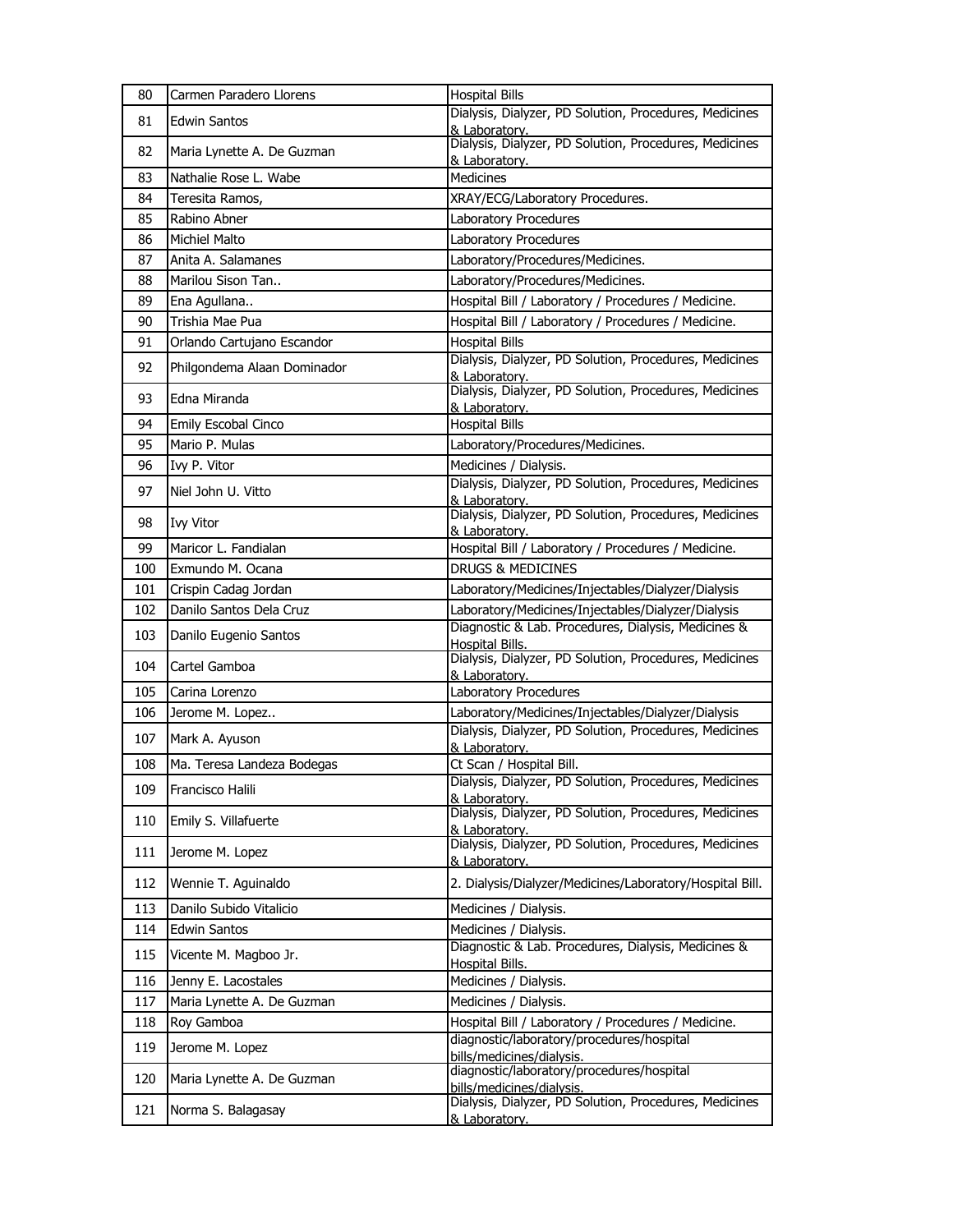| 122 | Jerome Dela Rosa          | <b>Hospital Bills</b>                                                   |
|-----|---------------------------|-------------------------------------------------------------------------|
| 123 | Gemma Escalante,          | <b>Hospital Bills</b>                                                   |
| 124 | Danilo Eugenio Santos     | Dialysis, Dialyzer, PD Solution, Procedures, Medicines                  |
|     |                           | & Laboratory.                                                           |
| 125 | Mark A. Ayuson            | Dialysis, Dialyzer, PD Solution, Procedures, Medicines                  |
|     |                           | & Laboratory.<br>Dialysis, Dialyzer, PD Solution, Procedures, Medicines |
| 126 | Myra L. Enriquez          | & Laboratory.                                                           |
| 127 | Niel John U. Vitto        | Dialysis, Dialyzer, PD Solution, Procedures, Medicines                  |
|     |                           | & Laboratory.                                                           |
| 128 | Apolonia Oldan Maravillas | Hospital Bill / Laboratory / Procedures / Medicine.                     |
| 129 | Ena Agullana              | Hospital Bill / Laboratory / Procedures / Medicine.                     |
| 130 | Ena Agullana              | Hospital Bill / Laboratory / Procedures / Medicine.                     |
| 131 | Ena Agullana              | Hospital Bill / Laboratory / Procedures / Medicine.                     |
| 132 | Danilo Eugenio Santos     | Hospital bills / Medicines.                                             |
| 133 | Jerome M. Lopez           | Hospital Bill / Laboratory / Procedures / Medicine.                     |
| 134 | Feliciano E. Lacambra     | Hospital bills / Medicines.                                             |
| 135 | Wennie T. Aguinaldo       | Hospital bills / Medicines.                                             |
| 136 | Vicente M. Magboo Jr.     | Diagnostic & Lab. Procedures, Dialysis, Medicines &                     |
|     |                           | Hospital Bills.                                                         |
| 137 | Regnar Sabetan            | Laboratory Procedures.                                                  |
|     |                           | DIALYSIS/DIAGNOSTIC                                                     |
| 138 | Mark Alperez Ayuson       | PROCEDURES/MEDICINES/HOSPITAL                                           |
|     |                           | BILLS/LAB.PROCEDURES.<br><b>DIALYSIS/DIAGNOSTIC</b>                     |
| 139 | Neil John Vitto           | PROCEDURES/MEDICINES/HOSPITAL                                           |
|     |                           | BILLS/LAB.PROCEDURES.                                                   |
|     |                           | DIALYSIS/DIAGNOSTIC                                                     |
| 140 | Danilo Santos Dela Cruz   | PROCEDURES/MEDICINES/HOSPITAL                                           |
|     |                           | BILLS/LAB.PROCEDURES.                                                   |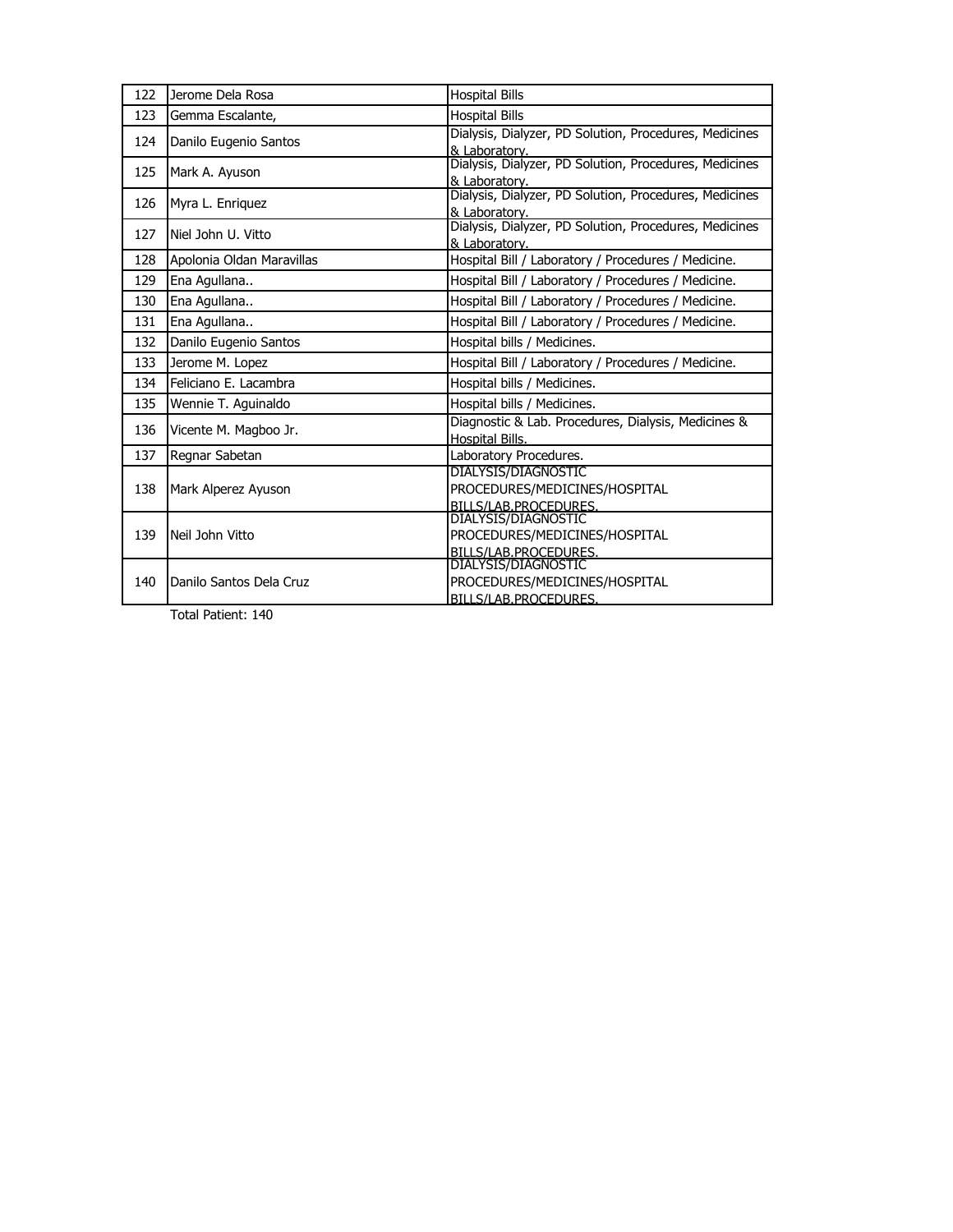

#### AMANG RODRIGUEZ MEMORIAL MEDICAL CENTER For the month of August year 2020

| No# | <b>Name of Patient</b>           | <b>Assistance</b>                                                             |
|-----|----------------------------------|-------------------------------------------------------------------------------|
| 1   | Danilo Eugenio Santos            | Dialysis, Dialyzer, PD Solution, Procedures, Medicines                        |
| 2   | <b>Dulce M Tabios</b>            | & Laboratory.<br>Laboratory/Procedures/Medicines.                             |
|     |                                  | Dialysis, Dialyzer, PD Solution, Procedures, Medicines                        |
| 3   | Leo Aquino Bermundo              | & Laboratory.                                                                 |
| 4   | Esmeralda Llanza                 | <b>OPD Procedures</b>                                                         |
| 5   | Emily Villafuerte.               | Hospital Bill / Laboratory / Procedures / Medicine.                           |
| 6   | Danilo Eugenio Santos            | DIALYSIS/MEDICINES/LAB.PROCEDURES/SUPPLIES/H<br><b>OSPITAL BILLS.</b>         |
| 7   | Manuel Carvajal                  | <b>Hospital Bills</b>                                                         |
| 8   | Ronnie Tulagan                   | Hospital Bill / Laboratory / Procedures / Medicine.                           |
| 9   | Amria Lynette Aranzado De Guzman | Laboratory/Procedures/Medicines.                                              |
| 10  | Ma. Teresa Landeza Bodegas       | Chemotherapy & Medicines                                                      |
| 11  | Mariella Cielo Cobarrubias       | <b>Medicines</b>                                                              |
| 12  | <b>Ivy Vitor</b>                 | Dialysis, Dialyzer, PD Solution, Procedures, Medicines<br>& Laboratory.       |
| 13  | Maria Cristina Garcia.           | <b>Hospital Bills</b>                                                         |
| 14  | Benjamin Perez                   | Laboratory Procedures                                                         |
| 15  | Charly Jalipa                    | Injectables/Laboratory/Medicines/Dialysis/Dialyzer/proc<br>edures/diagnostic. |
| 16  | Emily Villafuerte.               | Laboratory/Procedures/Medicines.                                              |
|     |                                  | Dietary Supplement                                                            |
| 17  | Danilo Eugenio Santos            | Dialysis, Dialyzer, PD Solution, Procedures, Medicines                        |
| 18  | Anni-leigh Angeles Mendoza       | & Laboratory.<br>Dialysis/Procedures/Hospital Bill/Medicines                  |
| 19  | Vincent Ashley Congreso Cometa   | <b>Medicines</b>                                                              |
| 20  | Antonio Coste                    | ER Bill                                                                       |
| 21  | Naniet Dangaton                  | ER Bill                                                                       |
| 22  | Emily S. Villafuerte             | Hemodialysis/Medicines/Lab. Procedures.                                       |
| 23  | Nenita Lopez Dela Cruz           | Laboratory/Procedures/Medicines.                                              |
|     |                                  |                                                                               |
| 24  | Danilo Eugenio Santos            | 2. Dialysis/Dialyzer/Medicines/Laboratory/Hospital Bill.                      |
| 25  | Zariana Dela Cruz                | Hospital Bill / Laboratory / Procedures / Medicine.                           |
| 26  | <b>Daniel Donor Batiles</b>      | Hospital bills / Medicines.                                                   |
| 27  | Jaime Abalos Velarde Jr.         | Hospital bills / Medicines.                                                   |
| 28  | Marionne James Montiano Abejuela | Hospital bills / Medicines.                                                   |
| 29  | Cristine Marquicias              | Hospital bills / Medicines.                                                   |
| 30  | Athena Mae Malaga Asuncion       | Hospital bills / Medicines.                                                   |
| 31  | Art Riddle Nam-ay Malicdem       | Hospital bills / Medicines.                                                   |
| 32  | Ricardo Mendoza De Leon          | Hospital bills / Medicines.                                                   |
| 33  | Mariella Cielo Cobarrubias       | Medicines                                                                     |
| 34  | Norma Balagsay                   | Dialysis, Dialyzer, PD Solution, Procedures, Medicines<br>& Laboratory.       |
| 35  | Rodrigo Emalay Diaz Jr.          | Medicines                                                                     |
| 36  | Jaime Quezon Lozada.             | ER Bill                                                                       |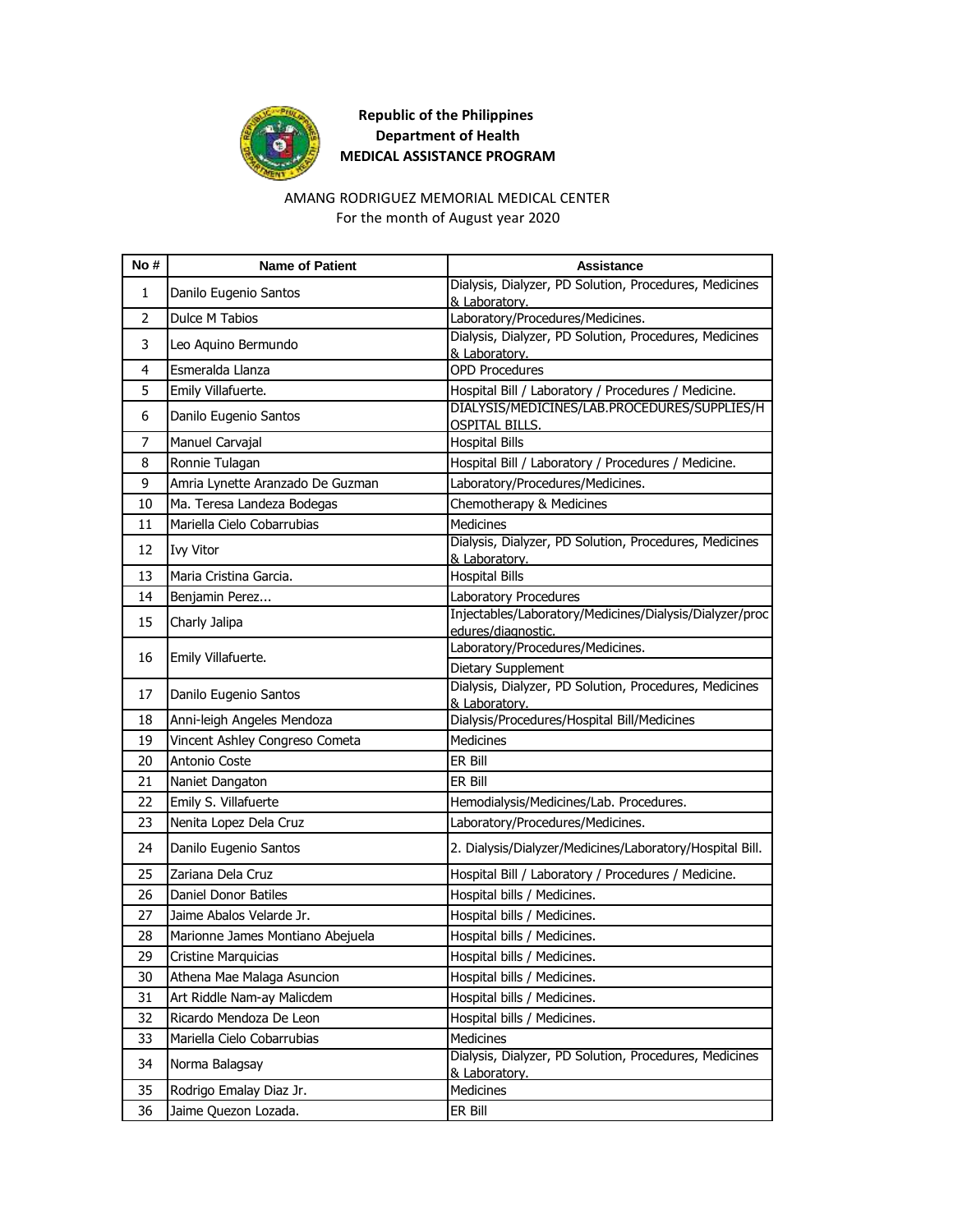| 37 | Danilo Santos                     | Dialysis, Dialyzer, PD Solution, Procedures, Medicines<br>& Laboratory. |
|----|-----------------------------------|-------------------------------------------------------------------------|
| 38 | Elizabeth Panganiban Giray        | <b>Hospital Bills</b>                                                   |
| 39 | Danilo E. Santos                  | Dialysis, Dialyzer, PD Solution, Procedures, Medicines<br>& Laboratory. |
| 40 | Rodrigo Emalay Diaz Jr.           | Hemodialysis/Medicines/Lab. Procedures.                                 |
| 41 | Marlon Otom                       | Dialysis, Dialyzer, PD Solution, Procedures, Medicines<br>& Laboratory. |
| 42 | Norito L. Magbanua                | <b>Medicines</b>                                                        |
| 43 | Leo Aquino Bermundo               | Dialysis, Dialyzer, PD Solution, Procedures, Medicines<br>& Laboratory. |
| 44 | Norma S. Balagasay                | <b>Hospital Bills</b>                                                   |
| 45 | Danilo Santos Dela Cruz           | Dialysis, Dialyzer, PD Solution, Procedures, Medicines<br>& Laboratory. |
| 46 | Dennis Sinambahan Ocampo          | Hospital bills / Medicines.                                             |
| 47 | Rosela Amarille Estolatan         | 2. Dialysis/Dialyzer/Medicines/Laboratory/Hospital Bill.                |
| 48 | Zenaida Sagui                     | ER Bill                                                                 |
| 49 | Norma S. Balagasay                | Hemodialysis/Medicines/Lab. Procedures.                                 |
| 50 | Feliciano E. Lacambra             | <b>Medicines</b>                                                        |
| 51 | Myra L. Enriquez                  | Diagnostic & Lab. Procedures, Dialysis, Medicines &<br>Hospital Bills.  |
| 52 | Rosela Amarille Estolatan         | Medicines                                                               |
| 53 | Rosela Amarille Estolatan         | Dialysis, Dialyzer, PD Solution, Procedures, Medicines<br>& Laboratory. |
| 54 | Mariella Cielo Santos Cobarrubias | Hospital Bill / Laboratory / Procedures / Medicine.                     |
| 55 | Rosela Amarille Estolatan         | Dialysis, Dialyzer, PD Solution, Procedures, Medicines<br>& Laboratory. |
| 56 | Carmelo Briones                   | <b>Hospital Bills</b>                                                   |
| 57 | Regina Castillo                   | ER Bill                                                                 |
| 58 | Rodrigo E. Diaz, Jr.              | Hospital Bill / Laboratory / Procedures / Medicine.                     |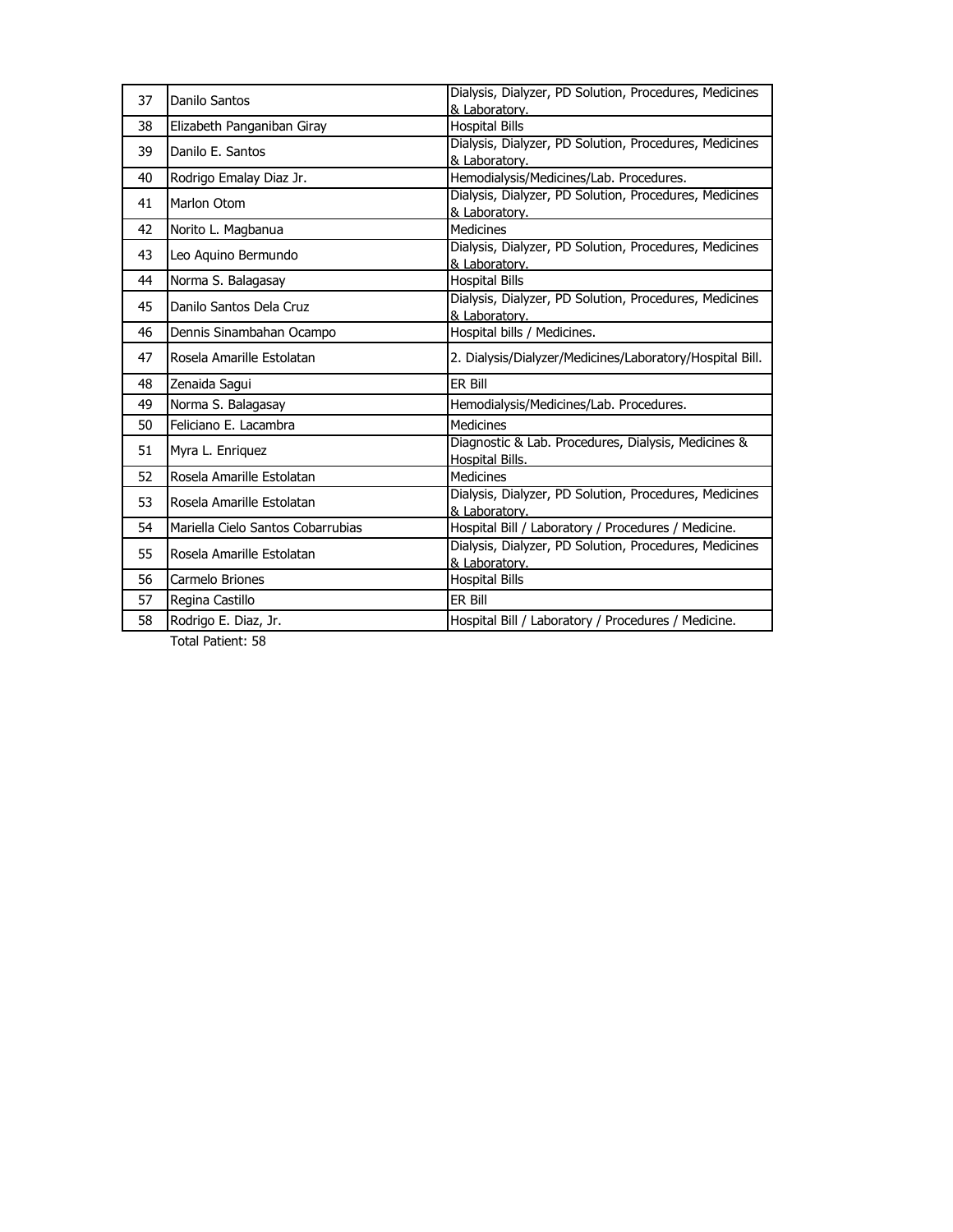

#### AMANG RODRIGUEZ MEMORIAL MEDICAL CENTER For the month of September year 2020

| No#            | <b>Name of Patient</b>                        | Assistance                                             |
|----------------|-----------------------------------------------|--------------------------------------------------------|
| 1              | Rocky Mesquiola                               | <b>Hospital Bills</b>                                  |
| $\overline{2}$ | Carlos Cruz Buenaventura                      | <b>Medical Assistance</b>                              |
| 3              | Maritess Ogardo Fortu                         | Hospital Bill / Laboratory / Procedures / Medicine.    |
| 4              | Rosalie Crame                                 | <b>Hospital Bills</b>                                  |
| 5              | Shannarah Halley Ashley Alvarico Ramos        | <b>Hospital Bills</b>                                  |
| 6              | Romeo Jr Padre Lim                            | <b>Hospital Bills</b>                                  |
| 7              | Myra L. Enriquez                              | Hemodialysis/Medicine                                  |
| 8              | Baby Boy Punto                                | <b>Hospital Bills</b>                                  |
| 9              | Bai Mandigma Dimaano                          | <b>Hospital Bills</b>                                  |
| 10             | Avina Laluna Villaceran                       | <b>Hospital Bills</b>                                  |
| 11             | Alessandra Borega Rotiro                      | <b>Hospital Bills</b>                                  |
| 12             | Isidonia De Guzman Lucas                      | <b>Medical Assistance</b>                              |
| 13             | Josefina M. Frias                             | Laboratory/Procedures/Medicines.                       |
| 14             | Reynaldo Lambino Santos                       | <b>Hospital Bills</b>                                  |
| 15             | Victoria Ciriaco                              | Laboratory/Procedures/Medicines.                       |
| 16             | Eleanor Vilma Puricima                        | <b>Hospital Bills</b>                                  |
| 17             | <b>Maricel Punto</b>                          | <b>Hospital Bills</b>                                  |
| 18             | Alvin Macale Balbalosa                        | Hemodialysis/Medicines/Lab. Procedures.                |
| 19             | Lojen Doble                                   | <b>Hospital Bills</b>                                  |
| 20             | Christian Roy Uligan Fernandez                | <b>Medical Assistance</b>                              |
| 21             | Rizalina Marcelo Antonio                      | <b>Medical Assistance</b>                              |
| 22             | Baby Boy Austria                              | <b>Hospital Bills</b>                                  |
| 23             | Ethan Yeoj Nalaunan Perez                     | <b>Hospital Bills</b>                                  |
| 24             | Baby Girl Rotiro                              | <b>Hospital Bills</b>                                  |
| 25             | Jade Ivan Loberiano Garcia                    | <b>Hospital Bills</b>                                  |
| 26             | Rosela Amarille Estolatan                     | Dialysis, Dialyzer, PD Solution, Procedures, Medicines |
|                |                                               | & Laboratory.                                          |
| 27             | Marlon N Batoy                                | Laboratory/Procedures/Medicines.                       |
| 28             | Alvin Macale Balbalosa                        | <b>Hospital Bills</b>                                  |
| 29             | Zoilo Q Sanalila<br>Rosela Amarille Estolatan | <b>Hospital Bills</b><br><b>Medicines</b>              |
| 30             |                                               |                                                        |
| 31             | Evangeline Santarina                          | Laboratory Procedures                                  |
| 32             | Kyrie Rogie Mira Rabadon                      | <b>Hospital Bills</b>                                  |
| 33             | Norma S. Balagasay                            | Medicines / Dialysis.                                  |
| 34             | Vienne Kelsey Abad Valdez                     | <b>Hospital Bills</b>                                  |
| 35             | Judy E Sison                                  | <b>Hospital Bills</b>                                  |
| 36             | Christine Hessel C. Yap                       | Hospital bills.                                        |
| 37             | Katherine Cochon                              | <b>Medicines</b>                                       |
| 38             | Lily Josef                                    | Medical Assistance                                     |
| 39             | Nickie Rochelle D Dujua                       | <b>Hospital Bills</b>                                  |
| 40             | Stephanie Canete                              | <b>Hospital Bills</b>                                  |
| 41             | Aileen Valentin                               | <b>Hospital Bills</b>                                  |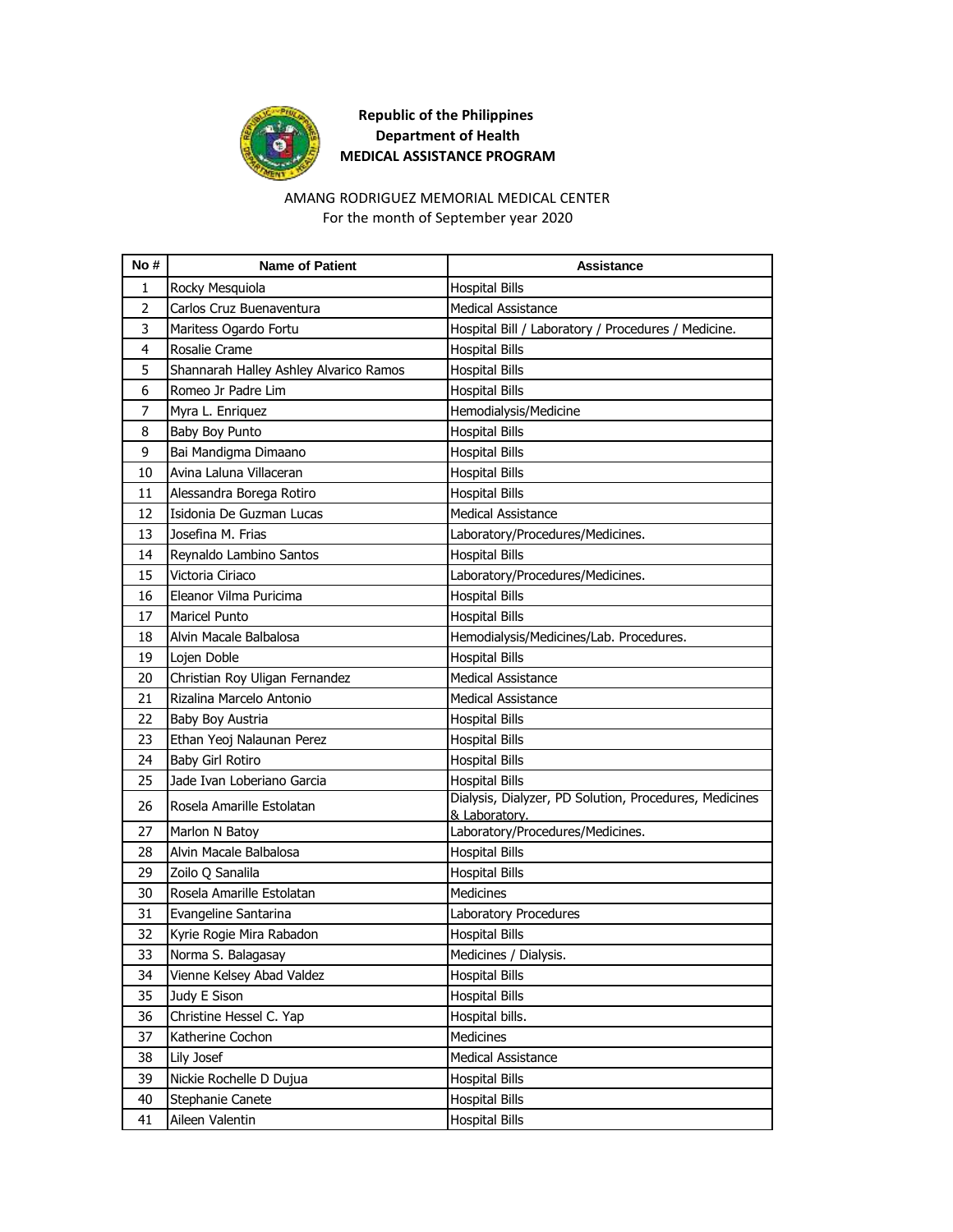| 42       | Bb Boy Dujua                       | <b>Hospital Bills</b>                          |
|----------|------------------------------------|------------------------------------------------|
| 43       | Lorenz Merjudio Tiamzon            | <b>Hospital Bills</b>                          |
| 44       | Romy Bala-an                       | <b>Hospital Bills</b>                          |
| 45       | Baby Boy Labrada                   | <b>Hospital Bills</b>                          |
| 46       | Almira Dela Torre Lopez            | <b>Hospital Bills</b>                          |
| 47       | Mitzi Lou Cawit                    | <b>Hospital Bills</b>                          |
| 48       | Noemi Quicay                       | ER Bill                                        |
| 49       | John Rey Mendoza                   | <b>Hospital Bills</b>                          |
| 50       | Ram James Fernandez                | <b>Hospital Bills</b>                          |
| 51       | Rosemarie Barcoma Bacunawa         | <b>Hospital Bills</b>                          |
| 52       | Reiven E Cencil                    | <b>Medical Assistance</b>                      |
| 53       | Teriz Dianne S Sarte               | Medical Assistance                             |
| 54       | Ma Theresa Lapuz                   | Laboratory/Procedures/Medicines.               |
| 55       | Arnel Victoriano                   | <b>Medicines</b>                               |
| 56       | Jerome Espaoola                    | <b>Medical Assistance</b>                      |
| 57       | Jeffrey H Sevilleno                | <b>Hospital Bills</b>                          |
| 58       | Milagros G. Vinluan                | <b>Hospital Bills</b>                          |
| 59       | Jessie E Guevarra                  | <b>Medical Assistance</b>                      |
| 60       | Alicia Alvarez Angel               | <b>Medical Assistance</b>                      |
| 61       | Baby Boy Ilocson                   | <b>Medical Assistance</b>                      |
| 62       | Jhanna Asi                         | ER Bill                                        |
| 63       | Kaycee Castillo                    | <b>Hospital Bills</b>                          |
| 64       | Jerome M. Lopez                    | <b>Hospital Bills</b>                          |
| 65       | Ruel R Benigno                     | <b>Hospital Bills</b>                          |
| 66       | Anselma Bascuguin                  | <b>Hospital Bills</b>                          |
| 67       | Alfredo Ababa                      | <b>Hospital Bills</b>                          |
|          |                                    |                                                |
|          |                                    |                                                |
| 68       | Mariella Cielo Santos Cobarrubias  | Laboratory/Procedures/Medicines.               |
| 69       | Salvacion Santos Umali             | <b>Hospital Bills</b>                          |
| 70       | Ruben Nabual Abadiano              | Laboratory/Procedures/Medicines.               |
| 71       | Ricardo Padilla Santos Jr.         | Hospital bills.                                |
| 72       | Myrna Batengga Rivera              | Hospital bills.                                |
| 73       | Christine Hessel C. Yap            | Hospital bills.                                |
| 74       | Mary Jane Hernandez Vino           | Hospital bills.                                |
| 75       | Mark Cj Mecado Caspillo            | Hospital bills.                                |
| 76       | Blessed Amaya Decalay Mangaya      | Hospital bills.                                |
| 77       | Joshua Miguel Banuag Tolentino     | Hospital bills.                                |
| 78       | Edwin Sarmiento Molino             | Hospital bills.                                |
| 79       | Jennifer M Santos                  | X-Ray                                          |
| 80       | Felix Camposano                    | <b>Hospital Bills</b>                          |
| 81       | Iluminada Del Monte                | Medical Assistance                             |
| 82       | Jerome M. Lopez                    | <b>Hospital Bills</b>                          |
| 83       | Miguel Delloro                     | <b>Hospital Bills</b>                          |
| 84       | Krizzy Mariano Lopez               | <b>Hospital Bills</b>                          |
| 85       | Cesar G. Bautista                  | Dialysis/Medicine.                             |
| 86       | Ma Teresa Bacud Guela              | Medical Assistance                             |
| 87       | Eduardo C Sulapas                  | <b>Hospital Bills</b>                          |
| 88       | Henry Nazario                      | <b>Hospital Bills</b>                          |
| 89       | Joycelyn Cayetano Zapanta          | <b>Hospital Bills</b>                          |
| 90<br>91 | Janeth Aguijon Yanto<br>Jeric Abad | <b>Hospital Bills</b><br><b>Hospital Bills</b> |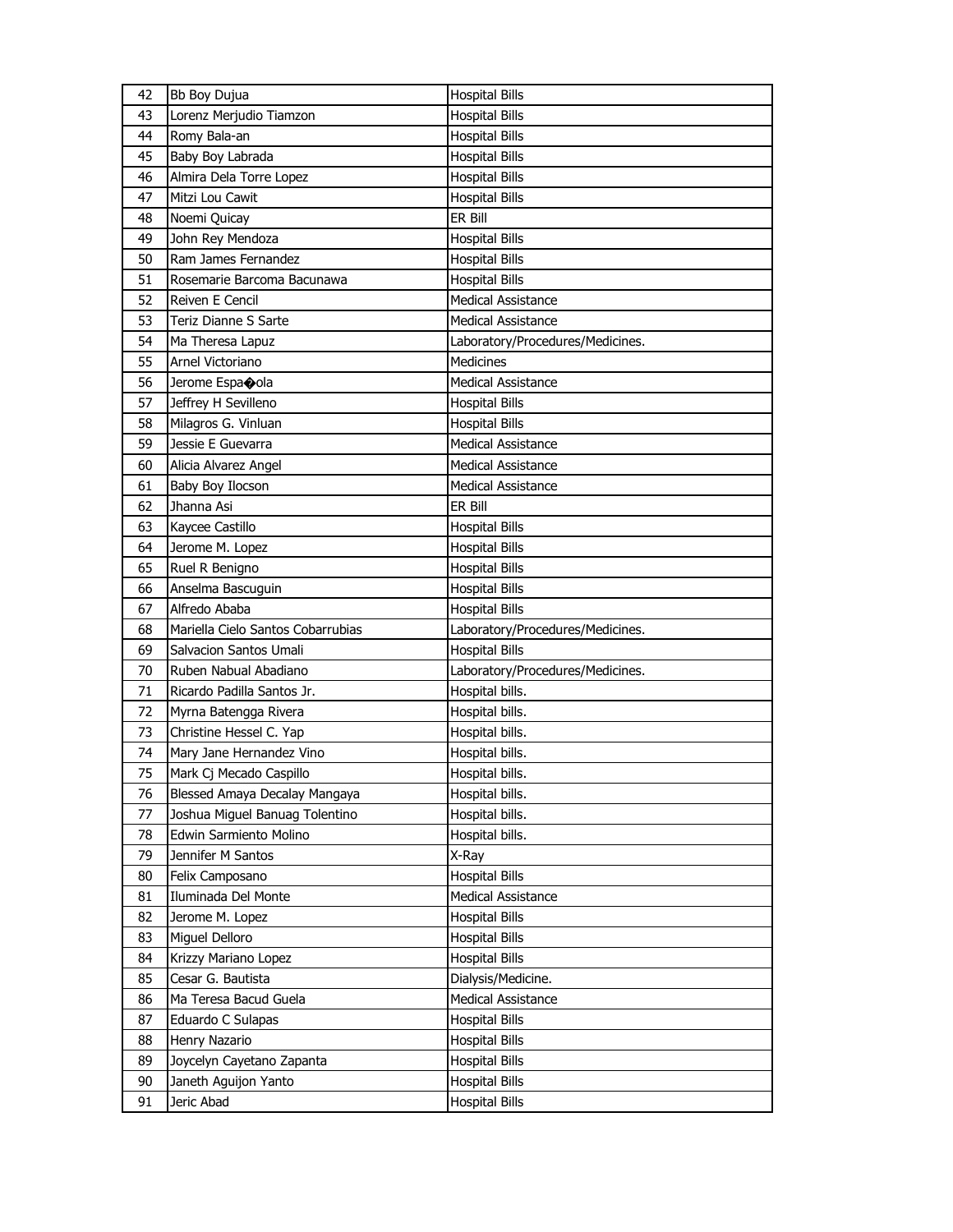| 92<br>Anthony Quezon Punzalan       | <b>Hospital Bills</b>        |
|-------------------------------------|------------------------------|
| Jose C. Mondez<br>93                | <b>Hospital Bills</b>        |
| Maria Yna Cristina Calicdan<br>94   | <b>Hospital Bills</b>        |
| Carmencita Ruiz<br>95               | <b>Hospital Bills</b>        |
| 96<br>Mary Jane M Fernandez         | <b>Medical Assistance</b>    |
| 97<br>Jose L Gelido                 | Medicines                    |
| 98<br>Arturo Pait Almoite           | Medical Assistance.          |
| 99<br>Ma Luz Redoquerio Santos      | <b>Hospital Bills</b>        |
| Roberto Junio Gonzales<br>100       | <b>Hospital Bills</b>        |
| Warren Punsalan Anhag<br>101        | Hospital bills.              |
| Jan Enzo Cabalang Del Valle<br>102  | Hospital bills.              |
| <b>Adonis Santos</b><br>103         | <b>Hospital Bills</b>        |
| 104<br>Norberto Gapasin             | <b>Hospital Bills</b>        |
| Adelaida Magsumbol<br>105           | Laboratory Procedures        |
| Lucena San Jose<br>106              | <b>Hospital Bills</b>        |
| Jennifer B Carmelo<br>107           | <b>Hospital Bills</b>        |
| Eloisa Santiago.<br>108             | Laboratory Procedures        |
| Paul U Pacheco<br>109               | <b>Medical Assistance</b>    |
| Alisoud Bitonio Hadjirakim<br>110   | <b>Medical Assistance</b>    |
| Maria B Sanchez<br>111              | Medical Assistance           |
| 112<br>Frits Joeniel B Rendon       | Hospital bills.              |
| 113<br>Belinda Bautista Manao       | <b>Laboratory Procedures</b> |
| 114<br>Emelinda Mangila Caraig      | <b>Hospital Bills</b>        |
| Sherilyn Pamorada Tupa<br>115       | <b>Hospital Bills</b>        |
| <b>Baby Boy Macabutas</b><br>116    | <b>Medical Assistance</b>    |
| 117<br>Ma Merilyn Amigos            | <b>Hospital Bills</b>        |
| Joshua V Carbonilla<br>118          | <b>Hospital Bills</b>        |
| 119<br>Estrella Sampiang Galias     | <b>Hospital Bills</b>        |
| <b>Bb Girl Manuel</b><br>120        | <b>Hospital Bills</b>        |
| 121<br><b>Bb Girl Lamata</b>        | Hospital bills.              |
| 122<br>Gigi Tenegra Lamata          | <b>Hospital Bills</b>        |
| Jinnefer Penolio<br>123             | Hospital Bills               |
| Manilyn Maraguial<br>124            | Hospital Bills               |
| 125<br>Eduardo Martin Futo          | <b>Hospital Bills</b>        |
| 126<br>Julia Francia R Obias        | <b>Hospital Bills</b>        |
| 127<br>Benjamin D Mendoza           | <b>Hospital Bills</b>        |
| Marife Mutuc<br>128                 | <b>Hospital Bills</b>        |
| 129<br><b>Braulio S Cortez</b>      | Medical Assistance           |
| 130<br><b>Bb Girl Jose</b>          | <b>Hospital Bills</b>        |
| 131<br>Gonzalo Ra�ada Ravago        | Medical Assistance           |
| Nilo Tisado<br>132                  | Medical Assistance           |
| 133<br>Rodolfo Barlan               | <b>Hospital Bills</b>        |
| 134<br>Mecaella Rhyven Lalantacon   | <b>Medical Assistance</b>    |
| 135<br>Lucia Acabieza Ejera         | <b>Hospital Bills</b>        |
| Friea Legaspi<br>136                | <b>Hospital Bills</b>        |
| 137<br>Johndreb Alain A Rimando     | <b>Hospital Bills</b>        |
| 138<br>Nora Tomalon Villamor        | <b>Hospital Bills</b>        |
| 139<br>Normie Marcelino Busto       | Medical Assistance           |
| 140<br>Felix Salcedo Dolar          | <b>Hospital Bills</b>        |
| 141<br>John Cyrus Veneranda Mahinay | <b>Hospital Bills</b>        |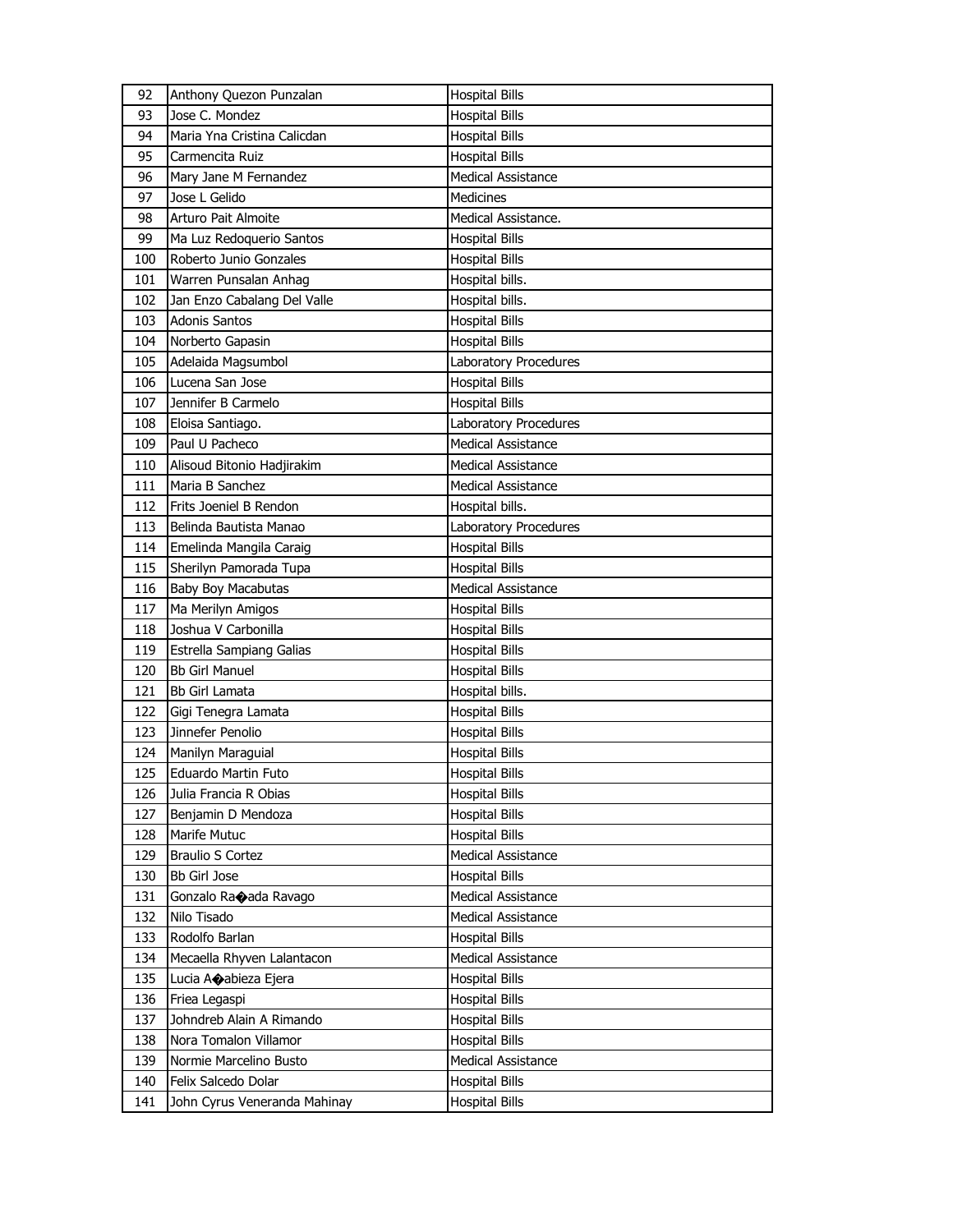| 142 | Orlyn Caracol Arga             | <b>Hospital Bills</b>                               |
|-----|--------------------------------|-----------------------------------------------------|
| 143 | Erella Elcano Solis            | <b>Hospital Bills</b>                               |
| 144 | Leonila R David                | <b>Medical Assistance</b>                           |
| 145 | Leonardo L Galfo               | <b>Medical Assistance</b>                           |
| 146 | Lucian Timmothy Cajigal        | <b>Hospital Bills</b>                               |
| 147 | Linda R Hayahay                | <b>Medical Assistance</b>                           |
| 148 | Renefredo Alair Morillo        | <b>Hospital Bills</b>                               |
| 149 | Amado Correces Jr              | <b>Hospital Bills</b>                               |
| 150 | Kyle Pronci                    | <b>Hospital Bills</b>                               |
| 151 | Isidro Jr. Reyes Argel         | <b>Hospital Bills</b>                               |
| 152 | Helen C Aliagan                | <b>Hospital Bills</b>                               |
| 153 | Victorio Pacleb Iruma          | Medical Assistance.                                 |
| 154 | Arian Laine P Tapalla          | <b>Hospital Bills</b>                               |
| 155 | Eloi France Gabrentina         | <b>Hospital Bills</b>                               |
| 156 | Arjhay Ebid Alarde             | <b>Hospital Bills</b>                               |
| 157 | Jamaica Z Bragais              | <b>Hospital Bills</b>                               |
| 158 | Christian Roy Uligan Fernandez | <b>Medical Assistance</b>                           |
| 159 | Nimpha C. Harina               | Laboratory/Procedures/Medicines.                    |
| 160 | Zayden C Odiamar               | <b>Hospital Bills</b>                               |
| 161 | Rey Marbida Mallapre           | <b>Hospital Bills</b>                               |
| 162 | Gil Guban Gerola               | <b>Hospital Bills</b>                               |
| 163 | Vienna Rose Dela Cruz          | <b>Hospital Bills</b>                               |
| 164 | May Joy Palabrica Vargas       | <b>Hospital Bills</b>                               |
| 165 | Baby Boy Mantabote             | <b>Hospital Bills</b>                               |
| 166 |                                |                                                     |
|     | Mary Grace Mata Culala         | <b>Hospital Bills</b>                               |
|     |                                |                                                     |
| 167 | Rose Ann Mantabote             | <b>Hospital Bills</b>                               |
| 168 | Andrew Rabit Paterakis         | Hospital Bill / Laboratory / Procedures / Medicine. |
| 169 | Julieta R Mariano              | <b>Medical Assistance</b>                           |
| 170 | Luzviminda D Belza             | <b>Medical Assistance</b>                           |
| 171 | Damian Mendoza                 | Laboratory / Procedures.                            |
| 172 | John L Quimno                  | <b>Hospital Bills</b>                               |
| 173 | Jeselle Javier Labro           | <b>Hospital Bills</b>                               |
| 174 | Jhon Liam S Barruga            | <b>Hospital Bills</b>                               |
| 175 | Arnold Andrade Iratay          | <b>Hospital Bills</b>                               |
| 176 | <b>Isobelle Dones</b>          | <b>Hospital Bills</b>                               |
| 177 | Lor Johanna Marie Abasola      | Medicines / Dialysis.                               |
| 178 | Angilyn P Judin                | <b>Hospital Bills</b>                               |
| 179 | Rodrigo Emalay Diaz Jr.        | <b>Hospital Bills</b>                               |
| 180 | Dennis V Estrella              | <b>Hospital Bills</b>                               |
| 181 | Kia Esplana Francisco          | Hospital bills.                                     |
| 182 | John David Casalmer            | <b>Hospital Bills</b>                               |
| 183 | Gladys Joven                   | <b>Hospital Bills</b>                               |
| 184 | Fritzie Mae Reyes Manuel       | <b>Hospital Bills</b>                               |
| 185 | Rodolfo Mad-an Bos-oyen        | <b>Hospital Bills</b>                               |
| 186 | Rogelio Avela Sales            | <b>Hospital Bills</b>                               |
| 187 | Marlon Guerrero Panti          | <b>Hospital Bills</b>                               |
| 188 | Bernadette R Junio             | <b>Hospital Bills</b>                               |
| 189 | Alfredo Ricacho                | <b>Hospital Bills</b>                               |
| 190 | Ma Elena Manuel                | <b>Hospital Bills</b>                               |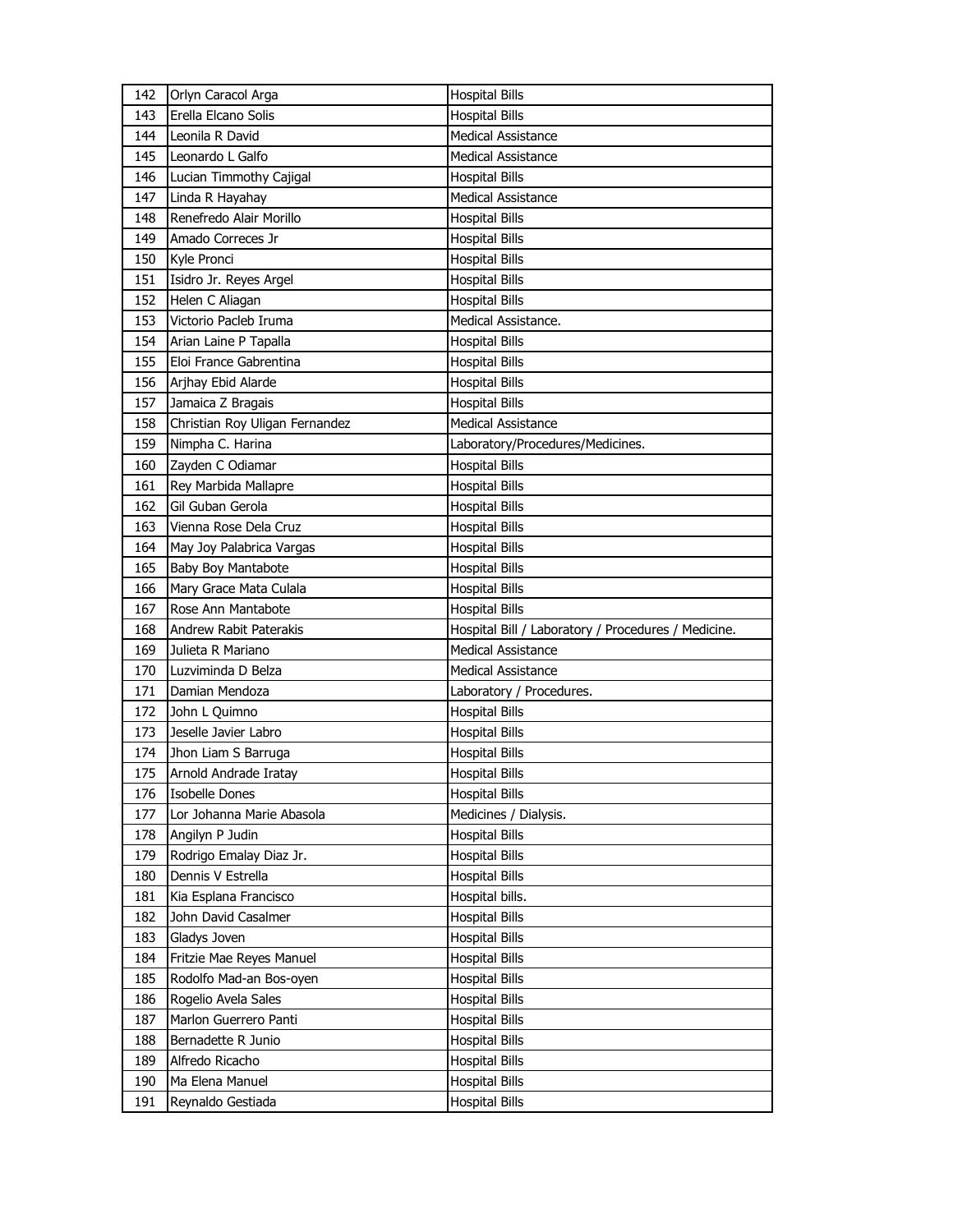| 192 | Nathaniel Miguel Galiza             | <b>Hospital Bills</b>                   |
|-----|-------------------------------------|-----------------------------------------|
| 193 | Fe Felicilda                        | <b>Hospital Bills</b>                   |
| 194 | Concepcion C Mallari                | <b>Hospital Bills</b>                   |
| 195 | Junalyn Vertudez Narciso            | <b>Medical Assistance</b>               |
| 196 | Milagros Delas Armas Javier         | <b>Medical Assistance</b>               |
| 197 | Rohelio Mecaidor Salloman           | <b>Hospital Bills</b>                   |
| 198 | Aira Agaban Sumalde                 | Hospital Bills                          |
| 199 | Nicole Tumazar Abe                  | <b>Hospital Bills</b>                   |
| 200 | Alma Patalud Marquez                | <b>Hospital Bills</b>                   |
| 201 | Maria Linda Joyo Herrero            | <b>Hospital Bills</b>                   |
| 202 | Angelica Pascual                    | <b>Hospital Bills</b>                   |
| 203 | Anthony Martin Carbonell Tanquintic | <b>Hospital Bills</b>                   |
| 204 | Russel Ann Makea Mirabite Patio     | <b>Medical Assistance</b>               |
| 205 | Mike Ezekiel Delos Santos           | <b>Hospital Bills</b>                   |
| 206 | Vera Leonico Deita                  | <b>Hospital Bills</b>                   |
| 207 | Jean Omon Pidoy                     | <b>Hospital Bills</b>                   |
| 208 | Celedonia Francisco Israel          | <b>Hospital Bills</b>                   |
| 209 | Jarica Ruane Francisco Estrada      | <b>Hospital Bills</b>                   |
| 210 | Allen Jay Arro Magdali              | <b>Hospital Bills</b>                   |
| 211 | Patricia Sazon Nacion               | <b>Hospital Bills</b>                   |
| 212 | Nenita Digas                        | Laboratory/Procedures/Medicines.        |
| 213 | Crisanto Manzano Leal               | <b>Medical Assistance</b>               |
| 214 | Emily S. Villafuerte                | <b>Medicines</b>                        |
| 215 | <b>Beant Kaur</b>                   | Laboratory/Procedures/Medicines.        |
| 216 | Juan Roa Toong                      | <b>Hospital Bills</b>                   |
| 217 | Jennifer Vertudes Grabador          | <b>Hospital Bills</b>                   |
| 218 | Milette P. Manlangit                | <b>Medical Assistance</b>               |
| 219 |                                     |                                         |
|     | Rod Juan                            | <b>Medical Assistance</b>               |
| 220 | Ada Sumagaygay San Pedro            | Hemodialysis/Medicines/Lab. Procedures. |
| 221 | Alvin Macale Balbalosa              | <b>Hospital Bills</b>                   |
| 222 | Paquito Ariola Alim                 | <b>Medicines</b>                        |
| 223 | Filipinas Garcia Cordova            | Medical Assistance                      |
| 224 | Leilani Flores Bautista             | <b>Medicines</b>                        |
| 225 | Jessie Arquiza Canaria              | <b>Hospital Bills</b>                   |
| 226 | Eduardo Macabinta Vera              | Laboratory/Procedures/Medicines.        |
| 227 | Marlon Noblejas                     | <b>Hospital Bills</b>                   |
| 228 | Mariella Cielo Cobarrubias          | Medicines                               |
| 229 | Ysabella Coleen Eguia Esteves       | <b>Hospital Bills</b>                   |
| 230 | Lito Cabontocan                     | Medical Assistance                      |
| 231 | Elmer D Yulo                        | <b>Hospital Bills</b>                   |
| 232 | Evelyn Regalario Medina             | <b>Medical Assistance</b>               |
| 233 | Nelson Carillo                      | <b>Medical Assistance</b>               |
| 234 | Rhena Jane M Dela Cruz              | <b>ECG</b>                              |
| 235 | Maria Lynette A. De Guzman          | Hemodialysis/Medicines/Lab. Procedures. |
| 236 | Michaela Noreen Villamor Gilleran   | <b>Hospital Bills</b>                   |
| 237 | Athena Louise Nanquilada Berja      | <b>Hospital Bills</b>                   |
| 238 | Milette P. Manlangit                | <b>Hospital Bills</b>                   |
| 239 | Angelita Estrada Salamat            | <b>Hospital Bills</b>                   |
| 240 | Bb Boy Relunia Rogelio              | <b>Hospital Bills</b>                   |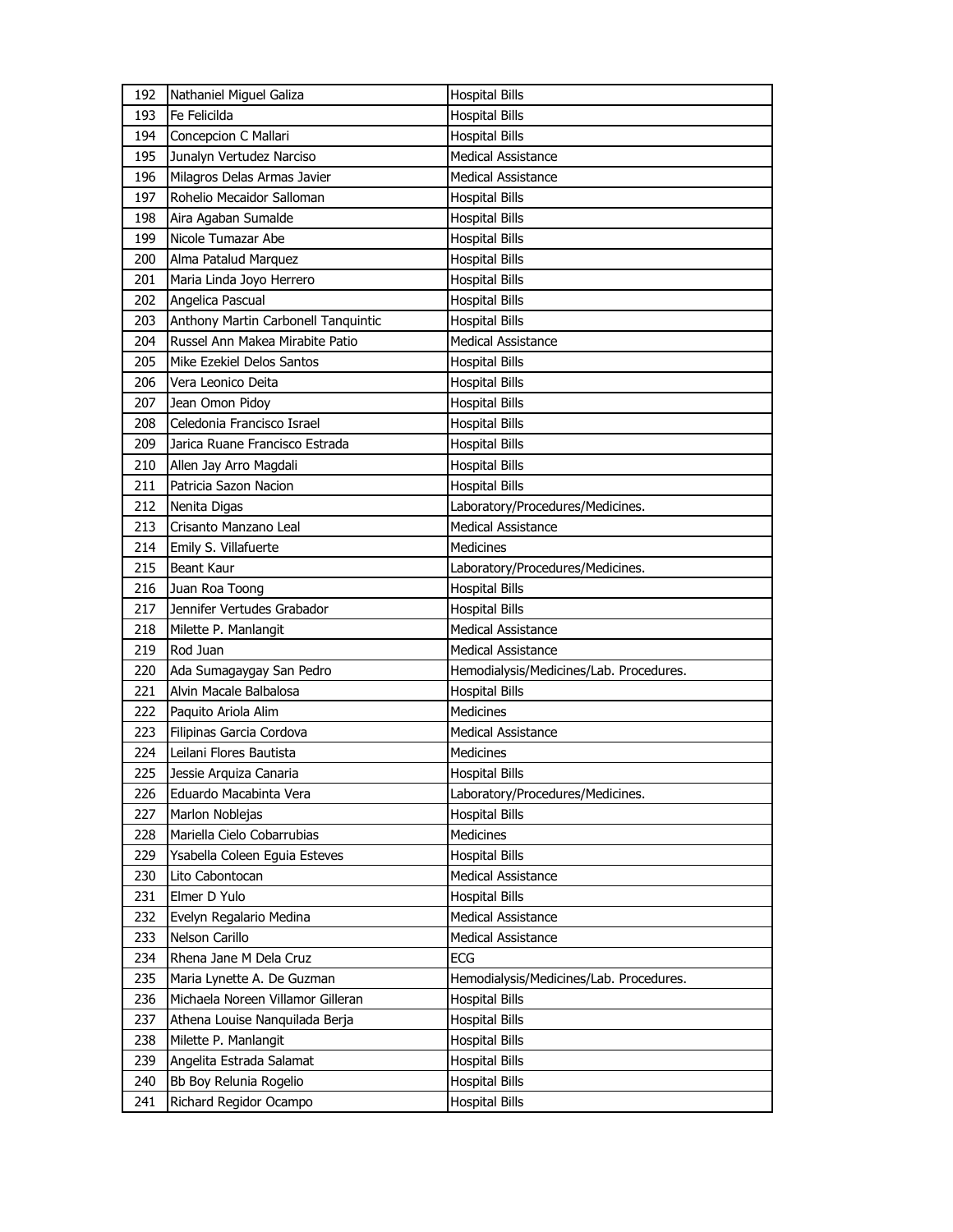| 242        | Nicanor Tampoy Jagunos                                      | <b>Hospital Bills</b>                                                           |
|------------|-------------------------------------------------------------|---------------------------------------------------------------------------------|
| 243        | Mark Jason Yambot Ebuenga                                   | Medical Assistance                                                              |
| 244        | Mariella Cielo Santos Cobarrubias                           | LAB/DIAGNOSTIC PROCEDURES/MEDICINE/HOSPITAL<br><b>BILLS</b>                     |
| 245        | Ma Teresa Landeza Bodegas                                   | <b>Medical Assistance</b>                                                       |
| 246        | Marietta Asia Mabini                                        | <b>Hospital Bills</b>                                                           |
| 247        | Ginalyn Basa Pellomar                                       | <b>Hospital Bills</b>                                                           |
| 248        | Ria Robellos Sabado                                         | <b>Medical Assistance</b>                                                       |
| 249        | Rodel Andam Corpuz                                          | <b>Hospital Bills</b>                                                           |
| 250        | Alexander Padder Gonzales                                   | <b>Hospital Bills</b>                                                           |
| 251        | Concepcion C Mallari                                        | <b>Hospital Bills</b>                                                           |
| 252        | Yabb Kovi Sabino                                            | <b>Hospital Bills</b>                                                           |
| 253        | Richard Punay Esquierda                                     | <b>Hospital Bills</b>                                                           |
| 254        | Andrea Sariola                                              | <b>Hospital Bills</b>                                                           |
|            |                                                             | Dietary Supplement                                                              |
| 255        | Norma S. Balagasay                                          | Dialysis, Dialyzer, PD Solution, Procedures, Medicines                          |
|            |                                                             | & Laboratory.                                                                   |
| 256<br>257 | Ruby Morta Villaraza<br>Ian Drexter Valenzuela Montehermoso | <b>Hospital Bills</b><br><b>Hospital Bills</b>                                  |
|            | Marry Grace Montecillo                                      |                                                                                 |
| 258<br>259 |                                                             | <b>Hospital Bills</b>                                                           |
|            | Jiro Antolin Dimayuga                                       | <b>Hospital Bills</b>                                                           |
| 260        | Geralden Lamamigo                                           | <b>Hospital Bills</b>                                                           |
| 261        | Jennifer Antolin Dimayuga                                   | <b>Hospital Bills</b>                                                           |
| 262        | Heavenly Lou Cristine Japuz Nuena                           | <b>Medical Assistance</b>                                                       |
| 263        | Juvinal Villania Regondola                                  | <b>Hospital Bills</b><br>Dialysis, Dialyzer, PD Solution, Procedures, Medicines |
| 264        | Rosela Amarille Estolan                                     | & Laboratory.                                                                   |
| 265        | Ranilo Racho                                                | <b>Hospital Bills</b>                                                           |
| 266        | Janeth Rogero                                               | 2 D echo.                                                                       |
| 267        | Nelson Carillo                                              | <b>Medical Assistance</b>                                                       |
| 268        | Rolando Barua Gonzaga                                       | <b>Hospital Bills</b>                                                           |
| 269        | Rosalinda T Placer                                          | <b>Hospital Bills</b>                                                           |
| 270        | Judith Castorico Formanes                                   | <b>Hospital Bills</b>                                                           |
| 271        | Abigaile Bermeo Aldea                                       | <b>Hospital Bills</b>                                                           |
| 272        | Reynaldo Detaonon Reyes                                     | Medical Assistance                                                              |
| 273        | Michelle Daen Macandog                                      | <b>Hospital Bills</b>                                                           |
| 274        | Cherrylene Joy Candelasa                                    | <b>Hospital Bills</b>                                                           |
| 275        | Diana Jean Molina                                           | <b>Hospital Bills</b>                                                           |
| 276        | Ma Theresa Austria                                          | <b>Hospital Bills</b>                                                           |
| 277        | Jenny Zoilo Pusing                                          | <b>Hospital Bills</b>                                                           |
| 278        | Mark A. Ayuson                                              | 2. Dialysis/Dialyzer/Medicines/Laboratory/Hospital Bill.                        |
| 279        | Bb Boy Zoilo Pusing                                         | <b>Hospital Bills</b>                                                           |
| 280        | Ma Elena Salayog                                            | <b>Hospital Bills</b>                                                           |
| 281        | Ariane Unice Lao                                            | <b>Hospital Bills</b>                                                           |
| 282        | Mary Jane Tolentino Lambojo                                 | <b>Hospital Bills</b>                                                           |
| 283        | <b>Blythe Dela Cruz</b>                                     | <b>Hospital Bills</b>                                                           |
| 284        | Diezebel E Manasis                                          | <b>Hospital Bills</b>                                                           |
| 285        | Epifania Oclarit Bangcot                                    | <b>Hospital Bills</b>                                                           |
| 286        | Tomas C Lameda                                              | <b>Hospital Bills</b>                                                           |
| 287        | Jade Ivan Loberiano Garcia                                  | <b>Medicines</b>                                                                |
| 288        | Feliciano E. Lacambra                                       | Medicines                                                                       |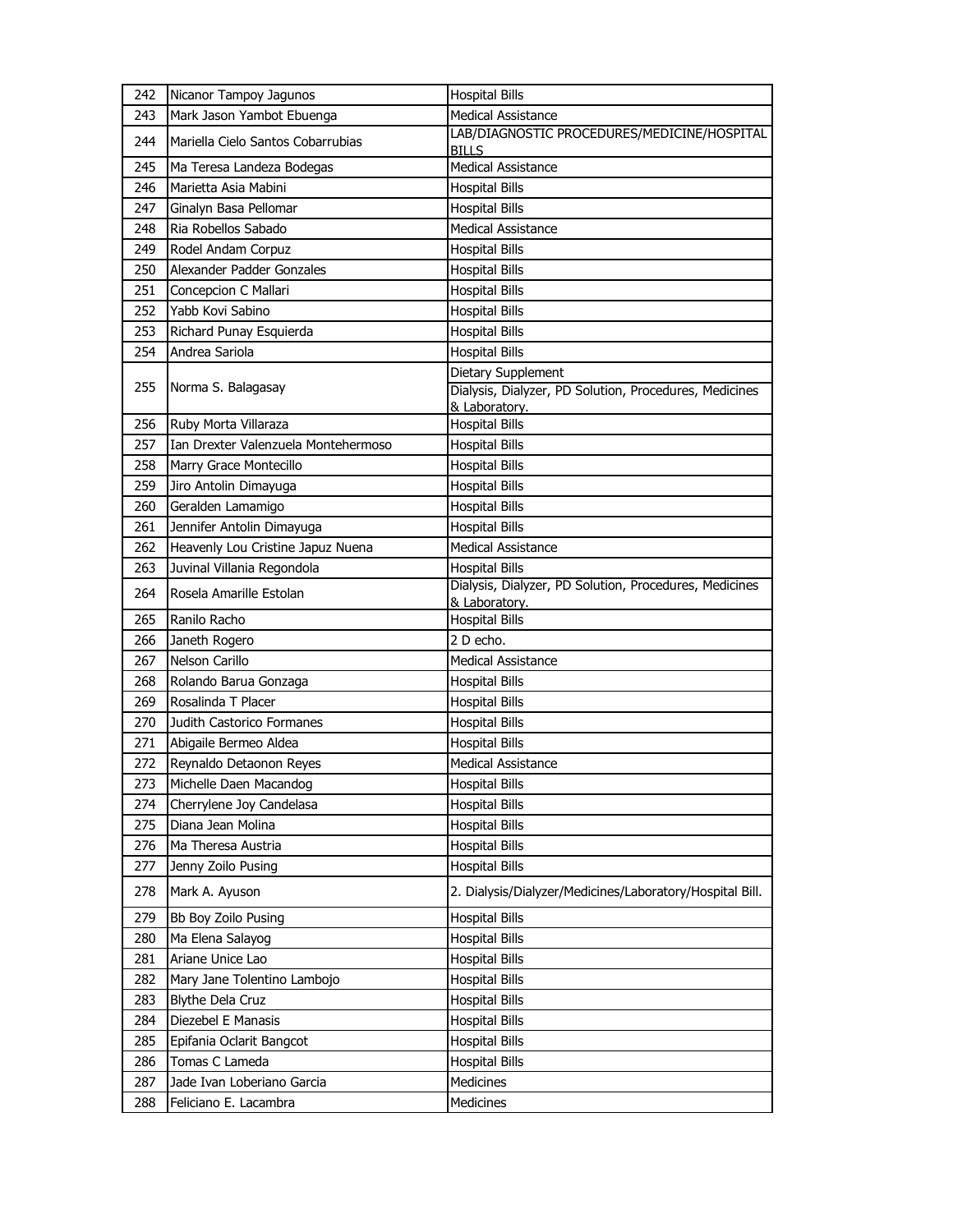| 289 | Rodrigo Emalay Diaz Jr.      | Medicines                                                |
|-----|------------------------------|----------------------------------------------------------|
| 290 | Ada Sumagaygay San Pedro     | Laboratory/Procedures/Medicines.                         |
| 291 | Emily S. Villafuerte         | Laboratory/Procedures/Medicines.                         |
| 292 | Anita Dela Cruz              | Laboratory/Procedures/Medicines.                         |
| 293 | <b>Ivy Vitor</b>             | Medicines                                                |
| 294 | Dyran Lambojo Garcisto       | <b>Hospital Bills</b>                                    |
| 295 | Danilo Subido Vitalicio      | Medicines                                                |
| 296 | Mark A. Ayuson               | <b>Medicines</b>                                         |
| 297 | Neil John Vitto              | <b>Medicines</b>                                         |
| 298 | Zosimo Santos Cruz           | <b>Medical Assistance</b>                                |
| 299 | Marlyn Teraza                | <b>Hospital Bills</b>                                    |
| 300 | Franz Harvey Narciso Centeno | <b>Hospital Bills</b>                                    |
| 301 | Rogelio Barcebal Cruz        | <b>Hospital Bills</b>                                    |
| 302 | Jermie Gabonada Baynosa      | <b>Hospital Bills</b>                                    |
| 303 | Ligaya T. Abamo              | <b>Hospital Bills</b>                                    |
| 304 | Ricardo S Vicente            | <b>Hospital Bills</b>                                    |
| 305 | Anita Saavedra Javier        | <b>Hospital Bills</b>                                    |
| 306 | Ester Cuoa Emel              | <b>Hospital Bills</b>                                    |
| 307 | Chenee Timaan Telmo          | <b>Hospital Bills</b>                                    |
| 308 | Rizalina Oro Justiniano      | <b>Hospital Bills</b>                                    |
| 309 | Nicole Preconcillo Bajaro    | <b>Hospital Bills</b>                                    |
| 310 | Manuel Pobadora Dayot        | <b>Hospital Bills</b>                                    |
| 311 | Ernesto Vinluan Samera       | <b>Medical Assistance</b>                                |
| 312 | Yabb Kovi Sabino             | <b>Hospital Bills</b>                                    |
| 313 | Jim Lawrence S Fernandez     | <b>Hospital Bills</b>                                    |
| 314 | Antonio Empera Molino        | <b>Hospital Bills</b>                                    |
| 315 | Jenny Opiala Molon           | <b>Hospital Bills</b>                                    |
| 316 | Seanoiah Sachi Forte         | <b>Medical Assistance</b>                                |
| 317 | Baby Boy Arante Denava       | <b>Hospital Bills</b>                                    |
| 318 | Teresita Briones Morcilla    | <b>Hospital Bills</b>                                    |
| 319 | <b>Betty Victorino</b>       | Hospital Bills                                           |
| 320 | Dyra Lyn Bermejo             | Hospital Bills                                           |
| 321 | Dyra Lyn Bermejo             | <b>Hospital Bills</b>                                    |
| 322 | Lilibeth Ibarra Marijuan     | <b>Hospital Bills</b>                                    |
| 323 | Lito B Diaz                  | Medical Assistance                                       |
| 324 | Bb Boy P Dioneda             | <b>Hospital Bills</b>                                    |
| 325 | Claudine H Rodriguez         | <b>Hospital Bills</b>                                    |
| 326 | Risalina S Logo              | <b>Medical Assistance</b>                                |
| 327 | Cristobal O Padayao          | <b>Hospital Bills</b>                                    |
| 328 | Danilo Eugenio Santos        | Dialysis, Dialyzer, PD Solution, Procedures, Medicines   |
| 329 | Jewel Mae Corollo            | & Laboratory.<br><b>Hospital Bills</b>                   |
| 330 | Lourdes A Sunga              | Medical Assistance                                       |
| 331 | Custodio I Collano           | Medical Assistance                                       |
| 332 | Ma Luisa Tamon Galela        | <b>Hospital Bills</b>                                    |
| 333 | Gregorio Azea                | <b>Hospital Bills</b>                                    |
|     |                              |                                                          |
| 334 | Mark Alperez Ayuson          | 2. Dialysis/Dialyzer/Medicines/Laboratory/Hospital Bill. |
| 335 | Daphne Keeshia Molina Hangor | <b>Hospital Bills</b>                                    |
| 336 | Gemina Espinas               | <b>Medical Assistance</b>                                |
| 337 | Kith Cerbito                 | <b>Hospital Bills</b>                                    |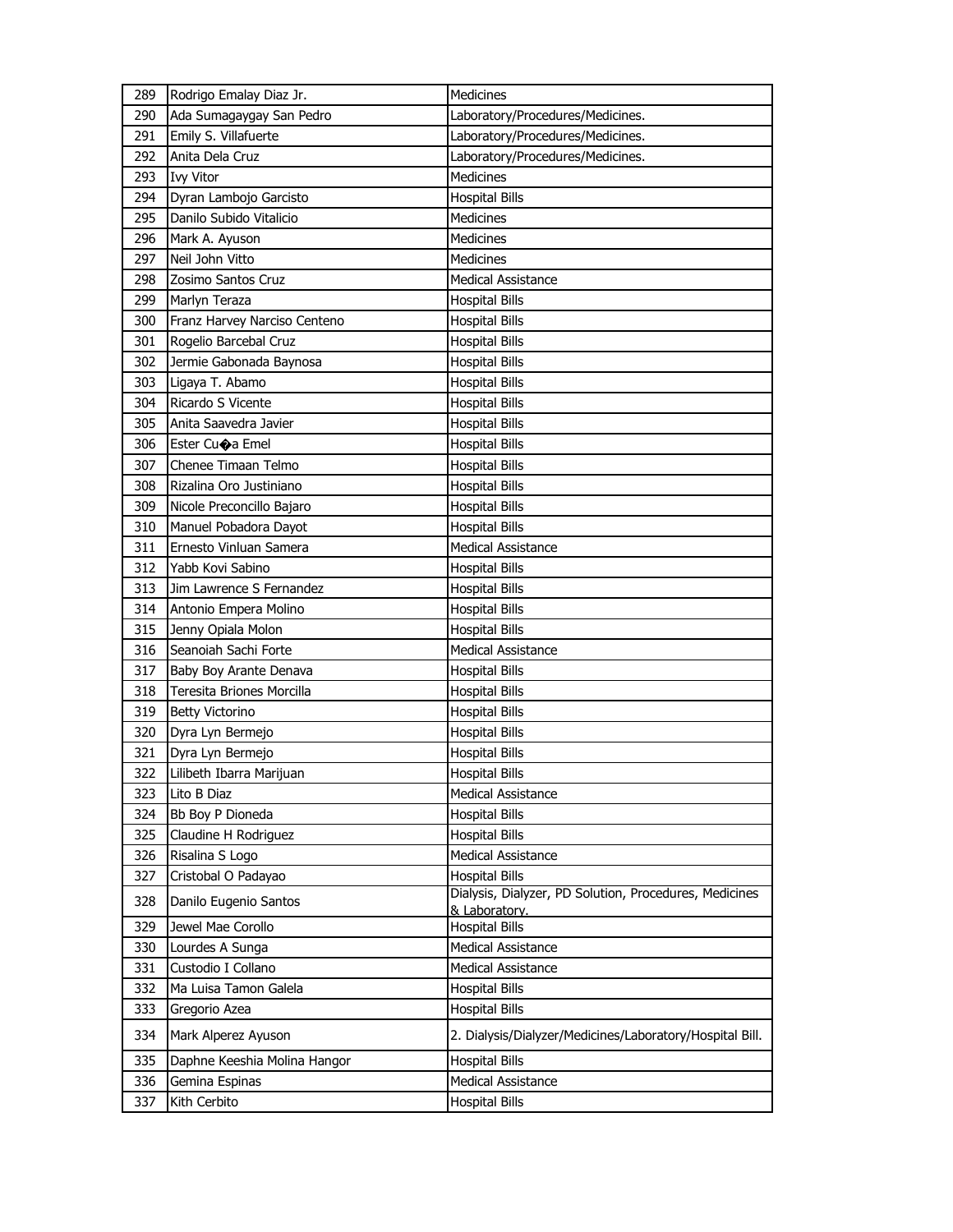| 338 | Eduardo A. Guidotti         | 3. Chemotherapy / Hospital Bill / Laboratory /                          |
|-----|-----------------------------|-------------------------------------------------------------------------|
|     |                             | Procedures / Medicines.                                                 |
| 339 | Christine Hesell Yap        | 3. Chemotherapy / Hospital Bill / Laboratory /                          |
|     |                             | Procedures / Medicines.                                                 |
| 340 | Mark Alperez Ayuson         | <b>Dialysis</b>                                                         |
| 341 | Susan Tamanan Guinilac      | <b>Hospital Bills</b>                                                   |
| 342 | Reynaldo Desunia            | <b>Hospital Bills</b>                                                   |
| 343 | Maria Aileen Arenas Angeles | <b>Hospital Bills</b>                                                   |
| 344 | Zaidon Tan Samson           | <b>Medical Assistance</b>                                               |
| 345 | Rezzy Gamboa Magsilang      | <b>Hospital Bills</b>                                                   |
| 346 | Evelyn A Navarro            | <b>Medical Assistance</b>                                               |
| 347 | Jennifer Aldequer           | <b>Hospital Bills</b>                                                   |
| 348 | Robinesia Dario             | <b>Medical Assistance</b>                                               |
| 349 | Gladdys Recluta Enecillo    | <b>Hospital Bills</b>                                                   |
| 350 | Beverly Grefaldio           | <b>Medical Assistance</b>                                               |
| 351 | Victor B Alimpolos          | <b>Medical Assistance</b>                                               |
| 352 | <b>Tito S Ricarte</b>       | <b>Hospital Bills</b>                                                   |
| 353 | Jovito Javier               | <b>Hospital Bills</b>                                                   |
| 354 | Christine Hessel C. Yap     | Hospital bills.                                                         |
| 355 | Jenny Eustaquio Lacostales  | Dialysis, Dialyzer, PD Solution, Procedures, Medicines<br>& Laboratory. |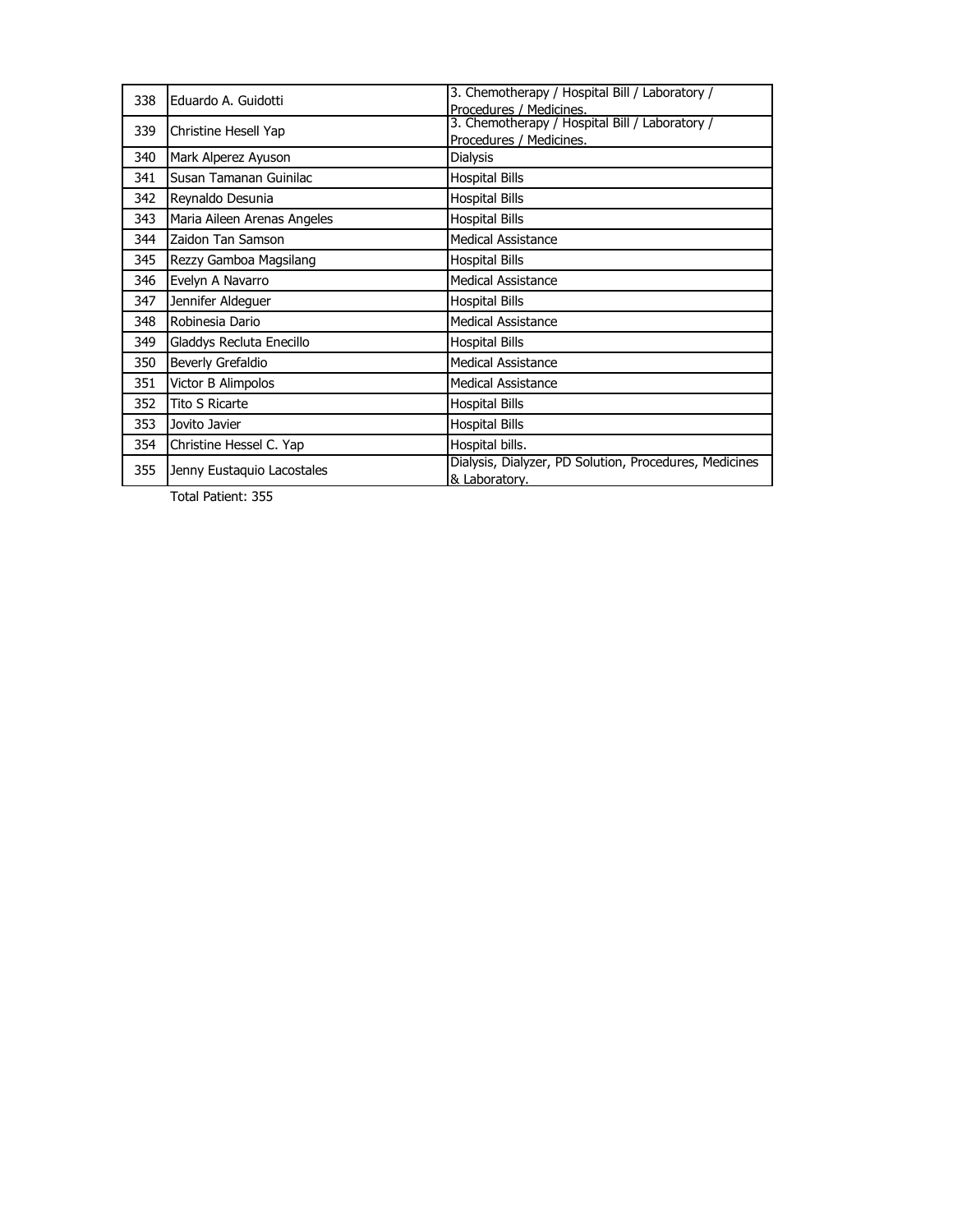

#### AMANG RODRIGUEZ MEMORIAL MEDICAL CENTER For the month of October year 2020

| No#      | <b>Name of Patient</b>                                | Assistance                                             |
|----------|-------------------------------------------------------|--------------------------------------------------------|
| 1        | Bienvenido Adriano Grimaldo                           | Laboratory/Procedures/Medicines.                       |
| 2        | Leonila Saycon Zerna                                  | <b>Medicines</b>                                       |
| 3        | Justine Carla Jacinto Bautista                        | <b>Hospital Bills</b>                                  |
| 4        | Angela Carlene Bautista Cadiang                       | <b>Hospital Bills</b>                                  |
| 5        | John Lleister Aguila Madriaga                         | <b>Hospital Bills</b>                                  |
| 6        | Cecilia Rodriguez Agapito                             | Histopath                                              |
| 7        | Rea Ann Fegalan Orongan                               | <b>Hospital Bills</b>                                  |
| 8        | Jessie Garcia Gaviola                                 | <b>Hospital Bills</b>                                  |
| 9        | Joel Maglente Rapsing                                 | <b>Hospital Bills</b>                                  |
| 10       | Mylene Portugal Palivino                              | <b>Hospital Bills</b>                                  |
| 11       | Kierby Ross Chavez Ostonal                            | <b>Hospital Bills</b>                                  |
| 12       | Rosemarie Rositte Buado                               | <b>Hospital Bills</b>                                  |
| 13       | Rowena Cabaluna                                       | Laboratory / Procedures.                               |
| 14       | Rolando Atanacio.                                     | ER Bill                                                |
| 15       | Russel Angel Magpile                                  | <b>Hospital Bills</b>                                  |
| 16       | Wennie T. Aguinaldo                                   | Hemodialysis/Medicines/Lab. Procedures.                |
| 17       | Ruby Jane Tambanilla Perez                            | <b>Hospital Bills</b>                                  |
| 18       | Ruby Jane Tambanilla Perez                            | <b>Hospital Bills</b>                                  |
| 19       | Baby Boy Balasta Arban                                | <b>Hospital Bills</b>                                  |
| 20       | Rosemarie Comedia Pegon                               | <b>Hospital Bills</b>                                  |
| 21       | Ada Sumagaygay San Pedro                              | Dialysis, Dialyzer, PD Solution, Procedures, Medicines |
| 22       |                                                       | & Laboratory.                                          |
| 23       | Mary Emmanuella Flores Sarlatan<br>Lanita Sonio       | Neck CT Scan                                           |
| 24       | Raiden Brawis Albia                                   | <b>Hospital Bills</b>                                  |
| 25       | Karen Charmaine Abraham Buban                         | <b>Hospital Bills</b>                                  |
| 26       | Porferio Efondo                                       | <b>Hospital Bills</b>                                  |
| 27       | Norma Canonce Bernales                                | <b>Hospital Bills</b>                                  |
| 28       | Ricardo C. Marinas Sr                                 | Hospital bills / Medicines.<br><b>UTZ</b>              |
|          |                                                       |                                                        |
| 29<br>30 | Aprilyn Rayton                                        | <b>Hospital Bills</b>                                  |
| 31       | Nonita Casipe Salcedo<br>Grace Antonate Soriano       | Mammography<br>DRUGS & MEDICINES                       |
|          |                                                       |                                                        |
| 32<br>33 | Concepcion S. Delos Santos<br>Bb Girl Arendaje Gaylan | <b>Hospital Bills</b><br><b>Hospital Bills</b>         |
| 34       |                                                       | <b>Hospital Bills</b>                                  |
|          | Jomarie Narag Gumaru                                  |                                                        |
| 35       | Annelyn Espinosa Santos,,                             | <b>Hospital Bills</b>                                  |
| 36       | Ronaldo Caliwag                                       | Hospital Bills                                         |
| 37       | Pulido Esrella Fernandez                              | <b>Hospital Bills</b>                                  |
| 38       | Sheryl Ballares Macasa                                | <b>Hospital Bills</b>                                  |
| 39       | Arturo San Jose Francisco Jr                          | <b>Hospital Bills</b>                                  |
| 40       | Samuel James Lamata Ordooez                           | <b>Hospital Bills</b>                                  |
| 41       | Jean Solas Albotra                                    | <b>Hospital Bills</b>                                  |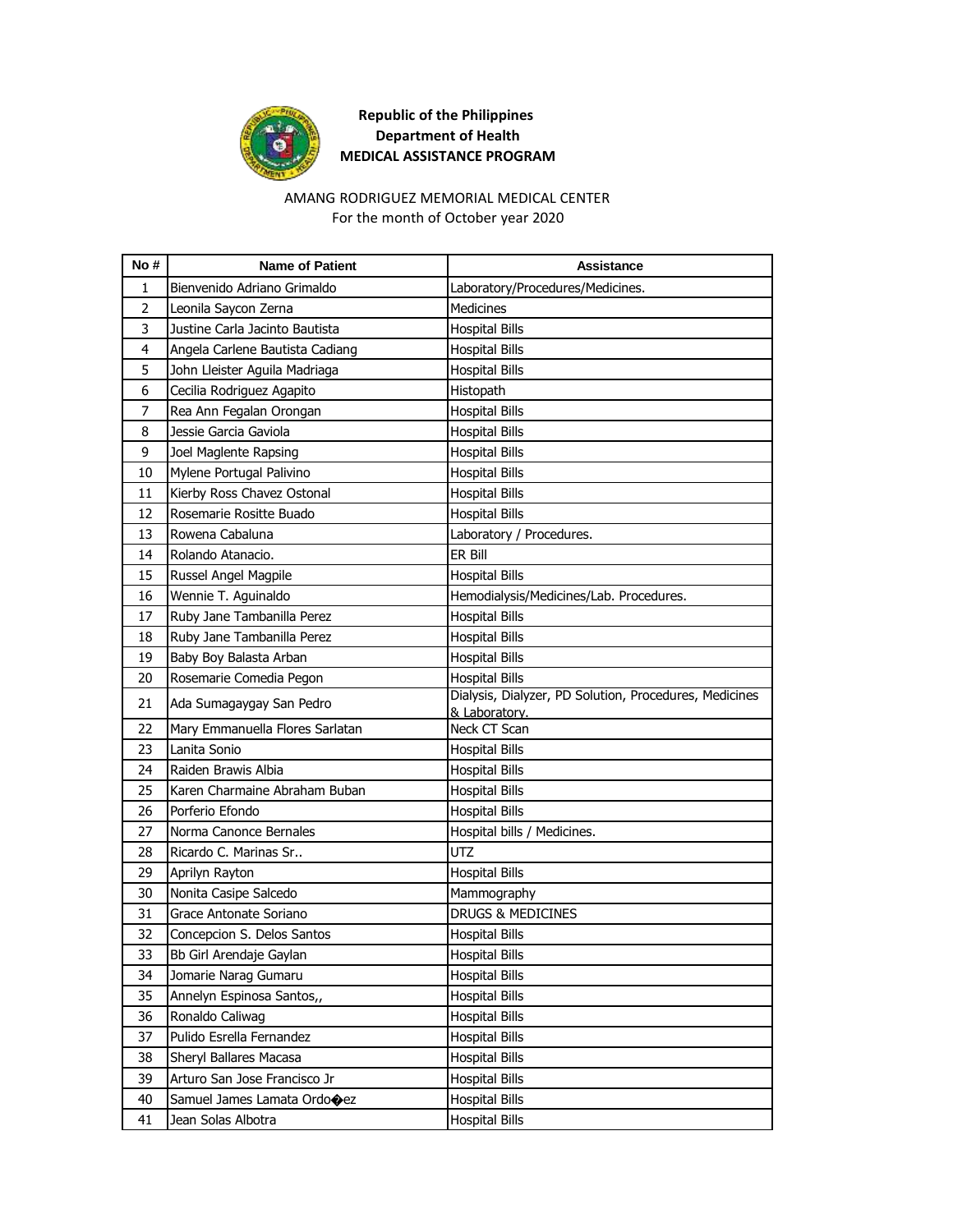| 42 | Elmer Cabe Binibini                | <b>Hospital Bills</b>                                                    |
|----|------------------------------------|--------------------------------------------------------------------------|
| 43 | Gladys Joy Sotto Gaduena           | <b>Hospital Bills</b>                                                    |
| 44 | Jessica Arendaje Gaylan            | <b>Hospital Bills</b>                                                    |
| 45 | Genevieve Alyssa Hermano Mahayag   | <b>Hospital Bills</b>                                                    |
| 46 | Arnold Gabrielle Calumpiano Hebres | <b>Hospital Bills</b>                                                    |
| 47 | Darwin Baylon Serrano.             | <b>Hospital Bills</b>                                                    |
| 48 | Ma. Lucia Encenas Seguerra         | <b>Hospital Bills</b>                                                    |
| 49 | Jeffrey Valencia Candel            | <b>Hospital Bills</b>                                                    |
| 50 | Arianne Cahatol Cruz.              | <b>Hospital Bills</b>                                                    |
| 51 | Helyn Salimbot Mala-ay             | <b>Hospital Bills</b>                                                    |
| 52 | Jina May Melgar Purog              | <b>Hospital Bills</b>                                                    |
| 53 | Joanna Marie Tacluyan Dioneda      | <b>Hospital Bills</b>                                                    |
| 54 | Liwayway Amor Gonzales.            | <b>Hospital Bills</b>                                                    |
| 55 | Evelyn Zerrudo Del Rosario.        | <b>Hospital Bills</b>                                                    |
| 56 | Vanessa Bacotoy Romero             | <b>Hospital Bills</b>                                                    |
| 57 | Fraida Abubakar Awa                | Diagnostic Procedures / Laboratory Procedures.                           |
| 58 | Myra L. Enriquez                   | Dialysis & Hospital Bill                                                 |
| 59 | Elizabeth Lastrella                | Laboratory/Procedures/Medicines.                                         |
| 60 | Rowena Suyom Grajo                 | <b>Hospital Bills</b>                                                    |
| 61 | Alex Aribado                       | X-Ray                                                                    |
| 62 | Reynaldo Maghanoy Ma�ago           | <b>Hospital Bills</b>                                                    |
| 63 | Jonnalyn Lorenzo Tactaquin         | <b>Hospital Bills</b>                                                    |
| 64 | Rolando T. Reyes                   | Laboratory/Procedures/Medicines.                                         |
| 65 | Johanna Marie A. Lor               | 5) Hemodialysis / Dialyzer / Dialysis / Laboratory /<br><b>Medicines</b> |
| 66 | Dario Ero Robinesia                | Dialysis, Dialyzer, PD Solution, Procedures, Medicines<br>& Laboratory.  |
| 67 | Niel John U. Vitto                 | Dialysis, Dialyzer, PD Solution, Procedures, Medicines<br>& Laboratory.  |
| 68 | Amadeo Lusada                      | Laboratory/Diagnostic Procedure                                          |
| 69 | Rosalia Malinao Velasquez          | <b>Hospital Bills</b>                                                    |
| 70 | Mark A. Ayuson                     | Dialysis, Dialyzer, PD Solution, Procedures, Medicines<br>& Laboratory.  |
| 71 | Oscar Onilongo Vallestero          | <b>Hospital Bills</b>                                                    |
| 72 | Bernabe Jecomo Abrera              | radiology, laboratory, procedure and medicines.                          |
| 73 | Rodolfo Carinan Dellumas           | <b>Hospital Bills</b>                                                    |
| 74 | Romeo Bersabe Asas                 | Laboratory / Procedures.                                                 |
| 75 | Jane Agos Borbe.                   | <b>Hospital Bills</b>                                                    |
| 76 | Marcela Pille Canario              | <b>Hospital Bills</b>                                                    |
| 77 | Julita Dabon                       | Laboratory Test                                                          |
| 78 | Perpetua Canto Gonzales.           | <b>Hospital Bills</b>                                                    |
| 79 | Marlies Pado Alonzo                | <b>Hospital Bills</b>                                                    |
| 80 | Vincent Ashley Congreso Cometa     | Diagnostic & Lab. Procedures, Dialysis, Medicines &<br>Hospital Bills.   |
| 81 | Marta Villon Cruz                  | <b>Hospital Bills</b>                                                    |
| 82 | Myra L. Enriquez                   | Diagnostic & Lab. Procedures, Dialysis, Medicines &<br>Hospital Bills.   |
| 83 | Apolinario Comia Abaya             | <b>Hospital Bills</b>                                                    |
| 84 | Abigael Balasta Arban              | <b>Hospital Bills</b>                                                    |
| 85 | Jovencia Rosales Robis             | <b>Hospital Bills</b>                                                    |
| 86 | Roberto Manuel Pascual             | Laboratory/Procedures/Medicines.                                         |
| 87 | Nemecia Jacobe Pascual             | Laboratory/Procedures/Medicines.                                         |
| 88 | Geraldine Matel Masicap            | <b>Hospital Bills</b>                                                    |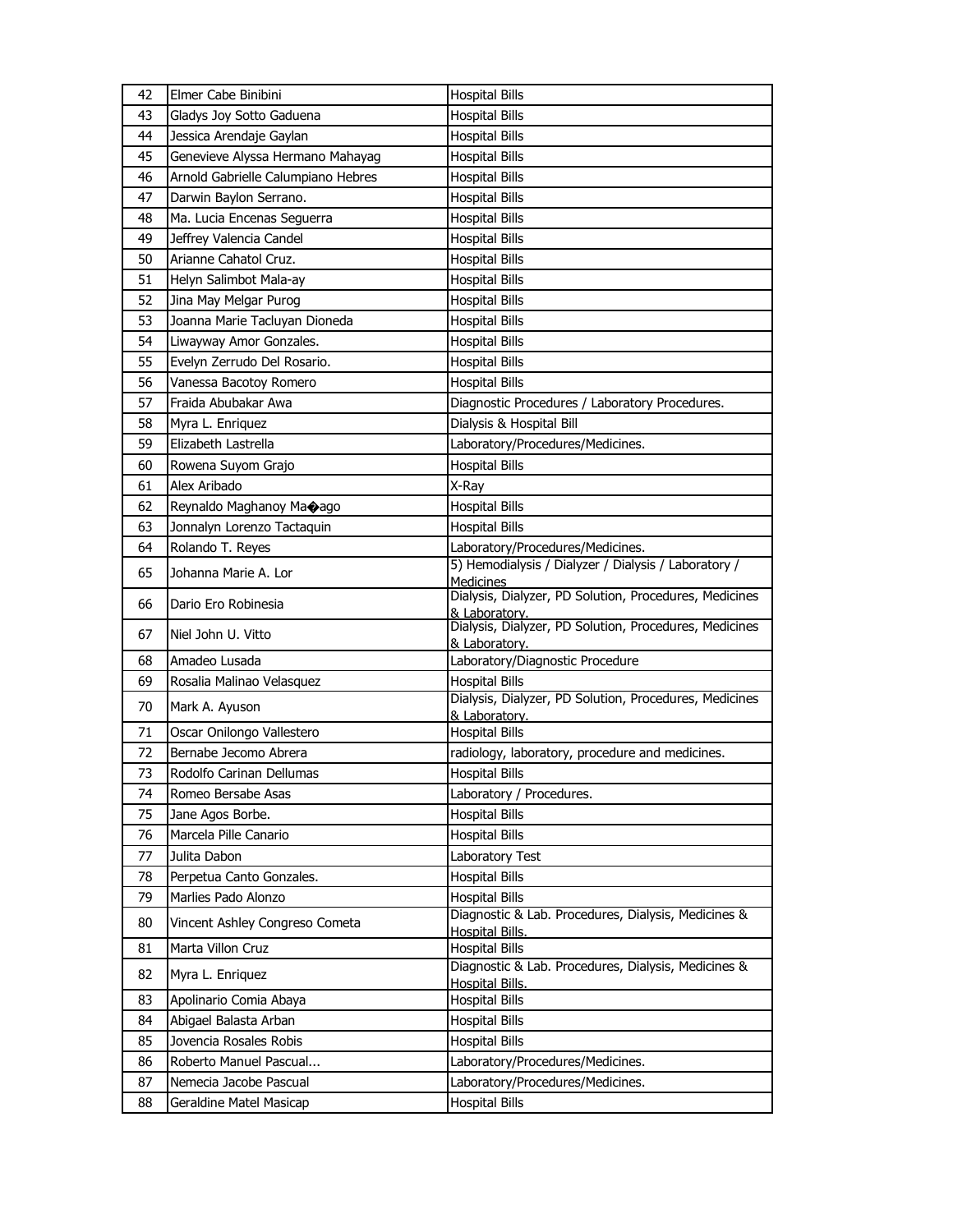| 89  | Bermalou Macula Salvador         | <b>Hospital Bills</b>                                                   |
|-----|----------------------------------|-------------------------------------------------------------------------|
| 90  | Vanessa Bacotoy Romero           | <b>Hospital Bills</b>                                                   |
| 91  | Gloria Reyes Ramosa              | <b>Hospital Bills</b>                                                   |
| 92  | Gemma Laureano                   | Neck CT Scan                                                            |
| 93  | Rochelline Marcellana Hillana    | <b>Hospital Bills</b>                                                   |
| 94  | Fraida Abubakar Awa              | Laboratory/Procedures/Medicines.                                        |
| 95  | John Michael Dogay               | X-Ray                                                                   |
| 96  | <b>Wildefortes Cruz Giron</b>    | Laboratory/Procedures/Medicines.                                        |
| 97  | Lovely S. Laguna                 | <b>Hospital Bills</b>                                                   |
| 98  | Jemlyn Calibo Culanag            | <b>Hospital Bills</b>                                                   |
| 99  | Lemanuel Orlino Manuel           | <b>Hospital Bills</b>                                                   |
| 100 | Baby Jane Base Rosero            | <b>Hospital Bills</b>                                                   |
| 101 | Anni-leigh Angeles Mendoza       | Dialysis, Dialyzer, PD Solution, Procedures, Medicines<br>& Laboratory. |
| 102 | Mleody Ann Gufredo Brawis        | <b>Hospital Bills</b>                                                   |
| 103 | Sheryl Panton Mojar              | <b>Hospital Bills</b>                                                   |
| 104 | Maria Fatima Dominguez Santos    | Laboratory/Procedures/Medicines.                                        |
| 105 | Felicisima Rivera Raymundo.      | FT3, FT4, TSH                                                           |
| 106 | Eunisha Calene Rivera Morales    | <b>Hospital Bills</b>                                                   |
| 107 | Ismael Espiritu Baoadera         | <b>Hospital Bills</b>                                                   |
| 108 | Federico Acosta Magayaga         | <b>Hospital Bills</b>                                                   |
| 109 | Ruby Anna Esperanza Toledo       | <b>Hospital Bills</b>                                                   |
| 110 | Ma. Victoria Libres Francisco.   | Xray / OPD                                                              |
| 111 | Marlon Noblejas                  | Dialysis, Dialyzer, PD Solution, Procedures, Medicines<br>& Laboratory. |
| 112 | Vincent Ashley Congreso Cometa   | Dialysis, Dialyzer, PD Solution, Procedures, Medicines<br>& Laboratory. |
| 113 | Niel John U. Vitto               | Dialysis, Dialyzer, PD Solution, Procedures, Medicines<br>& Laboratory. |
| 114 | Rosela Amarille Estolatan        | Laboratory/Procedures/Medicines.                                        |
| 115 | Anjielyn Abada Cangas            | Laboratory/Procedures/Medicines.                                        |
| 116 | Ricalyn Percil Bunda             | <b>Hospital Bills</b>                                                   |
| 117 | Emiliana Ortiz Caballero         | <b>Hospital Bills</b>                                                   |
| 118 | Zenaida Amado Nataba             | <b>Hospital Bills</b>                                                   |
| 119 | Ezekiel Periabras Francisco.     | <b>Hospital Bills</b>                                                   |
| 120 | Ramon Cario Aquino.              | CA19-9/LABORATORY                                                       |
| 121 | Andreo Franco Camo               | Hospital Bill / Laboratory / Procedures / Medicine.                     |
| 122 | Thalia Amorato Pe�ano            | Laboratory/Procedures/Medicines.                                        |
| 123 | Francisca Tarife Espejon         | <b>Hospital Bills</b>                                                   |
| 124 | Teresita Buenaventura Gregorio   | <b>Hospital Bills</b>                                                   |
| 125 | Rachelle Bugayong Barlongay      | <b>Hospital Bills</b>                                                   |
| 126 | Maria Cristina De Guzman Peje    | <b>Hospital Bills</b>                                                   |
| 127 | Maria Salvacion Tulingin Rondina | <b>Hospital Bills</b>                                                   |
| 128 | Mary Rose Loreto Chavez.         | <b>Hospital Bills</b>                                                   |
| 129 | Gretel De Leon Santos            | <b>Hospital Bills</b>                                                   |
| 130 | Anita Cuadra Dela Cruz           | Dialysis, Dialyzer, PD Solution, Procedures, Medicines<br>& Laboratory. |
| 131 | Sheena Natassia Tabar Dela Cruz  | Hospital Bills                                                          |
| 132 | Virgine Garma Ladica             | <b>Hospital Bills</b>                                                   |
| 133 | Rolando Gagua                    | Medical/Laboratory                                                      |
| 134 | Rolando Gagua                    | Medical/Laboratory                                                      |
| 135 | Dominador Dacomus Costales       | Laboratory Procedures.                                                  |
| 136 | Roxan Olazo Nierves              | <b>Hospital Bills</b>                                                   |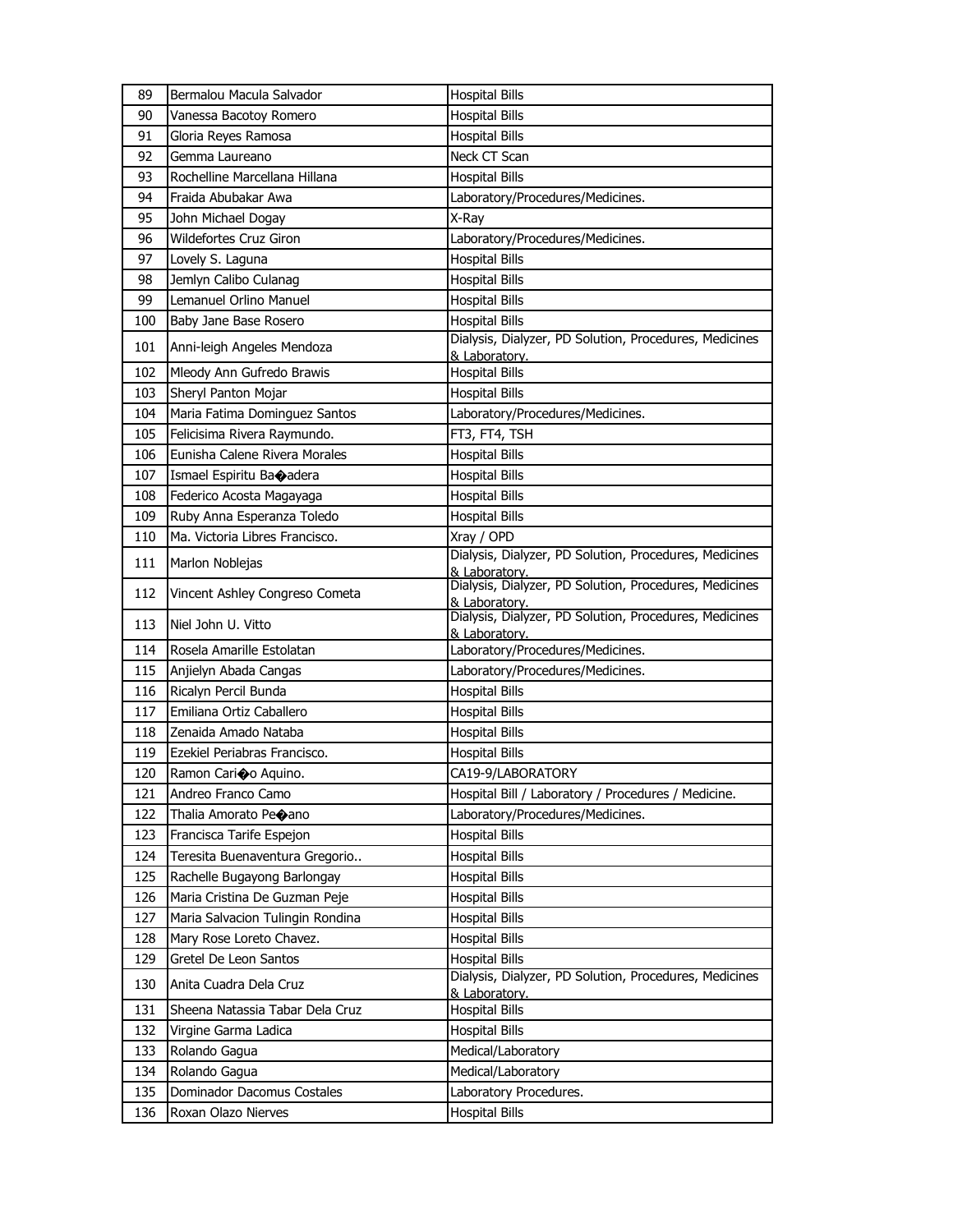| 137 | Marites Iglesia Ocampo       | <b>Hospital Bills</b>                                                   |
|-----|------------------------------|-------------------------------------------------------------------------|
| 138 | Donvic Lorenzo Nabua         | <b>Hospital Bills</b>                                                   |
| 139 | Moren Jocson Borja           | <b>Hospital Bills</b>                                                   |
| 140 | Noli Balibar Ebajo           | <b>Hospital Bills</b>                                                   |
| 141 | Emilia Mendoza.              | ECG/2D Echo/ CXR                                                        |
| 142 | John Rey Eoona Mayagma       | <b>Hospital Bills</b>                                                   |
| 143 | Mary Ann Barboza Manangan    | <b>Hospital Bills</b>                                                   |
| 144 | Darren Mandria Dela Cruz     | Medicines                                                               |
| 145 | Romeo Estrabo Mendoza        | <b>Hospital Bills</b>                                                   |
| 146 | Anita Cuadra Dela Cruz       | Dialysis, Dialyzer, PD Solution, Procedures, Medicines<br>& Laboratory. |
| 147 | Mark Alperez Ayuson          | Dialysis, Dialyzer, PD Solution, Procedures, Medicines<br>& Laboratory. |
| 148 | Neil John Vitto              | Dialysis, Dialyzer, PD Solution, Procedures, Medicines<br>& Laboratory. |
| 149 | Cedrick Dizon Santos.        | <b>Hospital Bills</b>                                                   |
| 150 | Narsiso Ranin Contado        | <b>Hospital Bills</b>                                                   |
| 151 | Joseph Morales Dulalay       | <b>Hospital Bills</b>                                                   |
| 152 | Abelardo Quiobe Broqueza     | <b>Hospital Bills</b>                                                   |
| 153 | Roselyn Agripalo Cruz        | <b>Hospital Bills</b>                                                   |
| 154 | Jonathan Buenaventura Solito | <b>Hospital Bills</b>                                                   |
| 155 | Allen Robinos Cagape         | <b>Hospital Bills</b>                                                   |
| 156 | Carlo De Leon                | <b>Hospital Bills</b>                                                   |
| 157 | Reahline Portera Estanislao  | <b>Hospital Bills</b>                                                   |
| 158 | Ma. Theresa Sibug Lapuz      | <b>Hospital Bills</b>                                                   |
| 159 | Bb. Boy Sibug Lapuz          | <b>Hospital Bills</b>                                                   |
| 160 | Aleyza Alarcon Bersaga       | <b>Hospital Bills</b>                                                   |
| 161 | Kris Datul San Buenaventura  | <b>Hospital Bills</b>                                                   |
| 162 | Paulo Acedo Posion Jr        | <b>Hospital Bills</b>                                                   |
| 163 | Frances May Macni Hernando   | <b>Hospital Bills</b>                                                   |
| 164 | Maynnah Lipio                | <b>Hospital Bills</b>                                                   |
| 165 | Camilo Alina Magsinolog Jr   | <b>Hospital Bills</b>                                                   |
| 166 | Jessica Guiwan               | <b>Hospital Bills</b>                                                   |
| 167 | James Navarro Magtibay       | <b>Hospital Bills</b>                                                   |
| 168 | Conchita Belarmino Rodelas   | <b>Hospital Bills</b>                                                   |
| 169 | Josie Domer                  | <b>Hospital Bills</b>                                                   |
| 170 | Neriza Quiambao Ocang        | Hospital Bills                                                          |
| 171 | Jergen Carandan Arandia      | Hospital Bills                                                          |
| 172 | Kim Darwin Concepcion Chua.  | <b>Hospital Bills</b>                                                   |
| 173 | Kim Darwin Concepcion Chua.  | <b>Hospital Bills</b>                                                   |
| 174 | Vivencio Bognot Miclat       | Laboratory/Procedures/Medicines.                                        |
| 175 | Angelica Genez Toledo        | Hospital bills / Medicines.                                             |
| 176 | Camille Andaya Cruz          | <b>Hospital Bills</b>                                                   |
| 177 | Nestor Damaso Santiago       | Laboratory/Procedures/Medicines.                                        |
| 178 | Ma. Roxel Baluya Siervo      | <b>Hospital Bills</b>                                                   |
| 179 | Harlie Espabilla Abella      | <b>Hospital Bills</b>                                                   |
| 180 | Jaime Crimen                 | <b>Hospital Bills</b>                                                   |
| 181 | John Michael Dogay           | Thoracic MRI w/ Contrast.                                               |
| 182 | Josephine Dumaboc Erosido    | Laboratory/Procedures/Medicines.                                        |
| 183 | Loida O. Miclat              | Laboratory/Procedures/Medicines.                                        |
| 184 | Rizalyn Jesalva              | <b>Hospital Bills</b>                                                   |
| 185 | Rolando Gagua                | 2D Echo/Diagnostic Procedures.                                          |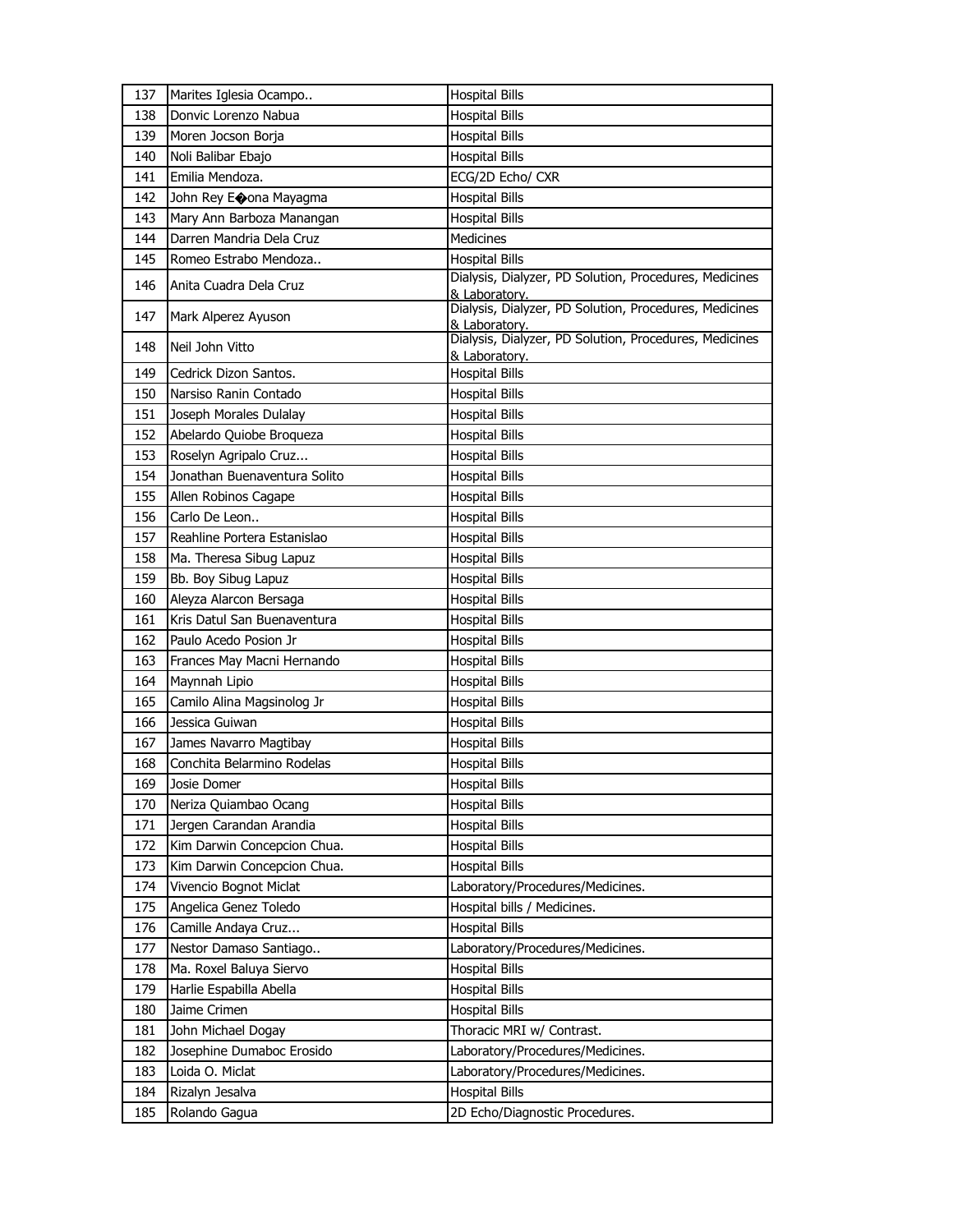| 186 | Rolando Camacho Magtangob           | Laboratory/Procedures/Medicines.                                        |
|-----|-------------------------------------|-------------------------------------------------------------------------|
| 187 | Nestor Damaso Santiago              | ECG                                                                     |
| 188 | Danilo E. Santos                    | Hemodialysis/Medicines/Lab. Procedures.                                 |
| 189 | Ivy Pagayao Vitor                   | Hospital Bill / Laboratory / Procedures / Medicine.                     |
| 190 | Alpeus Leonardo Belardo             | ER Bill                                                                 |
| 191 | Mercelita Meladona                  | <b>Medical Assistance</b>                                               |
| 192 | Romeo Mammuad Guevarra              | Hospital bills / Medicines.                                             |
| 193 | Ada Sumagaygay San Pedro            | Hospital Bill / Laboratory / Procedures / Medicine.                     |
| 194 | Anita Cuadra Dela Cruz              | Laboratory/Procedures/Medicines.                                        |
| 195 | Loida Esperi Sabado                 | <b>Hospital Bills</b>                                                   |
| 196 | Dario Ero Robinesia                 | Laboratory/Procedures/Medicines.                                        |
| 197 | Edwin Buena Soriano                 | FT3, FT4, TSH                                                           |
| 198 | Nelson Carillo                      | ER Bill                                                                 |
| 199 | Lina Sulat Iso                      | CT-Scan                                                                 |
| 200 | Clarita Peoaflor                    | Laboratory/Diagnostic Procedure                                         |
| 201 | Anastacio Note                      | <b>Hospital Bills</b>                                                   |
| 202 | Honesto Masangkay Dalida            | ER Bill                                                                 |
| 203 | Elpidio Cervantes Fulgado Jr        | MRI.                                                                    |
| 204 | June Crisostomo Lachica.            | <b>Hospital Bills</b>                                                   |
| 205 | Rosanna Grefal Revil                | CT-Scan.                                                                |
| 206 | Jenny E. Lacostales                 | Dialysis, Dialyzer, PD Solution, Procedures, Medicines<br>& Laboratory. |
| 207 | Myra Lazaro Enriquez                | Dialysis, Dialyzer, PD Solution, Procedures, Medicines<br>& Laboratory. |
| 208 | Rommel John Sayat Maestro           | <b>Medical Assistance</b>                                               |
| 209 | Caridad Nicanor Sto. Domingo        | <b>Hospital Bills</b>                                                   |
| 210 | Khrystelle Shanne Rodriguez Mallari | Hospital Bills                                                          |
| 211 | Queen Elizabeth Macasling Baltazar  | <b>Hospital Bills</b>                                                   |
| 212 | Luzviminda Tomasita Delola Belza    | Laboratory/Procedures/Medicines.                                        |
| 213 | Ma. Teresa Landeza Bodegas          | Laboratory/Procedures/Medicines.                                        |
| 214 | Lilia Nicolas Amoroso               | Laboratory/Procedures/Medicines.                                        |
| 215 | Johnny Carreon Rulloda              | Laboratory/Procedures/Medicines.                                        |
| 216 | Nelson Carillo                      | <b>Hospital Bills</b>                                                   |
| 217 | Norberto Recato Ricahuerta          | <b>Hospital Bills</b>                                                   |
| 218 | Gina Cos Apostol                    | Laboratory/Procedures/Medicines.                                        |
| 219 | Melvin Reintegrado Rapisura         | Laboratory/Procedures/Medicines.                                        |
| 220 | Anni-leigh Angeles Mendoza          | 2. Dialysis/Dialyzer/Medicines/Laboratory/Hospital Bill.                |
| 221 | Wilfredo Humilde Florendo           | <b>Hospital Bills</b>                                                   |
| 222 | Rolando Gagua                       | DRUGS & MEDICINES                                                       |
| 223 | Amiel Dela Cruz Dela Cruz.          | <b>Hospital Bills</b>                                                   |
| 224 | Jemie Dela Cruz Rivera              | <b>Hospital Bills</b>                                                   |
| 225 | Winslet Leigh Orongan Gulles        | <b>Hospital Bills</b>                                                   |
| 226 | Agnes Bengero Zonio                 | Whole Abdominal Ultrasound                                              |
| 227 | Zoilo Santos Sarmiento              | <b>Hospital Bills</b>                                                   |
| 228 | Erica Benoza                        | <b>Hospital Bills</b>                                                   |
| 229 | Roel Gonzales Cruz,                 | <b>Hospital Bills</b>                                                   |
| 230 | Mark A. Ayuson                      | Dialysis, Dialyzer, PD Solution, Procedures, Medicines<br>& Laboratory. |
| 231 | Neil John Vitto                     | Dialysis, Dialyzer, PD Solution, Procedures, Medicines<br>& Laboratory. |
| 232 | Estrella Pahelga Dimalanta.         | <b>Hospital Bills</b>                                                   |
| 233 | Juliet Villarino Magno              | Laboratory/Procedures/Medicines.                                        |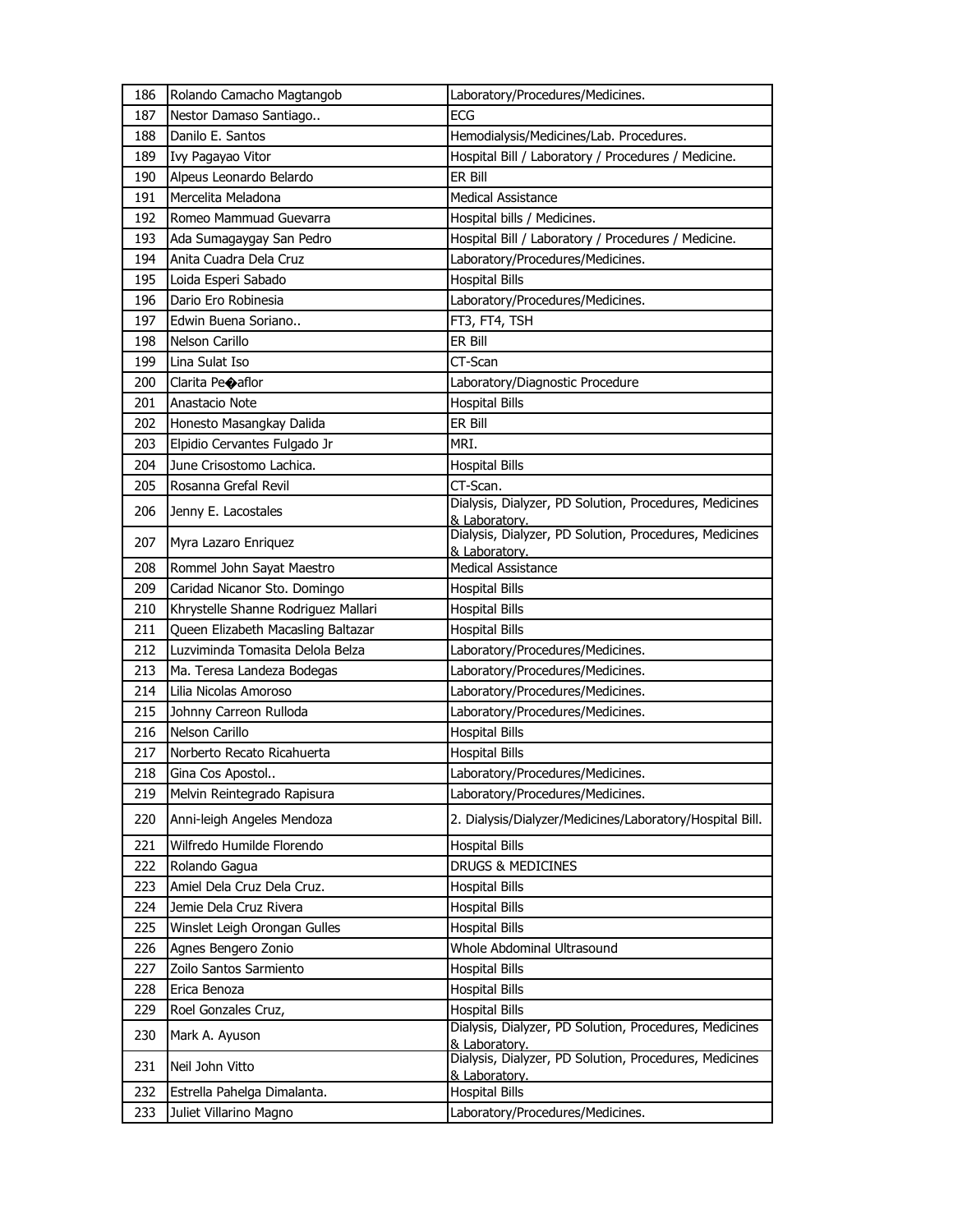| 234 | Nelson Carillo                 | <b>Hospital Bills</b>                                                   |
|-----|--------------------------------|-------------------------------------------------------------------------|
| 235 | Monica Suarez Jero             | <b>Hospital Bills</b>                                                   |
| 236 | Amor Taylan                    | Laboratory/Procedures/Medicines.                                        |
| 237 | Jaime Crimen                   | <b>Hospital Bills</b>                                                   |
| 238 | Rizalina Marcelo Antonio       | <b>Hospital Bills</b>                                                   |
| 239 | Guillerma Vallejos Calinao.    | Laboratory Procedures.                                                  |
| 240 | Mary Jane Yipinosa Salido      | <b>Hospital Bills</b>                                                   |
| 241 | Russel Villegas Montejo        | <b>Hospital Bills</b>                                                   |
| 242 | Myrna Buenaagua Santiago       | ER Bill                                                                 |
| 243 | Baby Jhullen San Pedro Mateo   | ER Bill                                                                 |
| 244 | Valentin Xavier Mariano        | ER Bill                                                                 |
| 245 | Jheeliaane Valdez Caunin       | ER Bill                                                                 |
| 246 | Victor G Cataylo               | <b>Hospital Bills</b>                                                   |
| 247 | Alfrida B. Reyes               | ER Bill                                                                 |
| 248 | Ponciano Canalan Palding       | <b>Hospital Bills</b>                                                   |
| 249 | Patricia Anne Reillo           | ER Bill                                                                 |
| 250 | Grace Santos Calderon          | <b>Hospital Bills</b>                                                   |
| 251 | Lemuel Art Arnaiz Loyosa       | <b>Hospital Bills</b>                                                   |
| 252 | Mary Rose Lescaoo              | ER Bill                                                                 |
| 253 | Liz Vallesteros                | ER Bill                                                                 |
| 254 | Mona Rhiegn N/a Cezar          | <b>Hospital Bills</b>                                                   |
| 255 | Rolando De Mesa Celeridad      | ER Bill                                                                 |
| 256 | Kimberly N/a Tizon             | er Bill                                                                 |
| 257 | Rochelle Segui                 | <b>Hospital Bills</b>                                                   |
| 258 | Marites Iglesia Ocampo         | HER-2, LABORATORY.                                                      |
| 259 | Eziekil Soria Loto             | <b>Hospital Bills</b>                                                   |
| 260 | Ruel Reyes Alcasid             | <b>Hospital Bills</b>                                                   |
| 261 | Kathleen Joy Galzote Oli       | <b>Hospital Bills</b>                                                   |
| 262 | Andrea Majid Villaruel         | <b>Hospital Bills</b>                                                   |
| 263 | Fidela Rivera Eugenio          | MRI.                                                                    |
| 264 | Wennie T. Aguinaldo            | Dialysis, Dialyzer, PD Solution, Procedures, Medicines<br>& Laboratory. |
| 265 | Paulino Silvestre Olero        | <b>Hospital Bills</b>                                                   |
| 266 | Anna Carissa Reyes Macaraeg    | <b>Hospital Bills</b>                                                   |
| 267 | Zyrone James Rante Litada      | <b>Hospital Bills</b>                                                   |
| 268 | Bryan Angelo Cordero Perez     | <b>Hospital Bills</b>                                                   |
| 269 | Maria B. Sanchez               | Laboratory/Procedures/Medicines.                                        |
| 270 | Kathleen Joy Galzote Oli       | Laboratory/Procedures/Medicines.                                        |
| 271 | Julianah Gine Ladica Baguinaon | <b>Hospital Bills</b>                                                   |
| 272 | Arnold Julian Francisco        | ER Bill                                                                 |
| 273 | Myrna Bautista Carmona         | CT-Scan                                                                 |
| 274 | Danilo Alancados Sr.           | <b>Hospital Bills</b>                                                   |
| 275 | Camille Elpa Fernandez.        | <b>Hospital Bills</b>                                                   |
| 276 | Conrado Scocio Dondonay        | Laboratory/Procedures/Medicines.                                        |
| 277 | Jayson Caootal Solis.          | <b>Hospital Bills</b>                                                   |
| 278 | Emma Delemos Ferrera.          | <b>Hospital Bills</b>                                                   |
| 279 | Jojo T. Daclan                 | <b>Hospital Bills</b>                                                   |
| 280 | Gurjant Singh Singh            | <b>Hospital Bills</b>                                                   |
| 281 | Andreo Franco Camo             | <b>Hospital Bills</b>                                                   |
| 282 | Anni-leigh Angeles Mendoza     | Dialysis, Dialyzer, PD Solution, Procedures, Medicines                  |
|     |                                | & Laboratory.                                                           |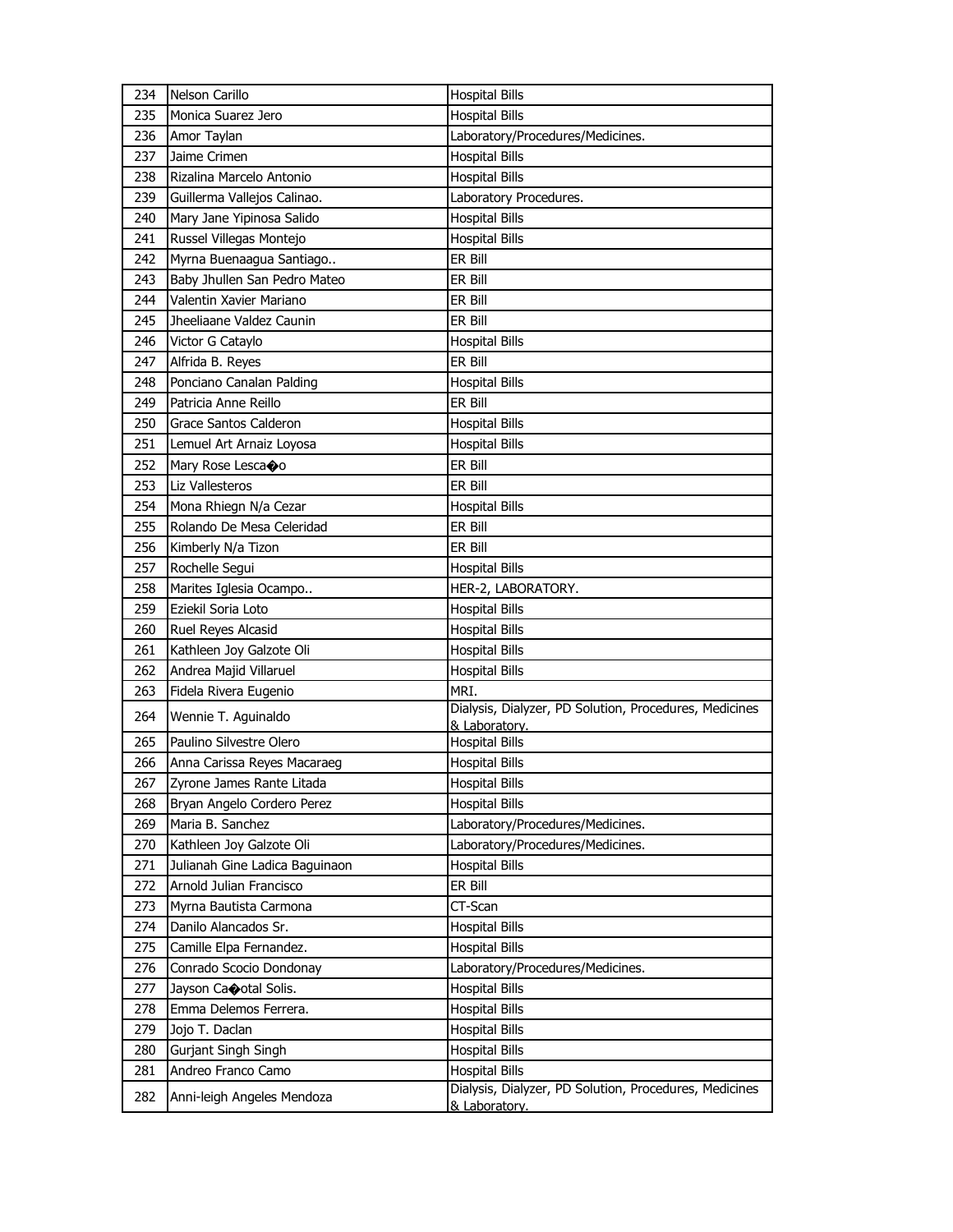| 283 | Jenny Eustaquio Lacostales             | Dialysis, Dialyzer, PD Solution, Procedures, Medicines<br>& Laboratory. |
|-----|----------------------------------------|-------------------------------------------------------------------------|
| 284 | Jaime B. Paguia, Jr.                   | Dialysis, Dialyzer, PD Solution, Procedures, Medicines<br>& Laboratory. |
| 285 | Nelson Yolanda Sayno                   | REMOVAL OF FOREIGN BODY                                                 |
| 286 | Zaffirra Qaleeb Cahulogan Acay         | <b>Hospital Bills</b>                                                   |
| 287 | Edgar Sion Juguilon                    | <b>Hospital Bills</b>                                                   |
| 288 | Dianne Erosido Andres                  | <b>Hospital Bills</b>                                                   |
| 289 | Jovy Clave Tan                         | <b>Hospital Bills</b>                                                   |
| 290 | Nigel Rose Salgarino Mi $\bigcirc$ ebe | <b>Hospital Bills</b>                                                   |
| 291 | Shazel Udtuhan Ercilla                 | <b>Hospital Bills</b>                                                   |
| 292 | Rodrigo Grenpula Bechayda              | REMOVAL OF FOREIGN BODY                                                 |
| 293 | Kimberly Naz                           | Laboratory/Procedures/Medicines.                                        |
| 294 | Patricia Arias.                        | <b>Hospital Bills</b>                                                   |
| 295 | Jovelyn Caharian Estrada               | <b>Hospital Bills</b>                                                   |
| 296 | Hermigeldo Cuestas Heredia             | <b>Hospital Bills</b>                                                   |
| 297 | Charlyn Talisic Monares                | <b>Hospital Bills</b>                                                   |
| 298 | Angelica Navaro Vegilla                | <b>Hospital Bills</b>                                                   |
| 299 | Jhona H. Igloria                       | Hospital Bill / Laboratory / Procedures / Medicine.                     |
| 300 | Joanne Morano Tapia                    | ER Bill                                                                 |
| 301 | Baby Boy Vegilla                       | <b>Hospital Bills</b>                                                   |
| 302 | Jonathan Agonias Escarial              | ER Bill                                                                 |
| 303 | Clarissa Ayo Rivera                    | <b>Medical Assistance</b>                                               |
| 304 | Ligaya Jocson Dela Paz                 | <b>Medical Assistance</b>                                               |
|     |                                        | Ct scan/Diagnostic and Laboratory                                       |
| 305 | <b>Ronie Nieves</b>                    | Procedures/Medicines                                                    |
| 306 | Hercassey Escropolo                    | Supplies/Medicines.                                                     |
|     |                                        | Dietary Supplement                                                      |
| 307 | Elpidio Gallocanta Torotoro            | <b>Hospital Bills</b>                                                   |
| 308 | Kimberly Naz                           | Laboratory Procedures                                                   |
| 309 | Arlene R. Villaruel                    | Medicines                                                               |
| 310 | Marvilyn Orpilla                       | <b>Hospital Bills</b>                                                   |
| 311 | Kian Zander Buag Tapar                 | <b>Hospital Bills</b>                                                   |
| 312 | Conrado Scocio Dondonay                | <b>Hospital Bills</b>                                                   |
| 313 | Neslyn Lanon                           | ER Bill                                                                 |
| 314 | Romeo Advincula.                       | Laboratory/Procedures/Medicines.                                        |
| 315 | Donna Riza Cruz Medina                 | <b>Hospital Bills</b>                                                   |
| 316 | Marivic Rado Ramirez                   | <b>Hospital Bills</b>                                                   |
| 317 | Fe Barcelon Mendoza                    | <b>OPD Procedures</b>                                                   |
| 318 | Mariafe Benditahan Reyes               | <b>Hospital Bills</b>                                                   |
| 319 | Justine Mei Veneece Pablo Rosimo       | <b>Hospital Bills</b>                                                   |
| 320 | Anna Luisa Roberto Bustamante          | <b>Hospital Bills</b>                                                   |
| 321 | Nonita Casipe Salcedo                  | <b>Medical Assistance</b>                                               |
| 322 | Jennifer Gimenez                       | Laboratory/Procedures/Medicines.                                        |
| 323 | Marilyn Retes Tubo                     | <b>Hospital Bills</b>                                                   |
| 324 | Annie Papio Punzalan.                  | <b>Hospital Bills</b>                                                   |
| 325 | Benjamin Berico Dorado                 | <b>Hospital Bills</b>                                                   |
| 326 | Zenaida Macalinao Estanislao           | Laboratory/Procedures/Medicines.                                        |
| 327 | Jomer Tubo Sepagan                     | <b>Hospital Bills</b>                                                   |
| 328 | Rodel San Pedro Angeles.               | <b>Hospital Bills</b>                                                   |
| 329 | Gabriel Dela Rosa Somaqui              | <b>Hospital Bills</b>                                                   |
| 330 | Laura Margarette D Cadacio             | <b>Hospital Bills</b>                                                   |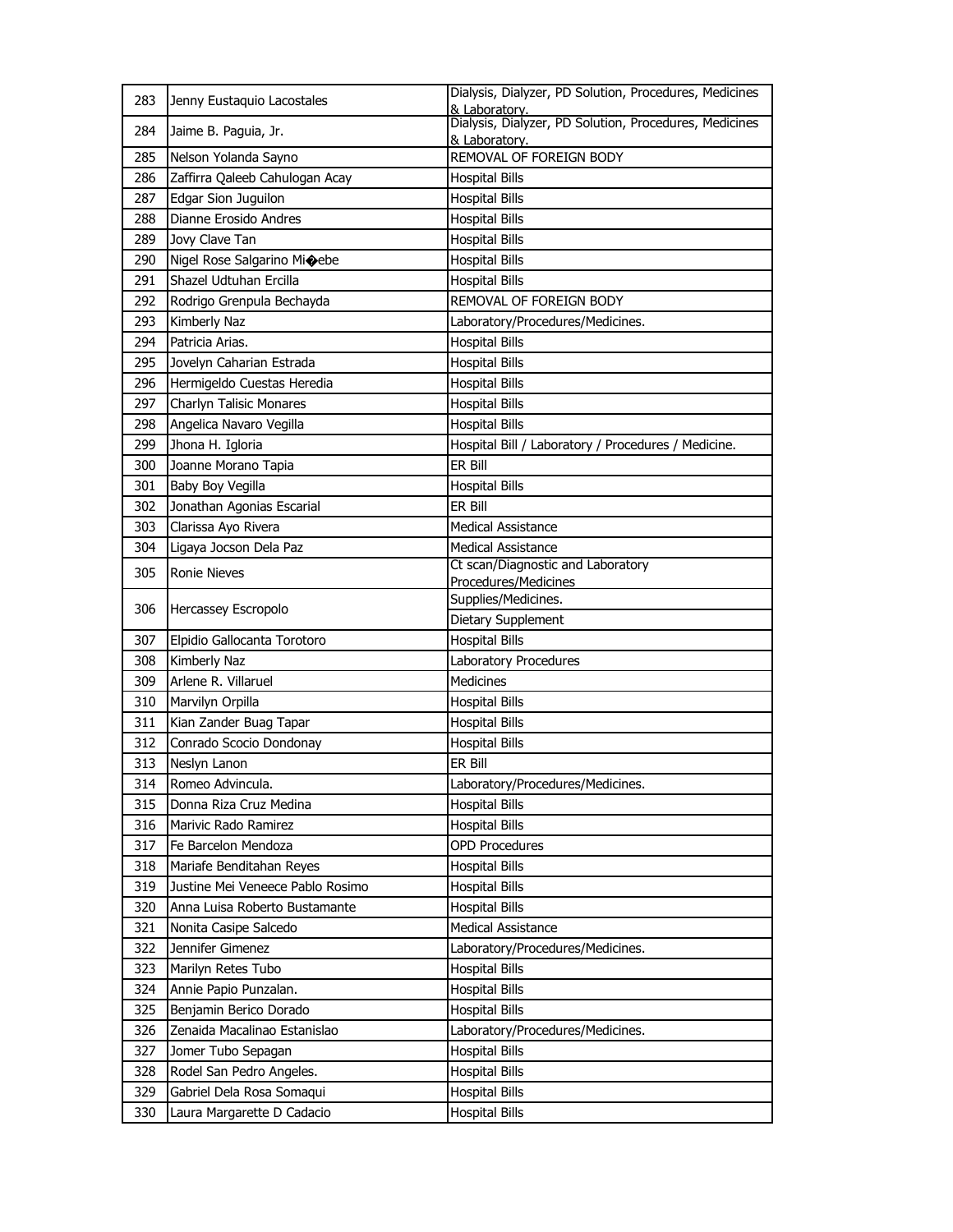| 331        | Ruben Samson Reyes,                          | <b>Hospital Bills</b>            |
|------------|----------------------------------------------|----------------------------------|
| 332        | Erlinda Rosales Narciso                      | <b>Hospital Bills</b>            |
| 333        | Kathleen Joy Galzote Oli                     | Laboratory/Procedures/Medicines. |
| 334        | Renz Joshua H Rosal                          | <b>Hospital Bills</b>            |
| 335        | Warlito L. Jumandos                          | <b>Hospital Bills</b>            |
| 336        | Angeline C Lugtu                             | <b>Hospital Bills</b>            |
| 337        | John Carlo Esteron                           | Hospital Bills                   |
| 338        | Angela Kate B Duarte                         | <b>Hospital Bills</b>            |
| 339        | Karen Repe Ordo�o.                           | <b>Hospital Bills</b>            |
| 340        | Carmelita Lavarias Santos.,.                 | Gram Stain and Blood Culture.    |
| 341        | Beatriz B Dizo                               | <b>Hospital Bills</b>            |
| 342        | Alonzo Pado Jhanet                           | Hospital Bills                   |
| 343        | Jaime B. Paguia, Jr.                         | Hospital Bills                   |
| 344        | Rodolfo Arellano                             | Hospital Bills                   |
| 345        | Rosalia Yap De Guzman.                       | <b>Hospital Bills</b>            |
| 346        | Rogelio De Guzman                            | <b>Hospital Bills</b>            |
| 347        | Kenery Jean Kafilas Buh-yag                  | <b>Hospital Bills</b>            |
| 348        | Princess Mae Taberna Bating                  | Medicines                        |
| 349        | Aldrin Percil Bunda                          | <b>Hospital Bills</b>            |
| 350        | Lawrence Beltran                             | Laboratory/Procedures/Medicines. |
| 351        | Ferdinand Guanzon Cruz,                      | <b>Hospital Bills</b>            |
| 352        | Rodel San Pedro Angeles.                     | <b>Hospital Bills</b>            |
| 353        | Ronald Cachero Jumayao                       | Hospital Bills                   |
| 354        | Fatrish Mae Abuel Aseron                     | <b>Hospital Bills</b>            |
| 355        | Leslie Enguerra Estrada                      | CT-Scan                          |
| 356        | Nancy Baylosis Tanodra                       | <b>Hospital Bills</b>            |
| 357        | Feliza B. Eustaquio                          | Laboratory/Procedures/Medicines. |
| 358        | Dionel Bacay Cantonjos                       | <b>Hospital Bills</b>            |
| 359        | Tenie Tingzon Helarbo                        | Hospital Bills                   |
| 360        | Bemalou Macula Salvador                      | <b>Hospital Bills</b>            |
| 361        | Sheila May Ligtas Mabules                    | <b>Hospital Bills</b>            |
| 362        | Jessie Satuito Lodor                         | Hospital Bills                   |
| 363        | Mary Jane Desolbo Rodriguez.                 | <b>Hospital Bills</b>            |
| 364        | Ramil Cabrera Cantano                        | Hospital Bills                   |
| 365        | Jose Angelo Latorre Abaygar                  | <b>Hospital Bills</b>            |
| 366        | Leonardo San Pedro Samson.                   | <b>Hospital Bills</b>            |
| 367        | Narciso Magbanlag Llenarizas                 | <b>Hospital Bills</b>            |
| 368        | Missy Mosente Mabonga                        | <b>Hospital Bills</b>            |
| 369        | Rosalia Del Rosario                          | <b>Hospital Bills</b>            |
| 370        | Jeanice Frontoda Ortega                      | Hospital Bills                   |
| 371        | Cresencia Cardines Mina                      | Hospital Bills                   |
| 372        | Baby Boy Ortega.                             | <b>Hospital Bills</b>            |
| 373        | Angilyn P Judin                              | <b>Hospital Bills</b>            |
| 374        | Jhomary Andaya                               | <b>Hospital Bills</b>            |
|            |                                              |                                  |
| 375        | Rogelio Andante Duran.                       | <b>Hospital Bills</b>            |
| 376        | Gloria Bolaoos Baluyot                       | Hospital Bills                   |
| 377        | Leizl Montebano Villaespin                   | Hospital Bills                   |
| 378        | Alberto Ramos Manalili                       | <b>Hospital Bills</b>            |
| 379<br>380 | Bb Girl Mabonga<br>Anna Alicia Arcilla Senga | Hospital Bills                   |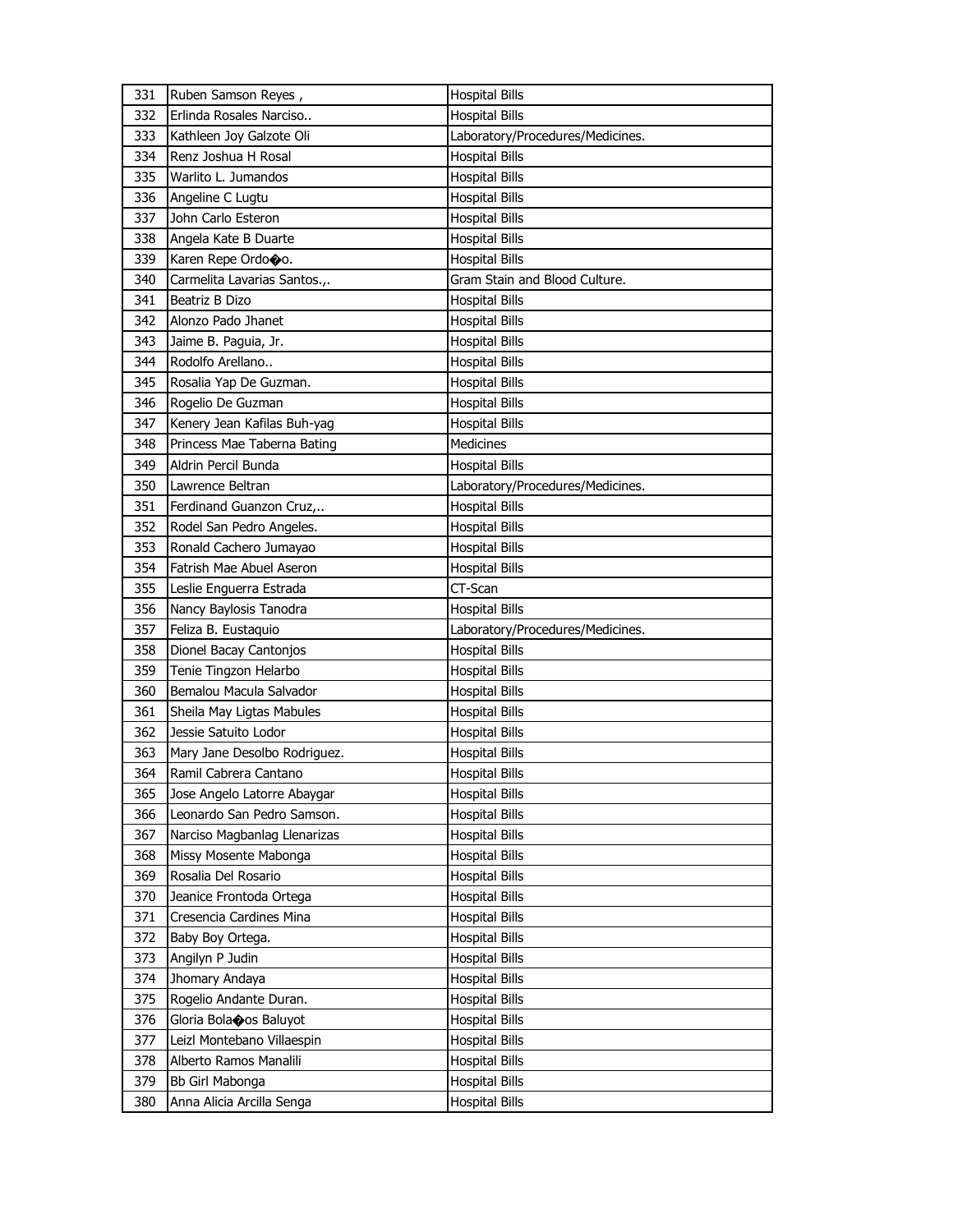| 381 | Jose Estrello Gadayan Narvaez  | <b>Hospital Bills</b>                                  |
|-----|--------------------------------|--------------------------------------------------------|
| 382 | Bobby Dichoso Artiaga          | <b>Hospital Bills</b>                                  |
| 383 | Jestoni Sulapas Solloso        | <b>Hospital Bills</b>                                  |
| 384 | Danilo Espinosa Cordero        | <b>Hospital Bills</b>                                  |
| 385 | Grazilda Raymund Garrote       | <b>Hospital Bills</b>                                  |
| 386 | Dolores Eguira                 | <b>Hospital Bills</b>                                  |
| 387 | Sidney Gesmundo                | <b>Hospital Bills</b>                                  |
| 388 | Mary Jane Bas.                 | Medicines                                              |
| 389 | Esperanza Ogma                 | ER Bill                                                |
| 390 | Maritess Gupit Hernandez       | <b>Hospital Bills</b>                                  |
| 391 | Jayson Gebilaguin              | <b>Hospital Bills</b>                                  |
| 392 | Rolly Baliquia                 | MRI.                                                   |
| 393 | Ara Angela Toledo Recillo      | <b>Hospital Bills</b>                                  |
| 394 | Benjamin Tuazon                | ER Bill                                                |
| 395 | Ada S. San Pedro               | Hemodialysis/Medicines/Lab. Procedures.                |
| 396 | Lorenzo Bautista Jr Cortez     | <b>Hospital Bills</b>                                  |
| 397 | Rosela Amarille Estolatan      | Dialysis, Dialyzer, PD Solution, Procedures, Medicines |
| 398 | Ester C. Artana                | & Laboratory.<br><b>Hospital Bills</b>                 |
| 399 | Reynaldo Molina Bautista       | Laboratory/Procedures/Medicines.                       |
| 400 | Billy Joe Geneston Hababag     | <b>Hospital Bills</b>                                  |
| 401 | <b>Edwin Balwit</b>            | Hospital Bill / Laboratory / Procedures / Medicine.    |
| 402 | Sharmaine Quindipan            | <b>Hospital Bills</b>                                  |
| 403 | Carmela Logatoc Baoaga         | <b>Hospital Bills</b>                                  |
| 404 | Rizaldy Divina Magtalas        | <b>Hospital Bills</b>                                  |
| 405 | Braulio Primo Saturnino Cortes | Laboratory/Procedures/Medicines.                       |
| 406 | Gil Berja Pastor               | <b>Hospital Bills</b>                                  |
| 407 | Eulogio Yape Pasion            | <b>Hospital Bills</b>                                  |
| 408 | Charity Pitalbo Azarcon        | <b>Hospital Bills</b>                                  |
| 409 | Erlinda Panican Antivo.        | Laboratory/Procedures/Medicines.                       |
| 410 | Arsenio Tuldac                 | Laboratory/Procedures/Medicines.                       |
| 411 | Susana B Delfin                | Laboratory/Procedures/Medicines.                       |
| 412 | Rowena Pamittan Fernandez.     | <b>Hospital Bills</b>                                  |
| 413 | Rizalyn Taal Cuerdon           | Laboratory/Procedures/Medicines.                       |
| 414 | Emily S. Villafuerte           | Medicines                                              |
| 415 | Mika Bianca Bautista Pascual   | <b>Hospital Bills</b>                                  |
| 416 | Liezle Domingo Estillana       | Laboratory/Procedures/Medicines.                       |
| 417 | Lovely Daseco Asaytono         | <b>Hospital Bills</b>                                  |
| 418 | Wilfredo Labata Bello          | Medicines                                              |
| 419 | Mary Rose Sison                | <b>Hospital Bills</b>                                  |
| 420 | Lourdes Acayen Pacundo         | <b>Hospital Bills</b>                                  |
| 421 | Cenfer Maligaya Feria          | <b>Hospital Bills</b>                                  |
| 422 | Melisa Taniegra Beterbo        | <b>Hospital Bills</b>                                  |
| 423 | Jenifer Apolinad Potot         | <b>Hospital Bills</b>                                  |
| 424 | Viberlyn Quintero              | <b>Hospital Bills</b>                                  |
| 425 | Marlon Marquez Galang          | <b>Hospital Bills</b>                                  |
| 426 | Joana Glen Abad Olegario       | <b>Hospital Bills</b>                                  |
| 427 | Anselma Bascuguin              | <b>Hospital Bills</b>                                  |
| 428 | Jovelyn Salvador Valenzuela    | <b>Hospital Bills</b>                                  |
| 429 | Lichell Eyay Aragoza           | <b>Hospital Bills</b>                                  |
| 430 | Reigner Coguiron Manuel        | <b>Hospital Bills</b>                                  |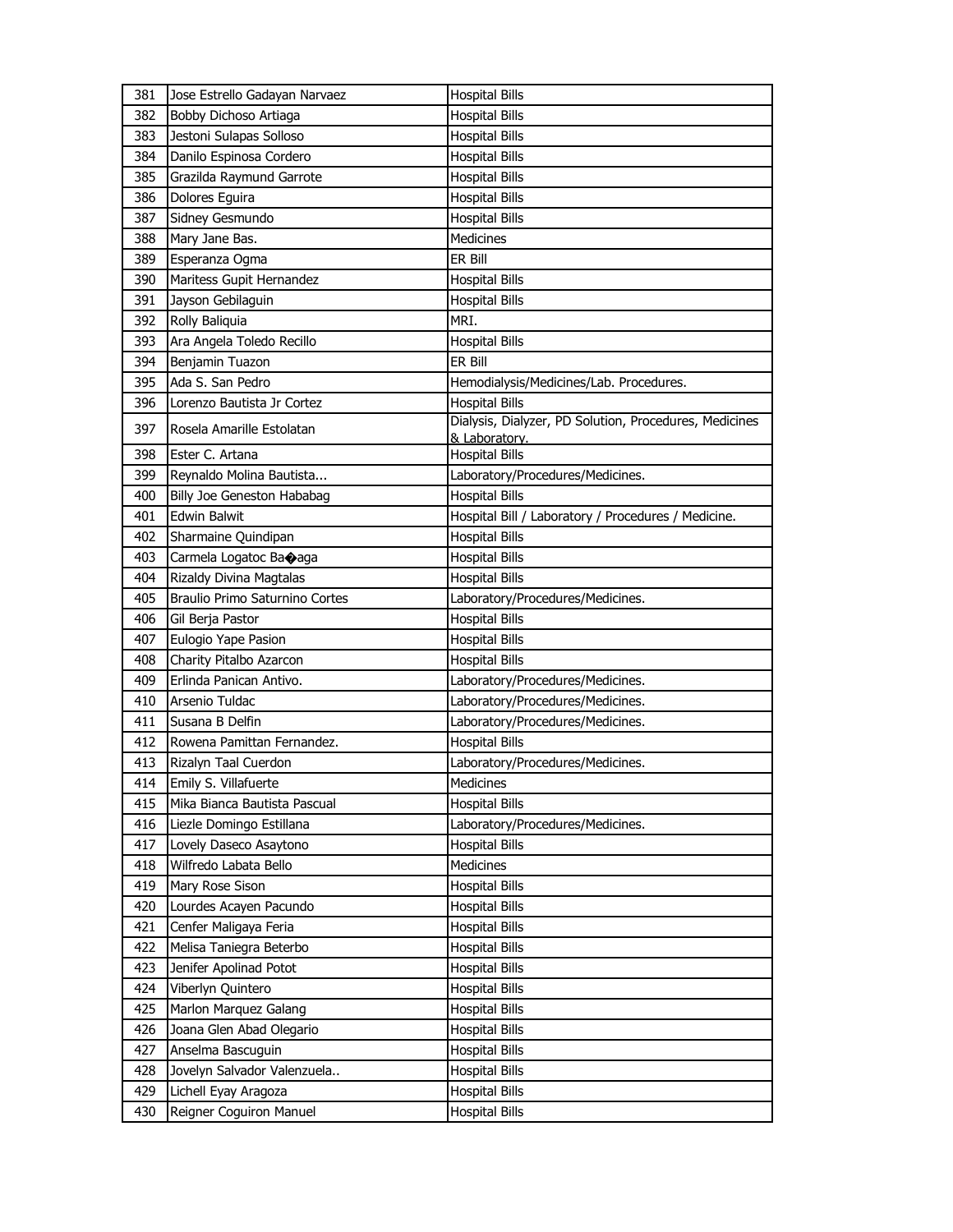| 431 | Rowena Bautista Pangalilingan     | INJECTION/MEDICINES                                          |
|-----|-----------------------------------|--------------------------------------------------------------|
| 432 | Eunice Orias Feliciano            | <b>Hospital Bills</b>                                        |
| 433 | Reymond Bona Litana               | <b>Hospital Bills</b>                                        |
| 434 | Danilo Reyes San Andres.          | <b>Hospital Bills</b>                                        |
| 435 | Jovelyn Dapan Yamba               | <b>Hospital Bills</b>                                        |
| 436 | Mark Joel Aganus Balinsayo        | <b>Hospital Bills</b>                                        |
| 437 | Emilia Mendoza.                   | 2 D echo.                                                    |
| 438 | Stephanie Santiago Florentino     | <b>Hospital Bills</b>                                        |
| 439 | Perla Dosmanos Diones             | <b>Hospital Bills</b>                                        |
| 440 | Rowel Francisco.                  | Whole Abdominal Ultrasound                                   |
| 441 | Ma. Rowena Bunao Diaz             | <b>Hospital Bills</b>                                        |
| 442 | Rosemarie Rallos Caraat           | <b>Hospital Bills</b>                                        |
| 443 | Roger Escolano Gabion             | <b>Hospital Bills</b>                                        |
| 444 | Aileen Vasquez Firman             | <b>Hospital Bills</b>                                        |
| 445 | Jessel Moreno Soriano             | Laboratory/Procedures/Medicines.                             |
| 446 | Teofilo Ledebica Maribojoc        | <b>Hospital Bills</b>                                        |
| 447 | Edgar Guevara                     | Laboratory/Procedures/Medicines.                             |
| 448 | Susan Villarba Hersalia           | <b>Hospital Bills</b>                                        |
| 449 | John Harith Rapsing Alandy        | <b>Hospital Bills</b>                                        |
| 450 | Billie Axl Alaoon Capuchino       | Laboratory/Procedures/Medicines.                             |
| 451 | Emily S. Villafuerte              | Hemodialysis/Medicines/Lab. Procedures.                      |
| 452 | Felipe Delos Reyes Pasatiempo     | 2D Echo / Laboratory.                                        |
| 453 | Princess Sarah Ferrer Adap        | <b>Hospital Bills</b>                                        |
| 454 | Geline Victoriano Balsote         | ER/PR HER2NEU, 2DECHO, Blood<br>tests/Laboratory/Procedures. |
| 455 | Carmina Marcelino Volante         | <b>Hospital Bills</b>                                        |
| 456 | Gemma Agan Supilanas              | <b>Hospital Bills</b>                                        |
| 457 | Joshua Gianan.                    | <b>Hospital Bills</b>                                        |
| 458 | Girlie Tarun Guingab              | <b>Hospital Bills</b>                                        |
| 459 | Maria Kristine Martinez Tadeo     | <b>Hospital Bills</b>                                        |
| 460 | Eufracio Dayola Recullo           | <b>Hospital Bills</b>                                        |
| 461 | Emilia C. Roxas                   | <b>Hospital Bills</b>                                        |
| 462 | Angelito Domingo Santiago         | Laboratory/Procedures/Medicines.                             |
| 463 | Rodolfo Arellano                  | CT Scan w/ Contrast                                          |
| 464 | Jesus M. Briagas Jr.              | <b>Hospital Bills</b>                                        |
| 465 | Jessica Villarina Cambosa         | <b>Hospital Bills</b>                                        |
| 466 | Baby Girl Potot                   | <b>Hospital Bills</b>                                        |
| 467 | Alejandro Alluigan Mallanao       | <b>ECG</b>                                                   |
| 468 | Miraflor Labares Paderanga        | ECG                                                          |
| 469 | Leo D Villavicencio               | <b>Hospital Bills</b>                                        |
| 470 | Esmaelita Azarcy Payas            | <b>Hospital Bills</b>                                        |
| 471 | Jocelyn Buenaventura Solito       | <b>Hospital Bills</b>                                        |
| 472 | Joana Glen Abad Olegario          | <b>Hospital Bills</b>                                        |
| 473 | Crizaljen Salazar Samson          | <b>Hospital Bills</b>                                        |
| 474 | Petronila Santos.                 | Laboratory/Procedures/Medicines.                             |
| 475 | Conrado Scocio Dondonay           | ULTRASOUND*                                                  |
| 476 | Feliza B. Eustaquio               | Diagnostic Procedures                                        |
| 477 | Jennifer Lozarito Sayo            | <b>MRCP</b>                                                  |
| 478 | Flordeliza Bautista.              | ER Bill                                                      |
| 479 | Danny Gacus                       | <b>Medical Assistance</b>                                    |
| 480 | Virgilio Torente San Buenaventura | Medical Assistance                                           |
|     |                                   |                                                              |